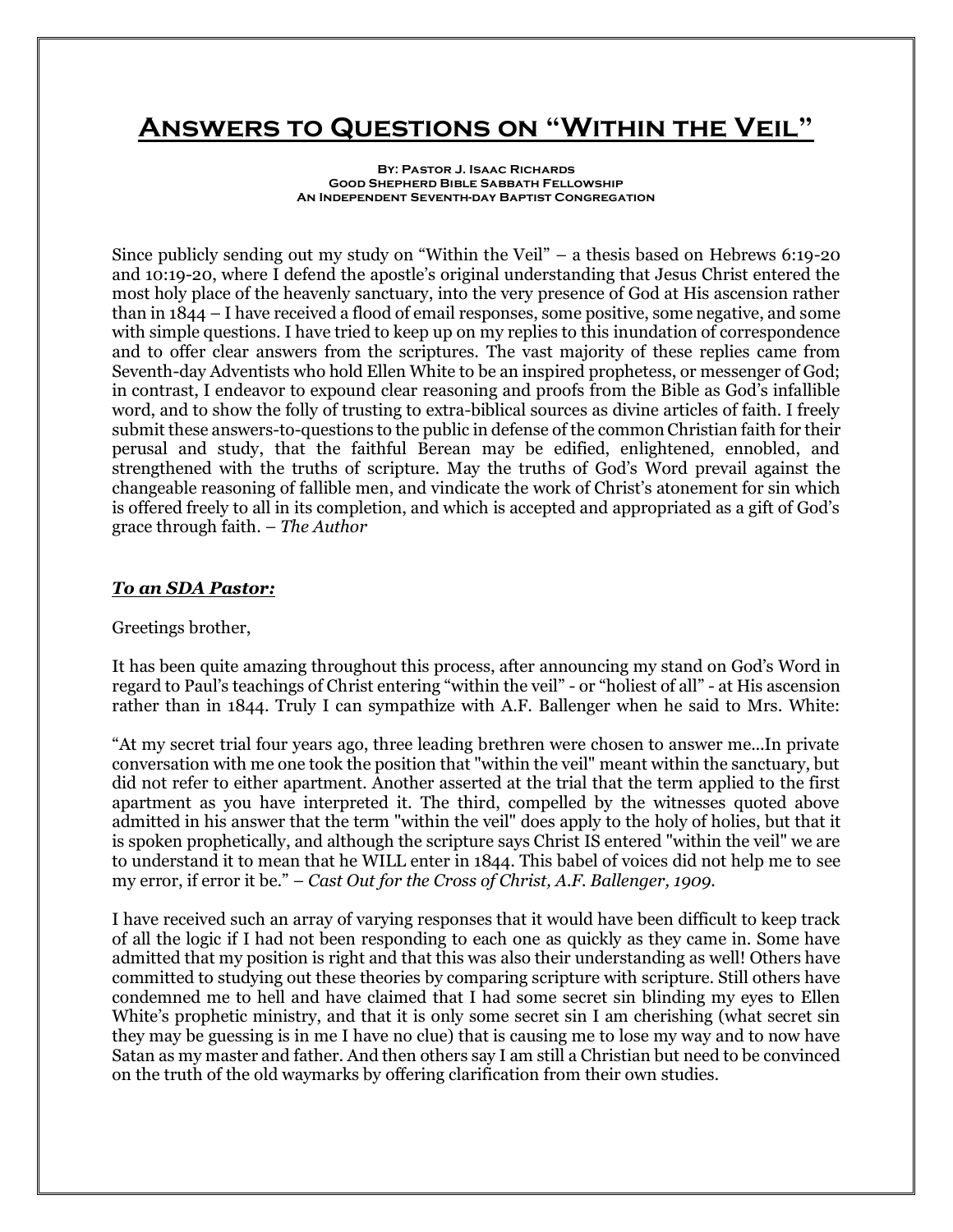Some of these so-called "clarifications" have included such claims as: Paul in his epistle to the Hebrews calling the hanging of the curtain separating the courtyard from the holy place a "veil" (although not one scripture ever proves that the hanging of the door is ever actually called a veil); another, that Christ only entered the holy place and remained there for 1810 years until 1844 when He then entered the most holy to commence a work of investigation and judgment; another, that Christ DID go into the most holy place at His ascension, but that this event was only to "dedicate the temple", and that He then went back into the holy to wait until 1844; still another, that the Hebrew scriptures were not available to Paul when he wrote the book of Hebrews but only the Greek version of the Septuagint; one acknowledging that Ellen White was wrong on the events of 1844, but that it didn't matter because her other books were ok, and that since her erroneous visions established the SDA church and gave purpose to the movement that her errors were justified and therefore able to be used as a basis for SDA theology (how God justifies deception to establish truth this person did not explain); and - my personal favorite - that that the words "vail" and "veil" are actually different things: the "vail" being the hanging between the holy and most holy place as a word used in the Old Testament, and the "veil" being the hanging between the courtyard and the holy place as a word used exclusively in the New!! This last argument I found to be, quite honestly, the silliest of them all, and representative of the lengths to which people will go to defend their cherished doctrines, lest they be compelled to acknowledge their error and thus yield to the truth and infallibility of God's Word.

Yes, truly can I say with Ballenger that "this babel of voices did not help me to see my error, if error it be."

For your own benefit, and for the benefit of the brethren who I would assume may be interested in my positions at this point (and in case they wish to compose an answer to these things as has been done in the past to others), I submit the following answers to all of the above ludicrous claims. It has been honestly strengthening for my own personal faith to be forced to answer these charges and claims by using the Bible as my defender and the man of my counsel. In some instances, I use Ellen White's own writings to prove a point - not because I claim her as my authority, but to prove to those who do believe her to be inspired that she herself debunks their claims in certain cases. But in all points of faith, and as I claim in my thesis, the scriptures – that is, *the Bible and the Bible alone* - must be the Christian's foundation, and sole rule of faith and practice.

The following three replies help to summarize many of my thoughts toward the aforementioned claims. As always, I sincerely wish you God's blessings, my brother.

Yours in Christ,

J. Isaac Richards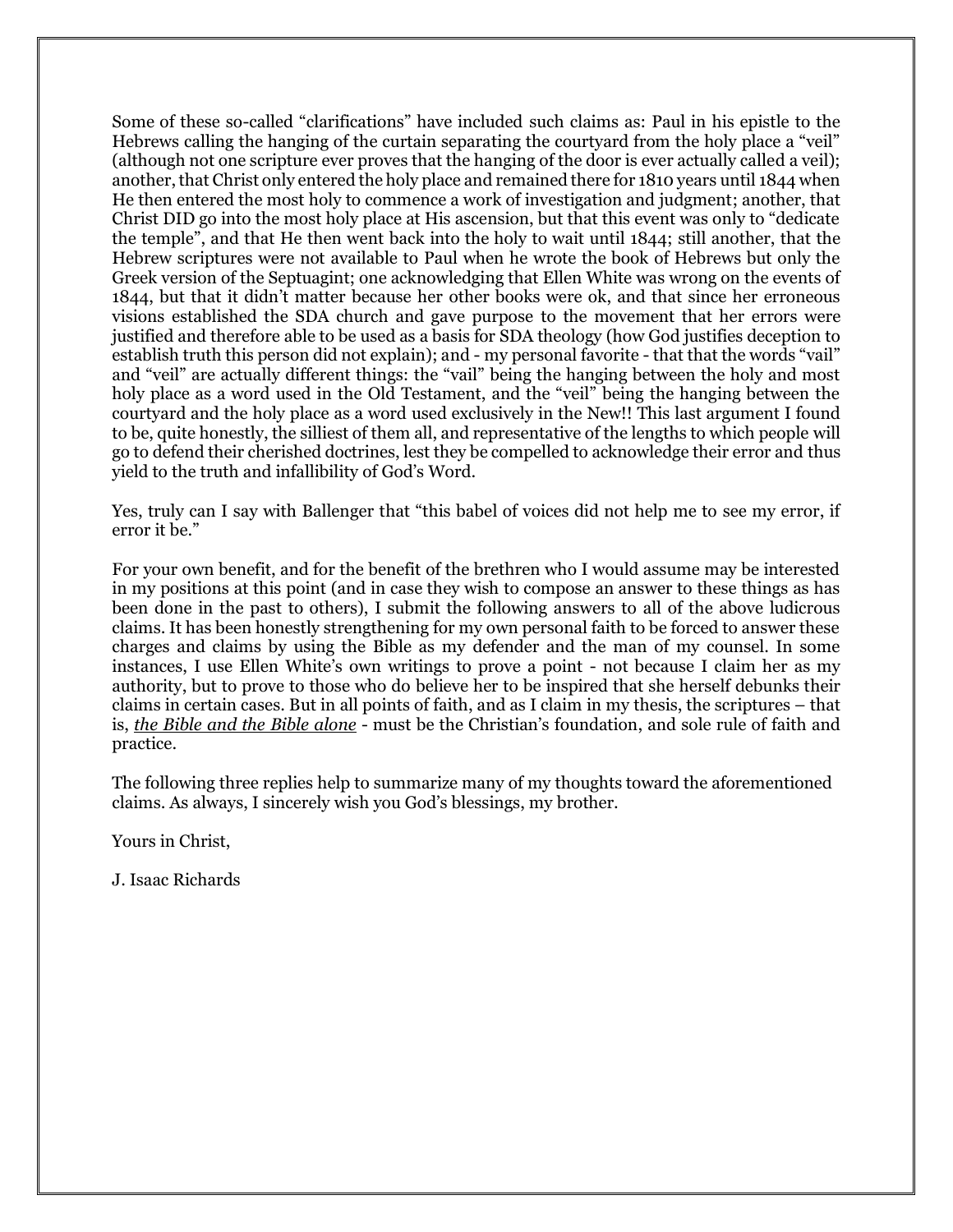# *Answer to the false claim that the hanging of the courtyard was called a "veil":*

Dear Brother,

You are right that the veil separating the holy from the most holy place is never called a "door" in scripture. Neither is the hanging of the court separating the courtyard from the holy place ever called a "veil". You may choose the concordance of your choice and search the entire Bible, and yet you will never find anywhere in scripture where the "veil" or "vail" of the sanctuary is anything other than the article hanging and separating the holy from the most holy. You and I may wish to change this fact, but it is unchangeable. It is clearly written in the Word of God. Comparing scripture with scripture then, it is inevitable and conclusive that the "veil", wither our forerunner is entered to present His blood before the presence of God, refers to the most holy place, and that Christ did enter the "holiest of all" prior to Paul writing his epistle to the Hebrews. Paul wrote this epistle before his death in 68 AD, which means that Jesus Christ had already entered the most holy place of the heavenly sanctuary at least 1,800 years before Seventh-day Adventists claim this event took place. All of the argumentation and reasoning in the world does not change this fact.

Therefore, this brings us to another conclusion regarding the prophetic ministry of Ellen White who claimed the opposite of all of these aforementioned facts: the Bible clearly teaches that "the spirits of the prophets are subject to the prophets". 1 Corinthians 14:32. If someone arises teaching contrary to the plainly revealed will and word of God as recorded in the scriptures of truth, then it is that so-called prophet that is in error, not the Bible. And that is my position regarding Ellen White. You may claim or believe that she holds equal authority with all of the other Bible prophets, but the Word of God is clear:

"To the law and to the testimony: if they speak not according to this word, it is because there is no light in them." Isaiah 8:20

"And if thou say in thine heart, How shall we know the word which the LORD hath not spoken? When a prophet speaketh in the name of the LORD, if the thing follow not, nor come to pass, that is the thing which the LORD hath not spoken, but the prophet hath spoken it presumptuously: thou shalt not be afraid of him." Deuteronomy [18:21-23](x-apple-data-detectors://2/)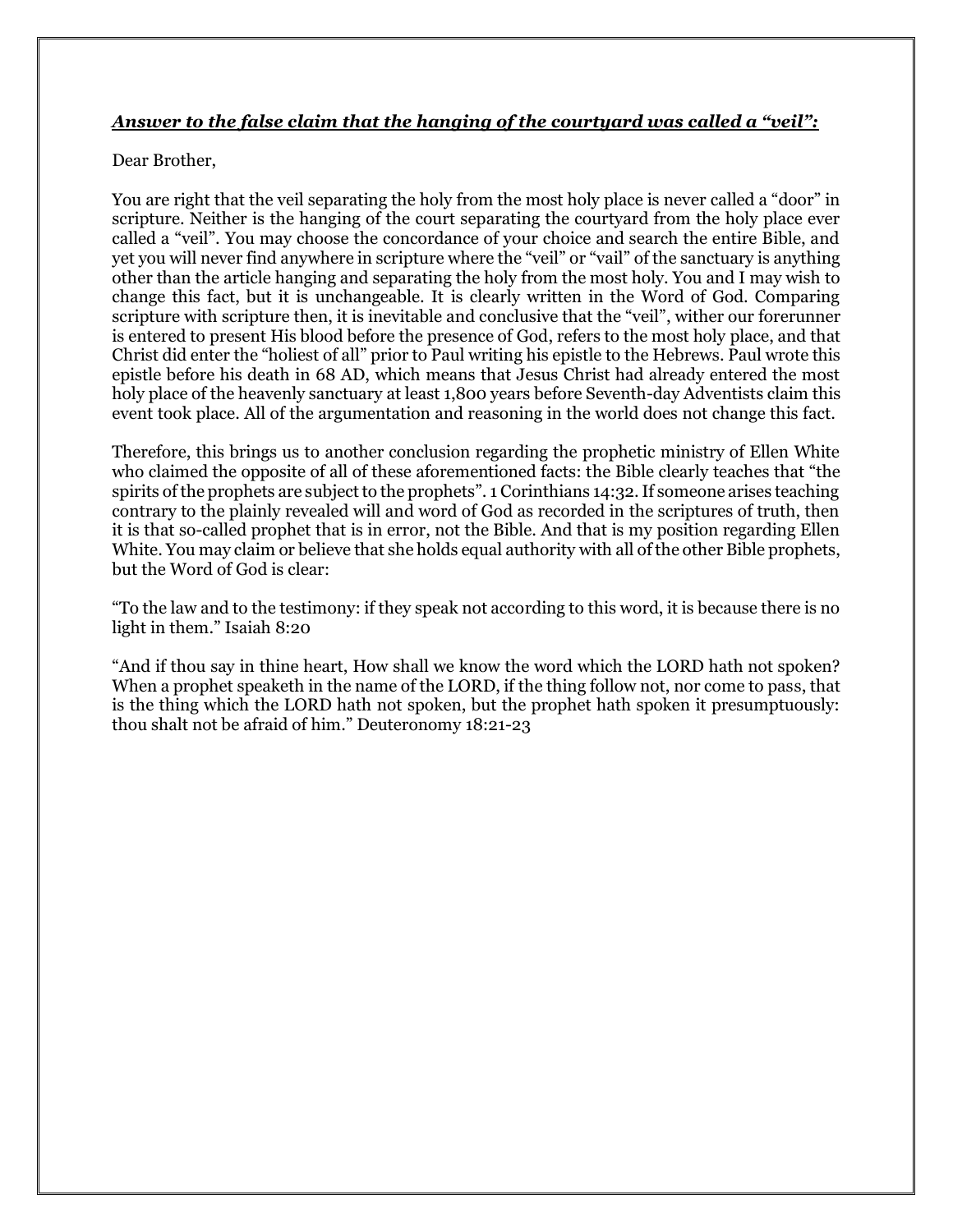## *Clarification on Christ's holy place vs most holy place phases of ministry:*

### Greetings brother,

Good questions and thank you for sharing! If you use a concordance and look up every single reference in the Bible where the words "veil" or "vail" are used in connection with the sanctuary, it only refers to the veil that separated the holy from the most holy place. This is why nearly all Bible versions - including the King James Version - translate Hebrews 10:19 as "most holy place", or "holiest of all". Although it is true that the curtain hanging between the courtyard and the holy place was a sort of veil, yet the Bible never once calls it this. So if we use the Bible to interpret itself, then the scriptures are clear that Christ went "within the veil" - that is, the most holy place - in the very presence of God to make atonement with His blood.

The day of atonement in the Old Testament was a pattern or type - not a perfect representation of what our Savior Jesus Christ would do in shedding His blood and making an atonement for sin in order to cleanse His people and to purge our consciences from dead works to serve the living God. Remember that Christ is of a different order of priesthood than the Levitical system – He is made after the order of Melchizedek – therefore, the type does not apply in every particular detail to the substantive reality. The sacrificial lamb offered daily for the congregation in the morning and evening sacrifice, the sin offerings offered up day after day, the trespassing offerings, the thank offerings, the multitude of animal victims – lambs, goats, bulls, pigeons, etc. – along with the seven Jewish feasts with their peculiar offerings; all pointed to the One great sacrifice for sin: Jesus Christ, the Lamb of God which taketh away the sin of the world. The Levitical system, along with the earthly tabernacle, was but an imperfect type of a heavenly reality; that is, that our Savior would offer His life as an atonement for sin – once for all – and take His blood into heaven to make satisfaction for the broken law and to purge our conscience from dead works to serve the living God.

As far as why Jesus would go directly into the most holy place at His ascension instead of staying in the holy place: have you considered that there has always been a sanctuary in heaven? The earthly tabernacle was made after the pattern of the heavenly sanctuary which God showed Moses on the Mount. See Exodus 25:40; Hebrews 8:1-6. We also know that people could be saved in the Old Testament through faith in Christ, since Jesus is "the lamb slain from the foundation of the world". The holy place ministration of Christ was active prior to the cross since it is evident that forgiveness and intercession were offered even back then to those who placed their faith in the coming Messiah. Isaiah even had a vision that confirmed this in chapter 6 where he saw the temple in heaven opened and an angel took a live coal from off the altar of incense (located in the holy place) to purge his sins. Therefore, after Christ actually shed His blood on the cross, then according to the writer of Hebrews, He took His blood into the most holy place, "within the veil", to make atonement and to "appear in the presence of God for us." Hebrews 9:7-14, 23-26; [10:19-](x-apple-data-detectors://2/) [20.](x-apple-data-detectors://2/) This is why the veil of the temple was rent in twain when Jesus died on the cross and He cried out, "It is finished!". Full atonement for sin had been made through His death – the Righteous One had given His life for sinners; the just for the unjust – and thus the way into the holiest of all, into the direct presence of God, was now open to all who would repent of their sins and come to God through Christ. What wonderful news! Truly this is the "good news" of the gospel.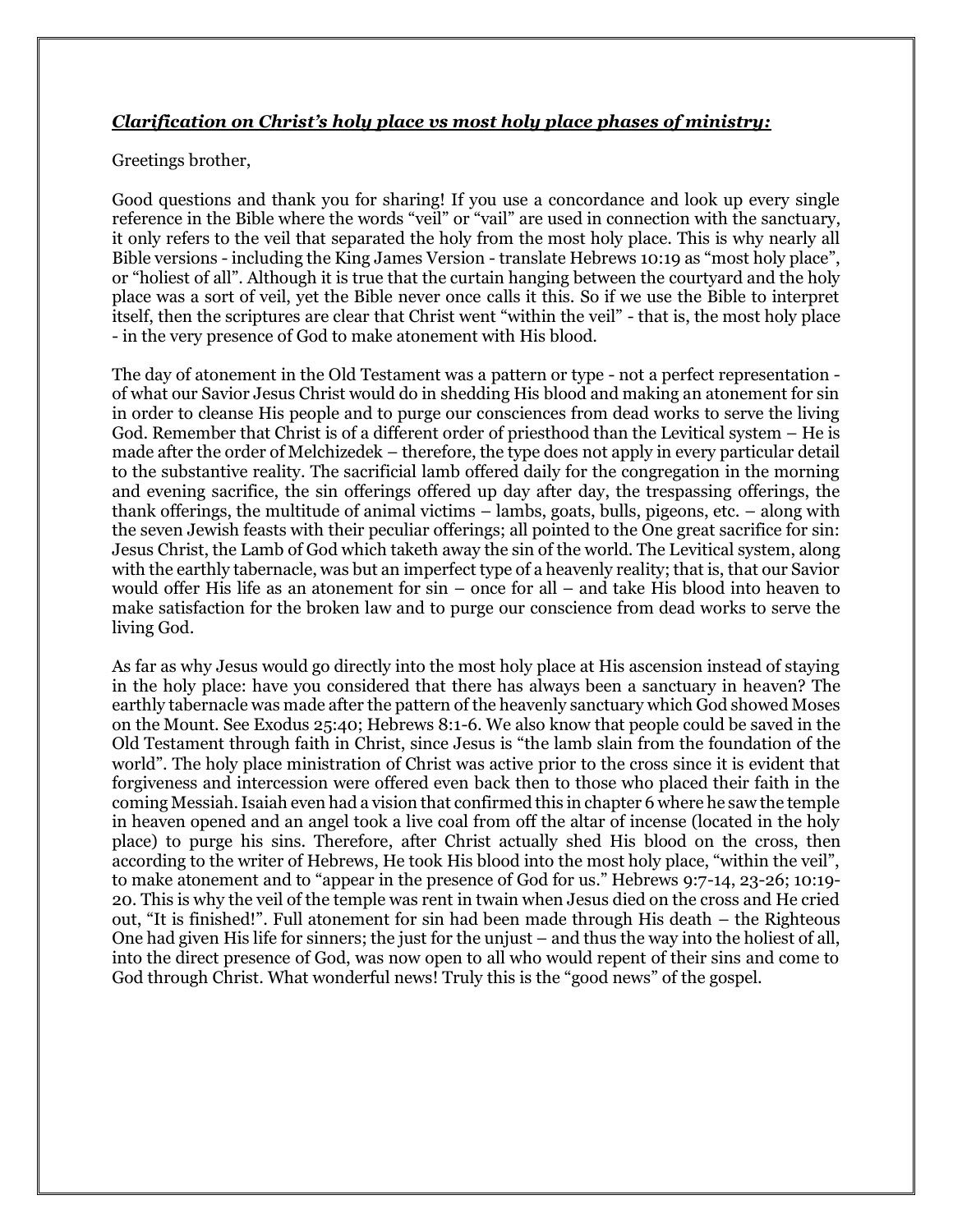### *Answer to claims of anointing most holy place at ascension, Greek manuscripts, and Ellen White's inspiration:*

Hello,

Good to hear from you and thank you for your thoughtful and well written reply; I appreciate your time and effort to study the Bible and to present evidences you believe are substantiated from scripture.

I would like to comment on each point you raised for I think they are all important. The first point you mention is of the priest dedicating the sanctuary and entering into the holy of holies at the beginning of the inauguration of the temple, and you quote Exodus 40 and Leviticus 8 and 9 as proofs. This is an attempt to connect this Old Testament work and type to what Christ apparently did at His ascension in 31AD. The problem with this theory that presents itself right away, however, is that when one reads the scripture texts that you quoted, one does not see the high priest - or any priest who ministered in the earthly tabernacle for that matter - entering the most holy place at all. Nor does the priest of the sanctuary dedicate the temple. It is Moses who does this work, and not Aaron. In fact, from a careful reading of the chapters in question, Aaron and his sons who are to be anointed as priests remain in the courtyard before the congregation to be anointed in their presence. They never enter at all into the most holy place. Aaron is the type of Christ in this work, while Moses is a type of God the Father (see Exodus [4:14-16\)](x-apple-data-detectors://1/). I will explain more farther below where I contend that Christ did indeed need to minister in the holy place at a certain time, but that this was not at His ascension.

Continuing on to your reply I wish to make my second point where you claim that the Hebrew scriptures were not readily accessible to the apostles:

It is apparent even from Mrs. White's own writings that Jesus and the apostles had access to the Hebrew scrolls in their day and not just the Septuagint version. I will build my argument below:

"The child Jesus did not receive instruction in the synagogue schools. His mother was His first human teacher. From her lips and from the scrolls of the prophets, He learned of heavenly things. The very words which He Himself had spoken to Moses for Israel He was now taught at His mother's knee. As He advanced from childhood to youth, He did not seek the schools of the rabbis. He needed not the education to be obtained from such sources; for God was His instructor." - {DA 70.1}

"Much of the teaching was oral; but the youth also learned to read the Hebrew writings; and the parchment of the rolls of the Old Testament Scriptures were open to their study."  $-$  {DA 69.2}

"Seeking clearer knowledge, they [the Magi] turned to the Hebrew scriptures."  $-$  {DA 59.3}

I do not deny that the Greek translation of the Hebrew scriptures was by then widely in use especially in lands where the Jews were scattered within the Roman Empire.

"For hundreds of years the Scriptures had been translated into the Greek language, then widely spoken throughout the Roman Empire. The Jews were scattered everywhere, and their expectation of the Messiah's coming was to some extent shared by the Gentiles. Among those whom the Jews styled heathen were men who had a better understanding of the Scripture prophecies concerning the Messiah than had the teachers in Israel. There were some who hoped for His coming as a deliverer from sin. Philosophers endeavored to study into the mystery of the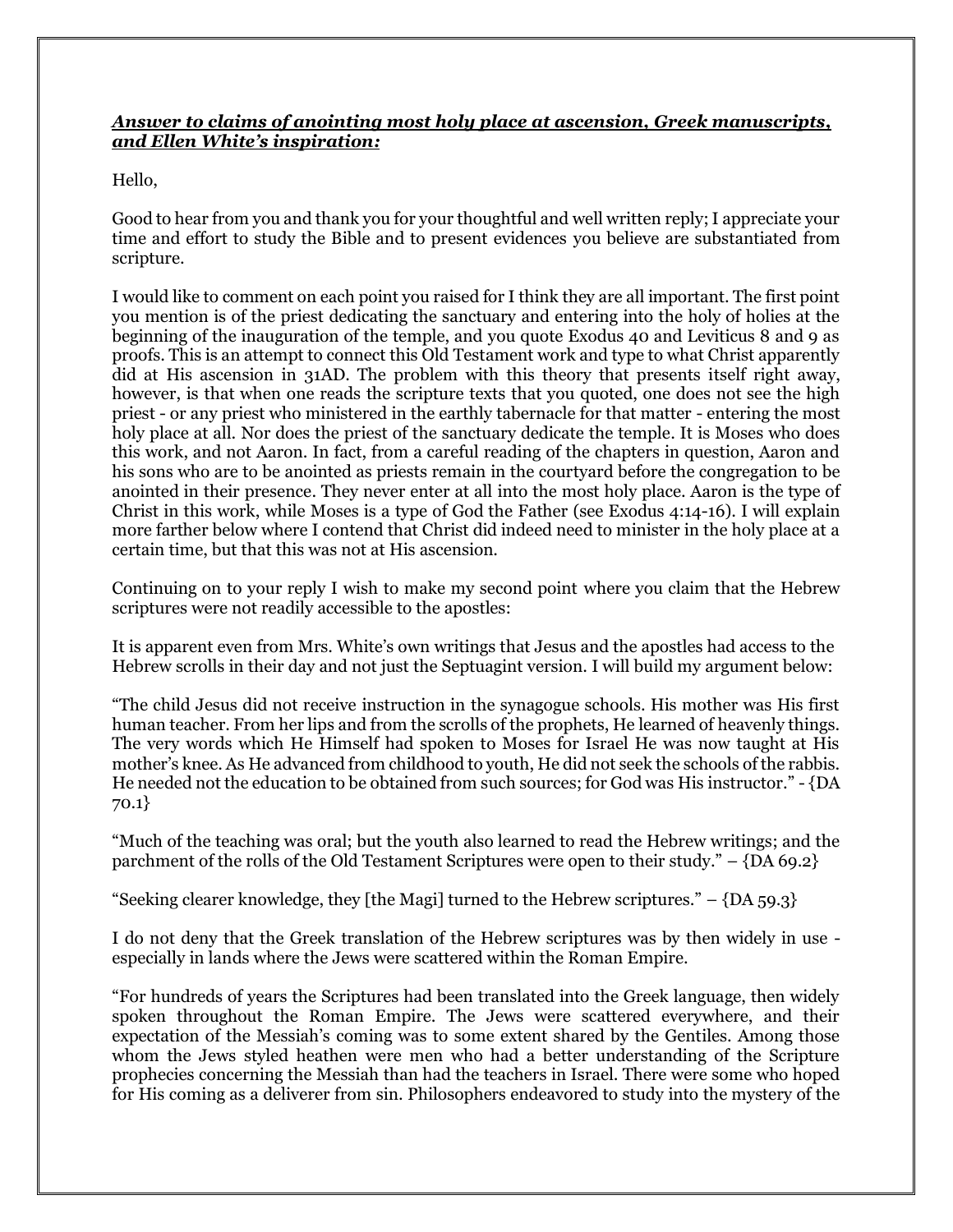Hebrew economy. But the bigotry of the Jews hindered the spread of the light. Intent on maintaining the separation between themselves and other nations, they were unwilling to impart the knowledge they still possessed concerning the symbolic service. The true Interpreter must come. The One whom all these types prefigured must explain their significance." -  $\{DA, 33.2\}$ 

But it is abundantly clear from historical records, as well as from the scriptures themselves, that the Hebrew language was still widely used by the Jews of that time - especially in Judah and by the Jewish scribes and Pharisees, of whom Paul was formerly a part. Notice below:

"The Hebrew language was cultivated as the most sacred tongue in the world." -  ${FE}$  97.3}

The majority of the early converts to the Christian church spoke and understood Hebrew, including Paul himself.

"And in those days, when the number of the disciples was multiplied, there arose a murmuring of the Grecians against the Hebrews, because their widows were neglected in the daily ministration." These Grecians were residents of other countries, where the Greek language was spoken. By far the larger number of converts were Jews who spoke Hebrew; but these had lived in the Roman Empire, and spoke only Greek." - {7Red 28.1}

"And when he had given him license, Paul stood on the stairs, and beckoned with the hand unto the people. And when there was made a great silence, he spake unto them in the Hebrew tongue." Acts [21:40.](x-apple-data-detectors://2/)

"And when they heard that he spake in the Hebrew tongue to them, they kept the more silence: and he saith,) I am verily a man which am a Jew, born in Tarsus, a city in Cilicia, yet brought up in this city at the feet of Gamaliel, and taught according to the perfect manner of the law of the fathers, and was zealous toward God, as ye all are this day." Acts 22:2-3.

"And when we were all fallen to the earth, I heard a voice speaking unto me, and saying in the Hebrew tongue, Saul, Saul, why persecutest thou me? it is hard for thee to kick against the pricks."  $\text{Acts}$  26:14.

"And a superscription also was written over him in letters of Greek, and Latin, and Hebrew, THIS IS THE KING OF THE JEWS." Luke 23:38.

Therefore, based on the evidences above, it is at best inconclusive that Paul had to rely on the Septuagint version of the Hebrew Scriptures in order to compose the book of Hebrews, which was written to Hebrew believers, who understood quite clearly the Hebrew system of worship of the Old Testament which was written in Hebrew by Moses. Instead, this book was written in Greek simply for the reason that his epistle would also be read and shared among the other churches, as were his other epistles among the Gentiles. See 1 Thessalonians 5:27; Colossians 4:16.

Perhaps I should be more clear that I do believe that Jesus ministered in the holy place, but that His ministry in the first compartment was prior to His incarnation and death on the cross. Have you considered that there has always been a sanctuary in heaven? The earthly tabernacle was made after the pattern of the heavenly sanctuary which God showed Moses on the Mount. See Exodus 25:40; Hebrews 8:1-6; Psalm 102:19. We also know that people could be saved in the Old Testament through faith in Christ, since Jesus is "the lamb slain from the foundation of the world". The holy place ministration of Christ was active prior to the cross since it is evident that forgiveness and intercession were offered even back then to those who placed their faith in the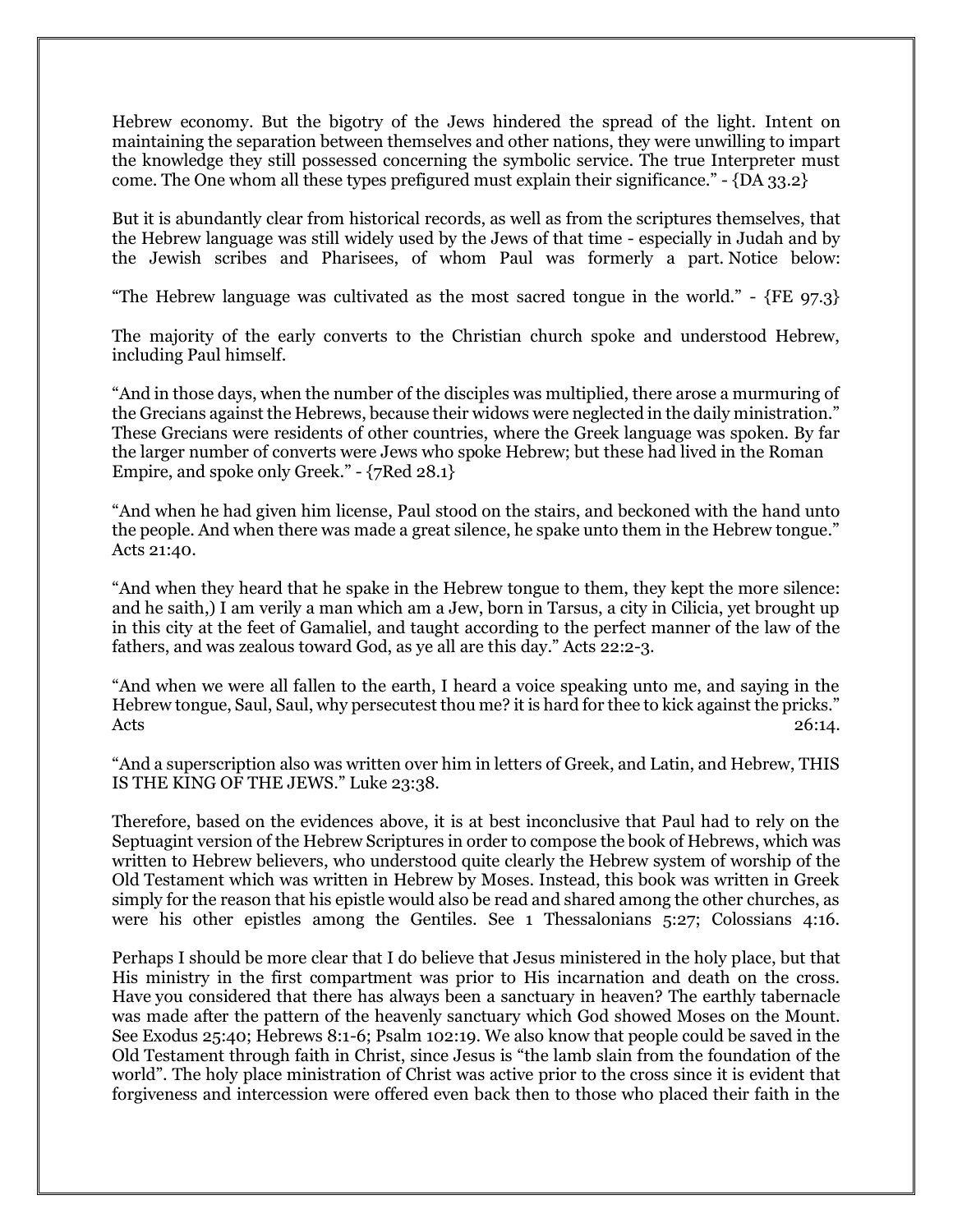coming Messiah. Isaiah even had a vision that confirmed this in chapter 6 where he saw the temple in heaven opened and an angel took a live coal from off the altar of incense (located in the holy place) to purge his sins. Isaiah 6:1-7. Therefore, after Christ actually shed His blood on the cross, then according to the writer of Hebrews, He took His blood into the most holy place, "within the veil", to make atonement and to "appear in the presence of God for us." Hebrews 9:7-14, 23- 26; [10:19-20.](x-apple-data-detectors://9/)

It is because the Adventist pioneers never understood this that they confused what actually happened at the end of the 2300 days of Daniel 8:14. Instead of recognizing that Christ entered the most holy place at His ascension to minister His shed blood in behalf of sinners - and that in 1844 the truth of His atonement would be "vindicated" (for this is the proper translation of the word used in Daniel 8:14) and understood by the world, after the casting down of the truth by the papacy for 1260 years and the little horn obscuring this high priestly work of Christ by replacing His work of atonement with a false system of earthly priests, confession, and the weekly sacrifice of Mass - the pioneers instead taught that forgiveness of sin was actually ended for the world in 1844, and the door of mercy forever shut! Even Ellen White herself taught this error for 7 years after 1844. In fact, Mrs. White taught her people not even to pray for sinners after 1844. I will again quote below:

"It was just as impossible for them [those who gave up their faith in the 1844 movement] to get on the path again and go to the city, AS ALL THE WICKED WORLD WHICH GOD HAD REJECTED. They fell all along the path, one after another." - Word to the Little Flock, page 14, 1847

"Then I saw that Jesus prayed for his enemies; but that should not cause US or lead US to pray for THE WICKED WORLD, WHOM GOD HAD REJECTED. When he prayed for his enemies, there was hope for them, and they COULD BE BENEFITED AND SAVED BY HIS PRAYERS, and also after he was a mediator, in the outer apartment for the whole world; BUT NOW HIS SPIRIT AND SYMPATHY WERE WITHDRAWN FROM THE WORLD; AND OUR SYMPATHY MUST BE WITH JESUS, AND MUST BE WITHDRAWN FROM THE UNGODLY...I saw that the wicked could not be benefited by our prayers now." - Vision in Camden, NY, June 29, 1851.

To further prove this point, that Ellen White and the early pioneers believed in a shut door and close of probation on the world in 1844, I submit the following statements. The first is what Ellen White said of those who professed to be converted to Christ after 1844 (again, remember that she did not believe anyone could be saved at first after 1844, and she continued to hold this belief for many years even though she claimed to be a prophet of God):

"I saw that the mysterious signs and wonders and false reformations would increase and spread. The reformations that were shown me were not reformations from error to truth, but from bad to worse; for those who professed a change of heart had only wrapped about them a religious garb, which covered up the iniquity of a wicked heart. Some appeared to have been really converted, so as to deceive God's people; but if their hearts could be seen, they would appear as black as ever. *My accompanying angel bade me look for the travail of soul for sinners, as used to be. I looked, but could not see it, for the time for their salvation was past*." - The Present Truth, pages 21-24, August, 1849.

"I became acquainted with James White and Ellen Harmon (now Mrs. White) early in 1845. . . Ellen was having what was called visions: said that God had shown her in vision that Jesus Christ arose and on the tenth day of the seventh month, 1844, shut the door of mercy; had left forever the mediatorial throne; the whole world was doomed and lost; and there never could be another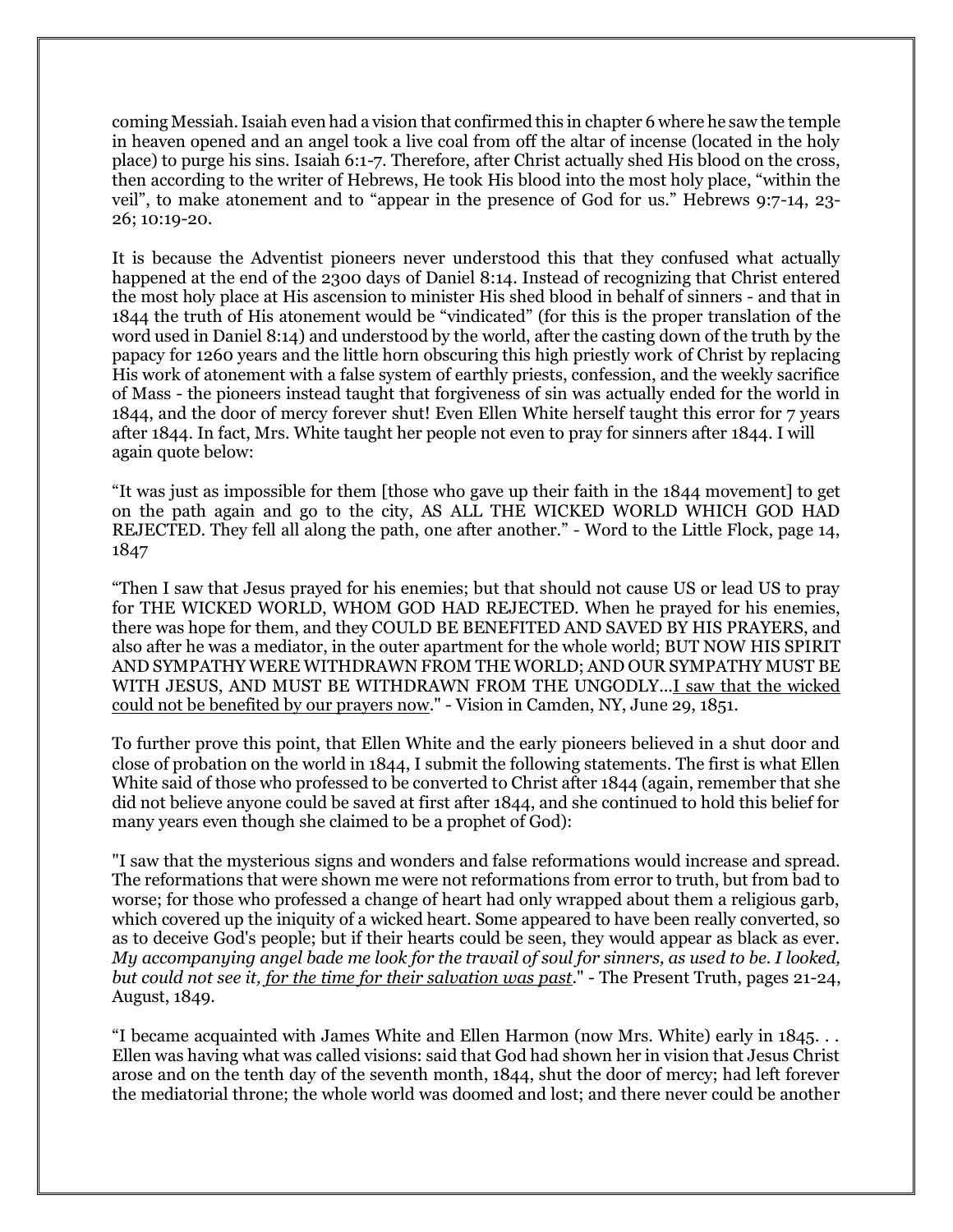sinner saved". - ("The True Sabbath," p. 72), Testimony signed by L.S. Burdick, San Francisco, CA.

"Our views of the work before us were then mostly vague and indefinite, some still retaining the idea adopted by the body of Advent believers in 1844, with Wm. Miller at their head, that our work for the world was finished, and that the message was confined to those of the original Advent faith. So firmly was this believed that one of our number was nearly refused the message, the individual presenting it having doubts of the possibility of his salvation, because he was not in the '44 move." - Review and Herald, June 11, 1861. Signed by 9 SDA ministers.

"I think we shall clearly see that there can be no other place for the shut door but at the autumn of 1844. . . When we came up to that point of time all our sympathy, burden and prayers for sinners ceased; and the unanimous feeling and testimony was that our work for the world was finished forever. . . The reason that the living branches felt that their work was done, was because the twenty-three hundred days were ended, and the time had come for Jesus to shut the door of the Holy and pass into the Most Holy to receive the kingdom and cleanse the sanctuary. . . At this very time when the faithful servant is giving meat to the 'household' [not to the unbelieving world], and is opposed by the evil servant, and when the Advent history marked out by the parable is fulfilled, and the shut door in the past, . . . He is still merciful to his saints and ever will be; and Jesus is still their Advocate and Priest. But the sinner, to whom Jesus had stretched out his arms all the day long, and who had rejected the offer of salvation, was left without an advocate when Jesus passed from the Holy Place and shut the door in 1844. The professed church who rejected the truth was also rejected, smitten with blindness, and now with their flocks and herds they go to seek the Lord, as still an advocate for sinners. But, says the prophet (Hos. 5:6, 7): 'They shall not find him; he hath withdrawn himself from them. They have dealt treacherously against the Lord, for they have begotten strange children." - James White, Present Truth, May, 1850

The fact that the pioneers believed this error and later corrected it is one thing, for our understanding of Bible doctrine is often times progressive; but the fact that Ellen White supported this error and claimed to have also seen it in vision is another thing altogether, for this casts doubts on her claims to divine inspiration and to status as a prophet or mouthpiece for God. Remember what the Bible teaches in this regard:

"And if thou say in thine heart, How shall we know the word which the LORD hath not spoken? When a prophet speaketh in the name of the LORD, if the thing follow not, nor come to pass, that is the thing which the LORD hath not spoken, but the prophet hath spoken it presumptuously: thou shalt not be afraid of him." Deuteronomy [18:21-22.](x-apple-data-detectors://15/)

I choose as a Christian to believe the Bible as the Word of God. The Bible is my foundation, not the writings of fallible men and women.

As far as her other books are concerned, many of her published works are very beautiful. Works such as Desire of Ages, Steps to Christ, Thoughts from the Mount of Blessing, and many others, are indeed classic works. But it is also a fact of history that Mrs. White borrowed much of her material from other outside sources and authors, and also had a professional staff of editors, writers, and what she termed "copyists", or literary assistants, who helped her write much of her material. Fannie Bolton and Marian Davis are some of the more famous ones we know of; however, throughout her life and career she employed many, many persons to help her write her books. W.W. Prescott - former GC Vice President and long employed minister in the denomination - himself confessed to compiling and also writing much of Prophets and Kings – including the last several chapters – which is why this book was not even published until after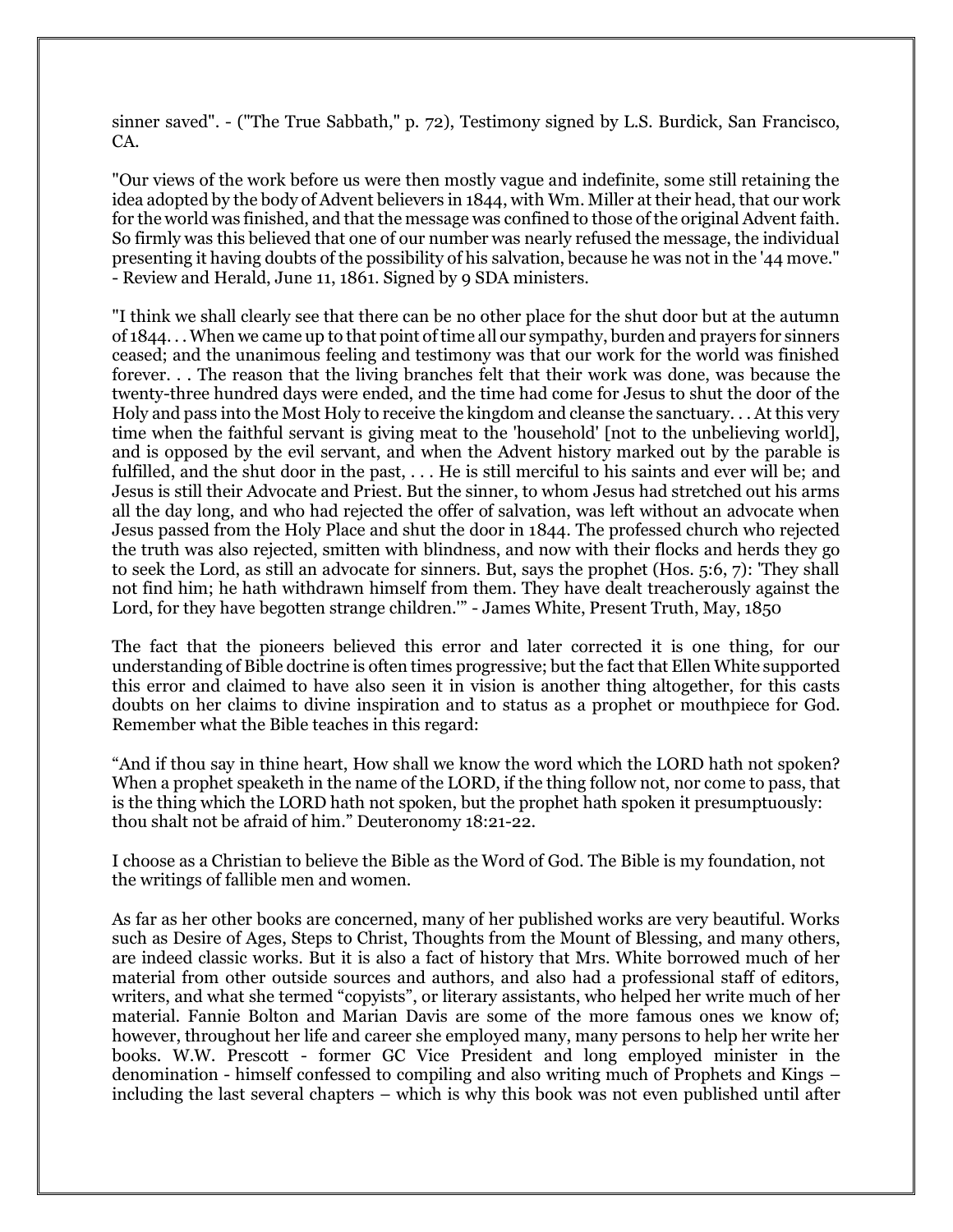Ellen White's death. Even the book "Sketches from the Life of Paul" was removed from print and taken out of circulation by the Ellen White Estate because of problems and allegations of plagiarism brought by the publishers Conybeare and Howson, who published their book on the Life and Epistles of Saint Paul 30 years earlier. A.G. Daniells, GC President at that time, confessed to these difficulties:

""Now you know something about that little book, *Life of Paul*. You know the difficulty we got into about that. **We could never claim inspiration in the whole thought and make-up of the book, because it has been thrown aside because it was badly put together. Credits were not given to the proper authorities**, and some of that crept into *The Great Controversy* -- the lack of credits; and in the revision of that book those things were carefully run down and made right. ...Yes; and now take that *Life of Paul*, -- I suppose you all know about it and knew what claims were put up against her, charges made of plagiarism, even by the authors of the book, Conybeare and Howson, and were liable to make the denomination trouble **because there was so much of their book put into** *The Life of Paul* **without any credit or quotation marks**. Some people of strict logic might fly the track on that ground, but I am not built that way. I found it out, and I read it with Brother Palmer when he found it, and we got Conybeare and Howson, and we got Wylie's *History of the Reformation*, and **we read word for word, page after page, and no quotations, no credit**, and really I did not know the difference until I began to compare them. I supposed it was Sister White's own work. ...**There I saw the manifestation of the human in these writings**." - GC Bible Conference, 1919.

May God bless and guide you as you make the Bible your foundation and the man of your counsel.

"To the law and to the testimony: if they speak not according to this word, it is because there is no light in them." Isaiah 8:20.

"Thy testimonies have I taken as an heritage for ever: for they are the rejoicing of my heart. I have inclined mine heart to perform thy statutes alway, even unto the end. I hate vain thoughts: but thy law do I love. Thou art my hiding place and my shield: I hope in thy word." "How sweet are thy words unto my taste! yea, sweeter than honey to my mouth! Through thy precepts I get understanding: therefore I hate every false way. Thy word is a lamp unto my feet, and a light unto my path." "Wherewithal shall a young man cleanse his way? by taking heed thereto according to thy word. With my whole heart have I sought thee: O let me not wander from thy commandments. Thy word have I hid in mine heart, that I might not sin against thee." Psalm 119:111-114, 103-105, 9-11.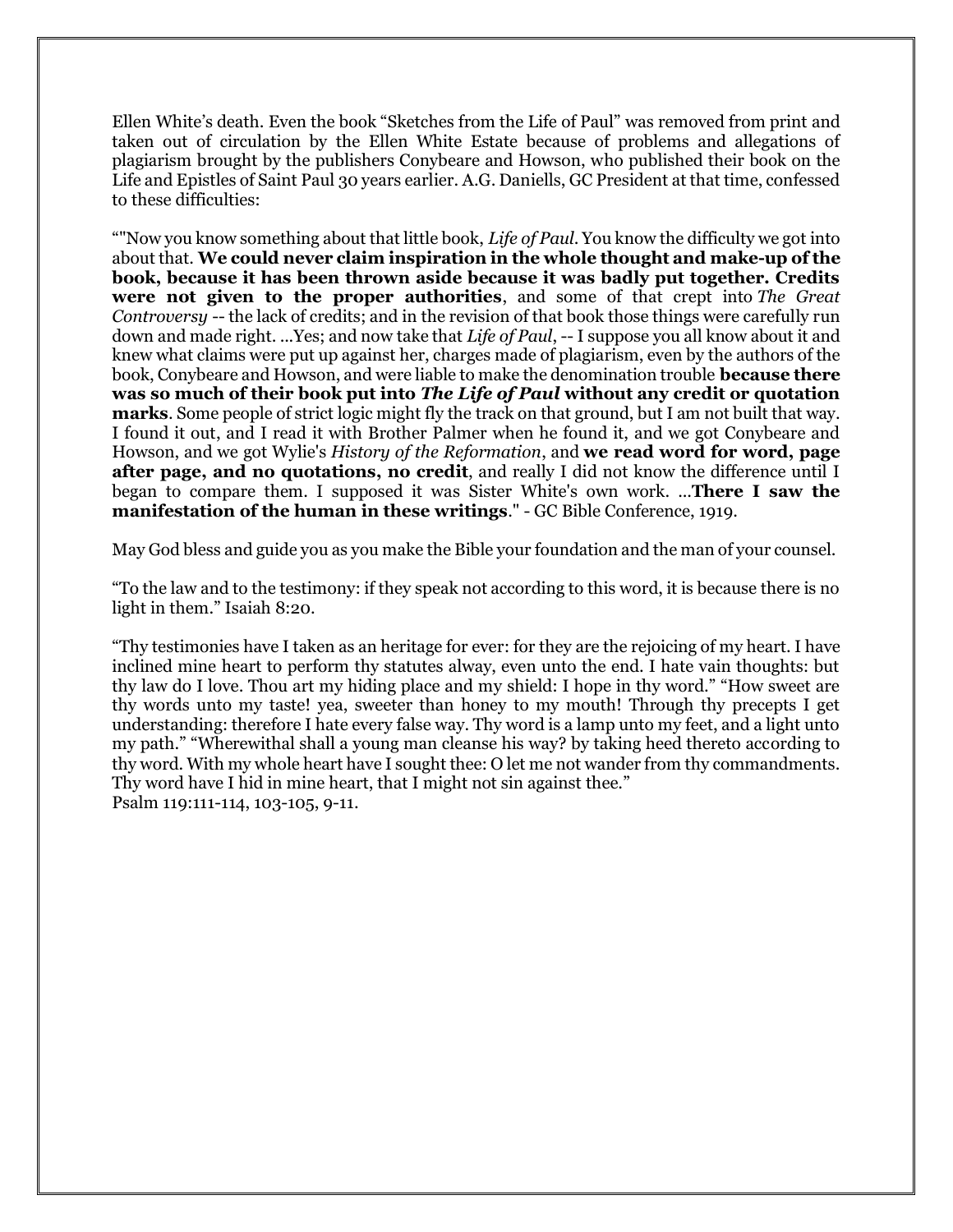# *Answer to claim that "vail" and "veil" are two separate things!*

Hello brother,

I just got done reading your attachment on the veil since it was such a short read. I was honestly hoping for something more substantive than that. I was somewhat amused and perhaps a bit taken aback by the author's over-simplification and strange views on a word study of "veil". It is almost unbelievable to think that he honestly believes this. The word "vail" in the Old Testament, and "veil" in the New are synonymous terms with just a different spelling given by the English translators. To prove this, I offer the following definitions from Noah Webster's 1828 dictionary which, as I am sure you aware, was written to preserve and defend the English language and original meanings of the King James Version of the Holy Bible. Here are Webster's definitions of "vail" and "veil". You will see that these are variances of the same:

VAIL, n. [L. velum, from velo, to cover, to spread over. *It is correctly written vail for e, in Latin, is our a*.]

1. Any kind of cloth which is used for intercepting the view and hiding something; **as the vail of the temple among the Israelites**. NWAD VAIL.2

VEIL, n. [L. velum.]

1. A cover; a curtain; something to intercept the view and lude an object. NWAD VEIL.2 2. A cover; a disguise. [**See Vail**. *The latter orthography gives the Latin pronunciation as well as the English, and is to be preferred*.] NWAD VEIL.3

So we see that these words are derivatives of the Latin - and are interchangeable in the English, although the author prefers the former. It is simply a different English spelling.

Now we reference Strongs to see the word "veil" as used in the New Testament (Hebrews 6:19; [10:19](x-apple-data-detectors://2/)) and will notice that it is the same as "vail" in the Old:

Greek: καταπέτασμα Transliteration: katapetasma Pronunciation: kat-ap-et'-as-mah Definition: From a compound of **G2596** and a congener of **G4072**; something *spread thoroughly* that is (specifically) the door *screen* (to the Most Holy Place) in the Jewish **Temple:** - vail. KJV Usage: veil (6x). Occurrences in Bible: 6 Occurrences in verses: 6

And so, my friend, it is the same and Ballenger was correct in his understanding on this point, as was the Review article which Eugene Pruitt referred to in his short study: *that is, that not one scholar from Adventism has been able to answer Ballenger's arguments from scripture since that time until this*. And although the writer is correct that we all must be on guard from pride and self-exaltation, yet it is also equally true that as Christians we must stand on the Word of God, the Bible, as our foundation and sole rule of faith in matters of doctrine and practice. And if that position places us in conflict with the SDA church and Ellen White, then - although unfortunate this must still be done if I am to stand on God's Word alone.

Blessings to you as you honestly study and obey the Word of God.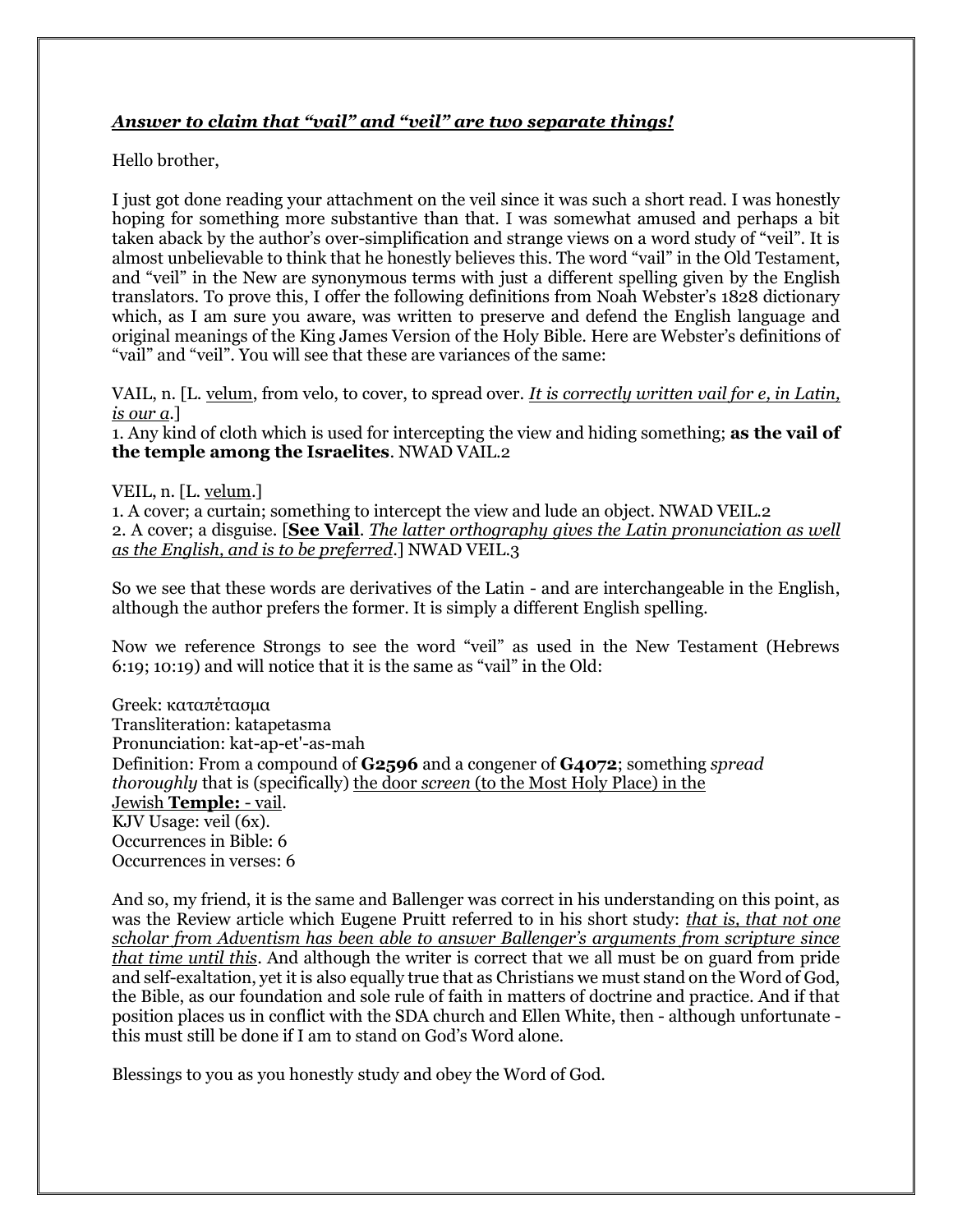### *Systematic answers to a series of questions received:*

### Hello brother,

I will try to answer your questions one at a time.

First, in regard to the word "ta hagion", which is translated as "sanctuary", "holy place", "holy places", and "holiest" or "holiest of all" in the book of Hebrews, it obviously depends on the context to determine how this word is used. In Hebrews 10:19 this word is properly translated as "holiest" because it is connected to the term "within the veil" which is only a term connected to the veil separating the holy from the most holy place. That is a fact. If you go back and actually read through my study I bring out every single scripture reference in the Bible that uses the phrase "within the veil", and it ever only refers to entering the most holy place. So if you compare scripture with scripture as you mention, then you can only come to one single conclusion: that Paul is referring to the most holy place - "within the veil" - where Christ entered with His blood. And this is why virtually all Bible translations - including the King James - translate this verse as "holiest", "holy of holies", "most holy place", etc. In the mouth of two or three witnesses a matter is established.

Secondly, no, Moses did not get it wrong. There were two compartments in the earthly tabernacle with two distinct aspects of ministry which the priest engaged in, just like there are two compartments in the heavenly sanctuary which also has two phases of work which Christ as our high priest engages in: the first was His ministry in the holy place from the days of Adam until His incarnation; and the second His ministry in the most holy place since His ascension until the close of probation. I refer you to my former email where I explain this:

"As far as why Jesus would go directly into the most holy place at His ascension instead of staying in the holy place: have you considered that there has always been a sanctuary in heaven? The earthly tabernacle was made after the pattern of the heavenly sanctuary which God showed Moses on the Mount. See Exodus 25:40; Hebrews 8:1-6. We also know that people could be saved in the Old Testament through faith in Christ, since Jesus is "the lamb slain from the foundation of the world". The holy place ministration of Christ was active prior to the cross since it is evident that forgiveness and intercession were offered even back then to those who placed their faith in the coming Messiah. Isaiah even had a vision that confirmed this in chapter 6 where he saw the temple in heaven opened and an angel took a live coal from off the altar of incense (located in the holy place) to purge his sins. Therefore, after Christ actually shed His blood on the cross, then, according to the writer of Hebrews, He took His blood into the most holy place, "within the veil", to make atonement and to "appear in the presence of God for us." Hebrews 9:7-14, 23-26; [10:19-](x-apple-data-detectors://3/) [20](x-apple-data-detectors://3/)."

Third, while there may be two veils in the sanctuary, yet I challenge you to provide me with even one scripture where the first hanging - the curtain that separated the courtyard from the holy place - is ever called a "veil" in the Bible. It does not exist. The writer of Hebrews is clear that Jesus Christ, at His ascension, entered heaven to present His blood before the presence of God (Hebrews 9:12, 24). You mention that Moses had it right as far as the pattern of the earthly tabernacle was concerned; therefore, I ask you the question: where was the presence of God located where the high priest sprinkled the blood of sacrifice to make atonement for sin? Whether in the daily ministration, or in the yearly Day of Atonement, the location of God's throne was the same; it did not change. Because the scripture above states clearly that Jesus was to "now appear in the presence of God for us". Was God's presence and throne in the holy place in the type? It is obvious to the honest mind that it was not; it was ever only located in the most holy place, *"within the*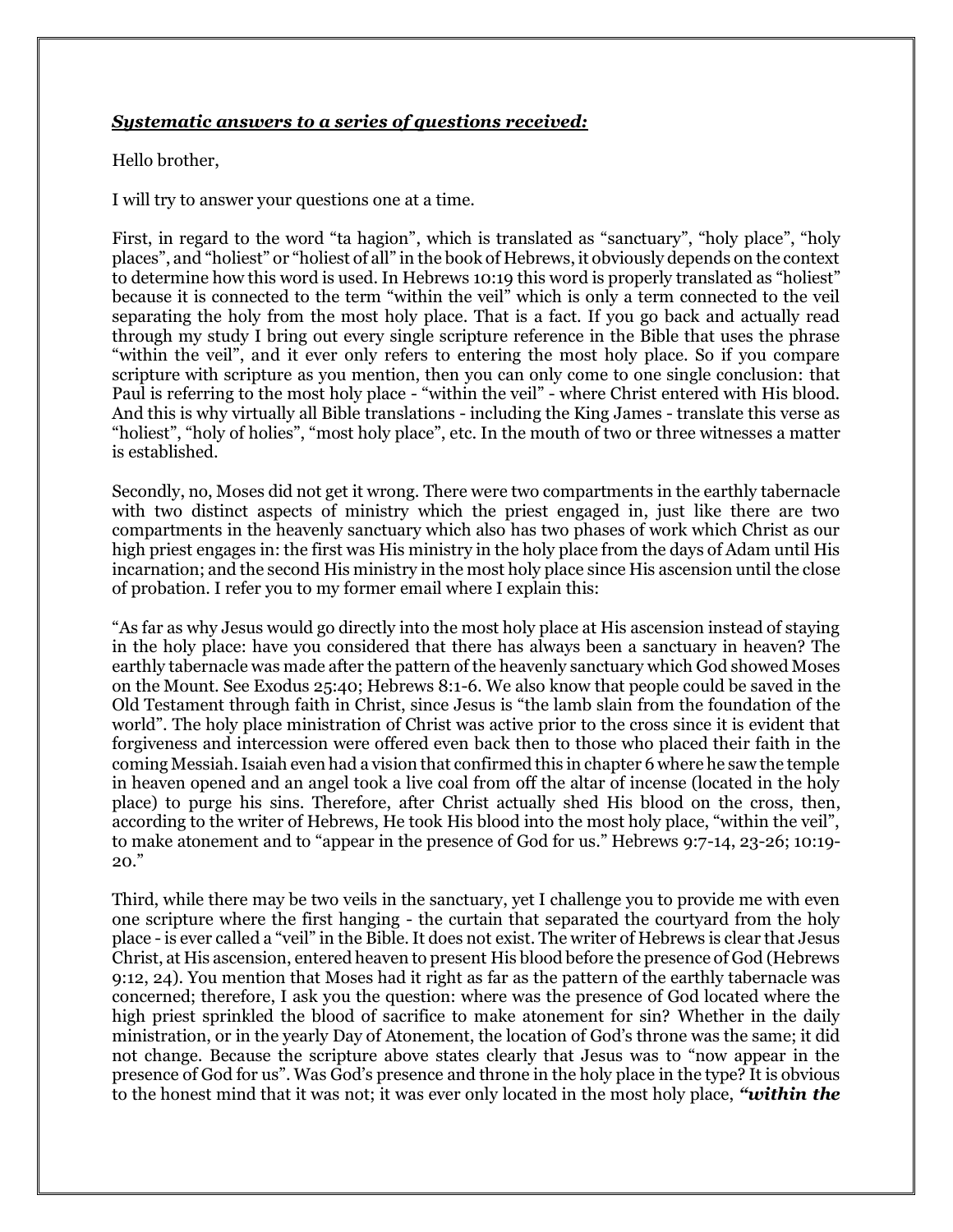*veil*. And this is where Christ as our Great High Priest had to appear to present His blood, "having obtained eternal redemption for us". And it is because of this that we now have access to "come boldly unto the throne of grace, that we may obtain mercy, and find grace to help in time of need." Hebrews 9:12; [4:16.](x-apple-data-detectors://6/)

Fourth, as far as a second witness goes for Hebrews, there are at least twelve witnesses in the Bible to prove that Paul means the most holy place when he speaks of Christ entering "within the veil". The following scripture proofs teach conclusively that "within the veil" is synonymous with going into the most holy place: Ex. 26:23; Lev. 16:2; Lev. [16:12;](x-apple-data-detectors://7/) Lev. [16:15;](x-apple-data-detectors://8/) Num. 18:7. While the term "without the veil" or "before the veil" clearly refers to the holy place: Ex. 26:35; Ex. 27:20-21; Ex. 40:22; Ex. 40:26; Lev. 4:5-6; Lev. [4:17;](x-apple-data-detectors://10/) Lev. 24:1-3. There are, therefore, no less than twelve witnesses to this truth, and not just a "second witness".

Fifth, my explanation for the 2300 days and 490 "cut off" from the 2300 I address in my thesis. I would encourage you to read it instead of asking me these same questions. But out of Christian courtesy I will again briefly address this by quoting from my study, as well as from answers I have given to others:

### *"Point #9: The 2300 days*

*"The language of this prophecy states in the original: "And he said unto me, Unto two thousand and three hundred days; then shall the sanctuary be justified or vindicated or set right". The Hebrew word for "cleansed" is "tsadaq" which means:*

*Hebrew: צדק Transliteration: tsâdaq Pronunciation: tsaw-dak' Definition: A primitive root; to be (causatively make) right (in a moral or forensic sense): - {cleanse} clear {self} ({be} do) just ({-ice} {-ify} -ify {self}) ({be} turn to) righteous (-ness). KJV Usage: justify (23x), righteous (10x), just (3x), justice (2x), cleansed (1x), clear ourselves (1x), righteousness (1x). Occurrences in Bible: 41 Occurrences in verses: 40*

*"You will notice right away that this word is only translated as 'cleansed' in the entire Bible; to 'justify' or make 'righteous' is the proper term. Furthermore, this is a different word entirely, both in meaning and in usage, than the word used in Leviticus 16 for the day of atonement cleansing. Used in Daniel chapter 8, it signifies that it was the sanctuary that needed justice or vindication from wrong, and does not point to a forensic cleansing of the sins of God's people on the day of Yom Kippur.*

*"In other words, after 2300 days God's sanctuary would be set right and vindicated from the activity of the little horn power which trampled it under foot and cast the truth to ground 'and practiced and prospered'. In fact, in every reference of a judgment sitting and books being opened, it is referring to judgment on the papal power and on the wicked in general, and to the vindication of the righteous. See Daniel 7:8-27; 8:14-25; Revelation [20:11-15.](x-apple-data-detectors://12/) And it is the same with the 3 angels' messages of Revelation 14. In context, the judgment hour message of the first angel is connected with a declaration of judgment on Babylon and the consequences of worshipping the beast and his image delineated in the second and third messages.*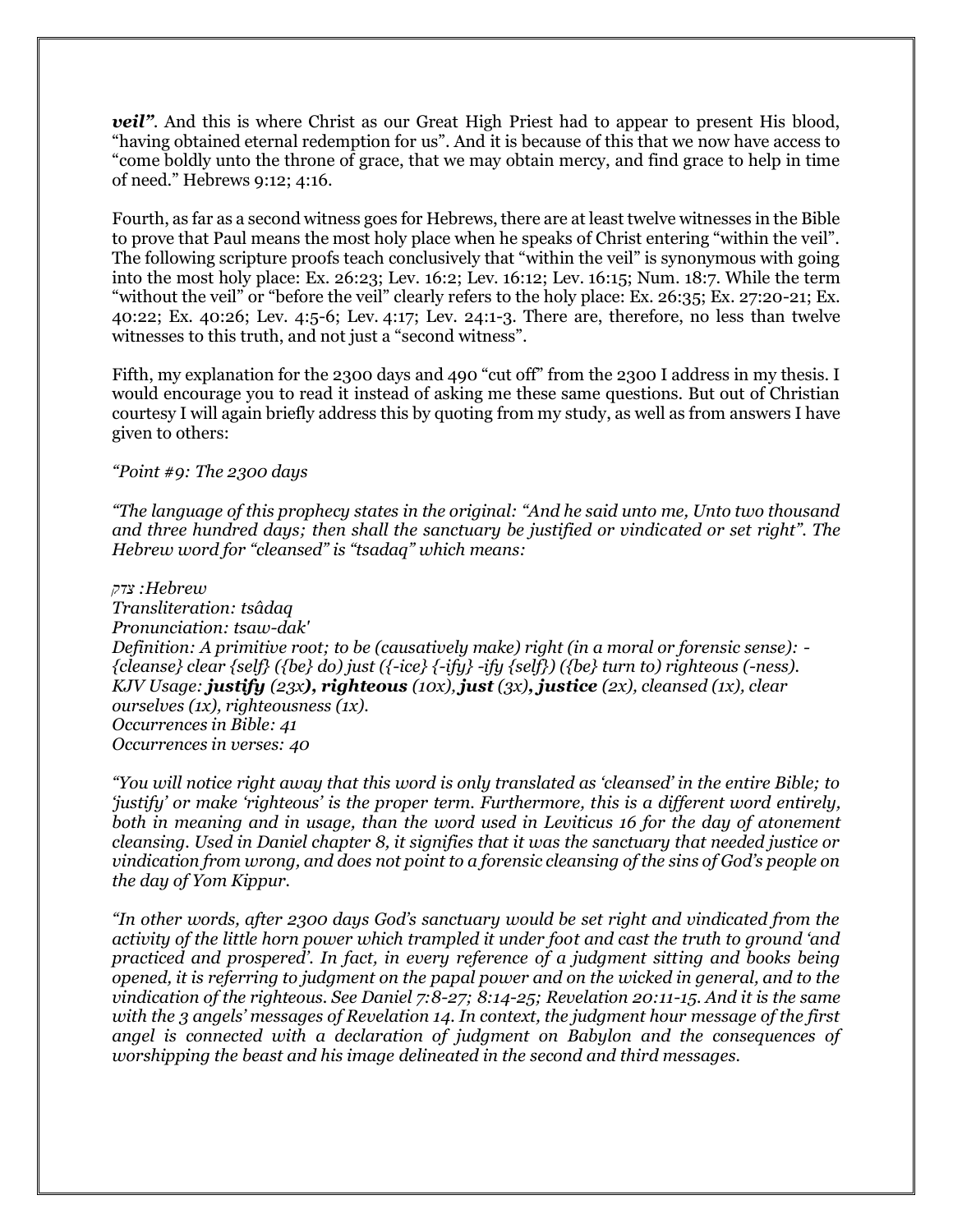*"Our current understanding of the 2300-day prophecy, as far as starting and ending dates is concerned, hasn't changed at this point. We still believe in the day/year principle and the starting date of 457BC according to Daniel 9 which brings the end date to 1844. But I believe the prophecy is misunderstood based on the text. The phrase 'then shall the sanctuary be cleansed' we have historically applied to the day of atonement when this is not possible given the context or language of the chapter. Again, the word used for 'cleansed' is not the same word used in Leviticus 16. The original says 'then shall the sanctuary be justified or set right'. The word for cleansed in Daniel 8:14 is the same word used in 2 Chronicles 29:15-18 when the temple was cleansed and set right from being defiled with pagan idolatry. And this is what Daniel 8 is teaching as well. The question from the angel to Christ was, in effect: 'how long shall paganism and papalism trample the sanctuary and host?' And the answer is given 'unto 2300 days, then shall the sanctuary be set right, or justified, or cleansed from pagan idolatry and papal errors'. So in 1844, the filth and errors of Rome would finally be purged from God's church on earth, which work began with the Protestant reformation with Luther and the doctrine of justification by faith, continued through that time with the restoration of other truths such as baptism by immersion for believers, the true meaning of the Lords supper, the Sabbath, and completed with the truth of soul sleep in death, hellfire, the destruction of the wicked, and the understanding of Christ's high priestly ministry in the heavenly sanctuary. Incidentally, this was also the time period of the Second Great Awakening which began to reach its heights during this same time period: when thousands of Christians around the country flocked to camp meetings to seek spiritual revival and true conversion to Christ. The Second Advent Movement was only a very small part of a national trend at that time within Christendom.*

*"Point #5: The 70 week prophecy of Daniel 9:24.*

*"Seventy weeks are determined upon thy people and upon thy holy city, to finish the transgression, and to make an end of sins, and to make reconciliation for iniquity, and to bring in everlasting righteousness, and to seal up the vision and prophecy, and to anoint the most Holy."*

*"The word here used for 'reconciliation' is the Hebrew word 'kaphar', which is the identical word used in Leviticus 16 for 'atonement'. Therefore, according to Daniel's prophecy of the coming Messiah, Christ would bring 'atonement for iniquity' and also 'anoint the most holy' within the 70 weeks cut off from the 2300 days. The words 'most holy' are the combined Hebrew words 'qodesh qodesh' which taken combined only can refer to the most holy place of the sanctuary. It is a similar rendering in Hebrews 9:3 where the words 'hagia hagion' are used to describe the 'holiest of all' where the ark was placed. In fact, the Septuagint version uses this same phrase in Daniel 9:24 to describe the most holy which was anointed within the 70 weeks of Daniel's prophecy. In other words, according to this prophecy, Jesus Christ would offer himself as an offering for sin, to make 'atonement for inquity', and enter the most holy place to present his blood for cleansing in the presence of God, within the 70 weeks of the 2300 days. And the apostle Paul agrees with this when he writes the following: 'For Christ is not entered into the holy places made with hands, which are the figures of the true; but into heaven itself, now to appear in the presence of God for us.' Hebrews 9:24."*

Sixth, to briefly answer your other questions: the prophecy of the 2520 is still valid and points to the trampling down of God's people by paganism and papalism, from the scattering of Israel commencing with the destruction of the Northern tribes in 723 BC, and terminated in 1798 AD with the deadly wound given to the papacy; the 1260 is still valid and points to the papacy being the Antichrist; Revelation 9 and August 11, 1840, is still valid based on the context of the prophecy and the day-year principle.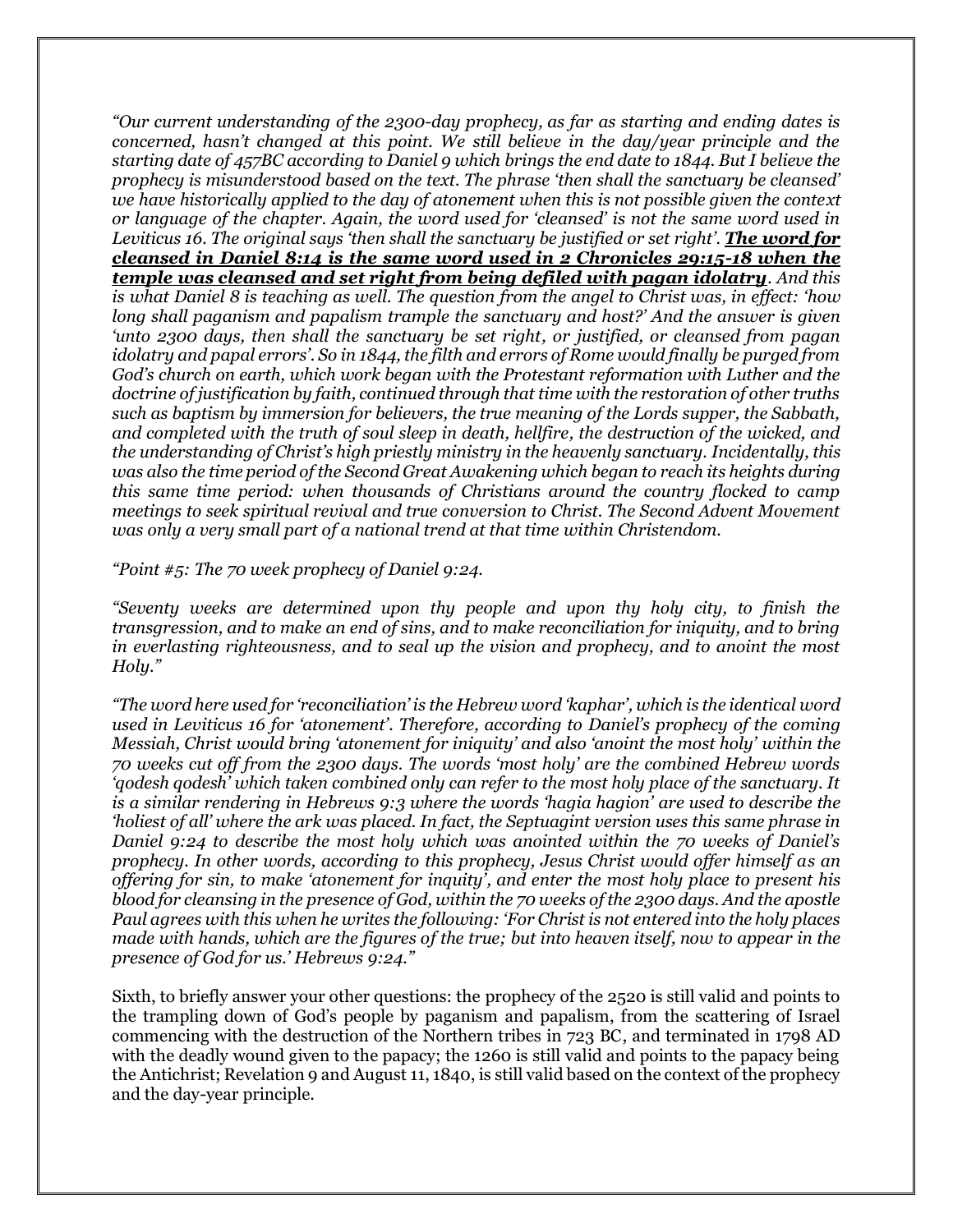All of these things can be clearly proven from the Bible by using the scriptures. An investigative judgment for the righteous commencing on October 22, 1844, based on an anti-typical day of atonement in heaven, I cannot show clearly from the scriptures. If you can show me this clearly and plainly from the Bible I would be happy to consider the evidence.

I hope I have answered your questions. God's blessings be with you as you search for truth and study your Bible, and as you allow the Word of God to dictate your faith as the man of your counsel.

Until then I remain, sincerely yours in Christ Jesus,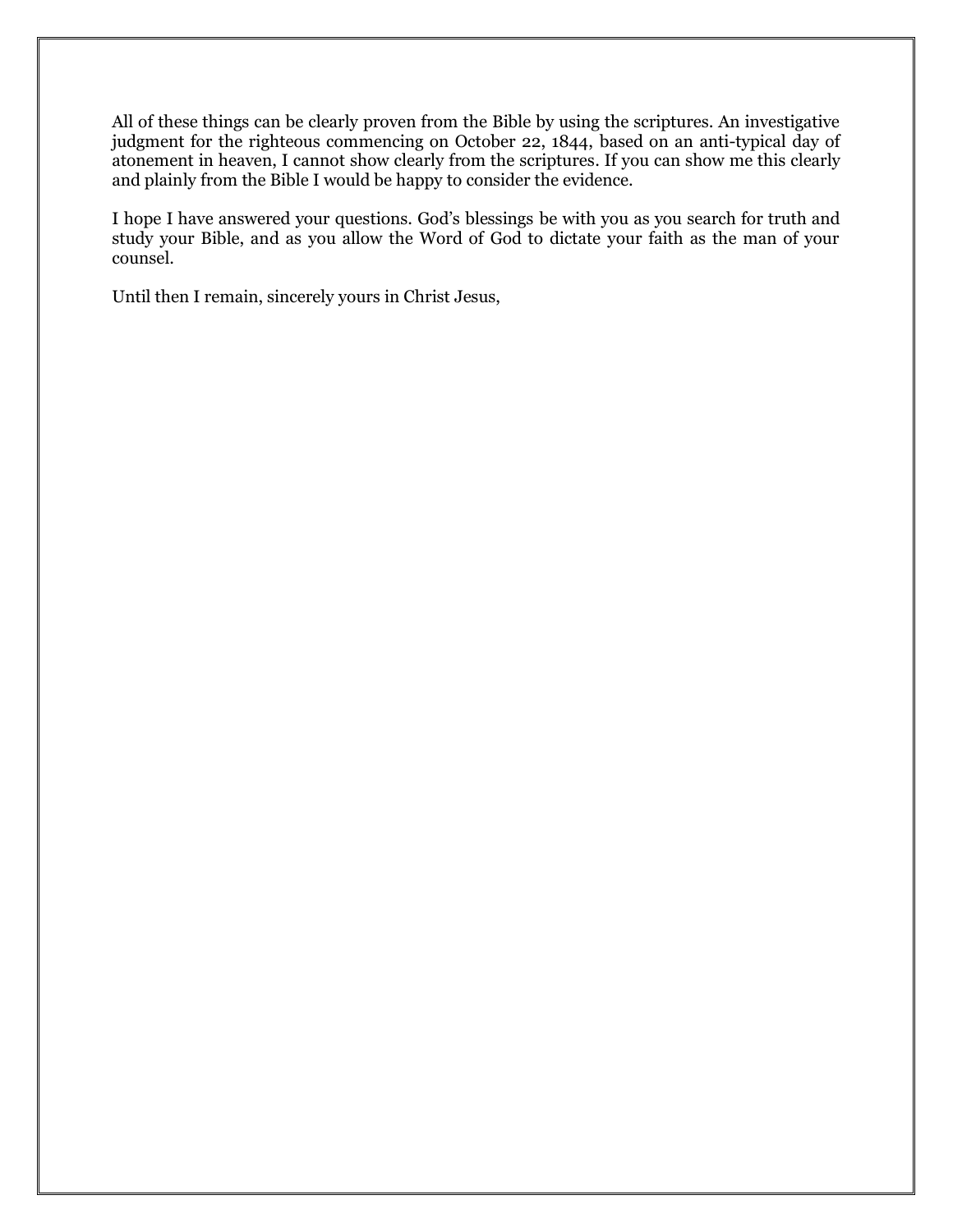### *An appeal to reason: to a fanatic*

Dear brother,

In place of a solid defense of your positions by using the Bible, you have a cult-like mindset to instead use scripture as a weapon to accuse and assault your brother. You have now claimed that I am of my father the devil and have confidently declared my apostasy complete. What have a done to sin? Is believing that Jesus Christ as my great high priest does minister His blood in my behalf in the heavenly sanctuary in the most holy place a sin? Is trusting the blood of the everlasting covenant to wash away sin and to purge the conscience from dead works to serve the living God make a Christian a child of the devil? Your mind is warped, my friend. Again, I invite you to show me my error from the Word of God and to prove from the scriptures that I am in error. If you are unable to do so then you should simply state such in humility; but to possess the spirit of the great accuser of the brethren as you now show forth does nothing to gain respect from anyone that your position is right. As Luther defended himself before the papal diet, so I say to you: "if I have done evil, then bear witness of the evil...unless you can convince me from scripture and from reason...I cannot and will not recant anything. For to sin against conscience is neither safe nor right. Here I stand; I can do no other." May God help and defend me against the sinful unreasonableness of blind men who trust to tradition and the writings of extra-biblical sources, and refuse to use the scriptures as their defense. Amen.

You and your wife remain in our prayers. Be blessed, my friend, and take care.

(I never received a reply).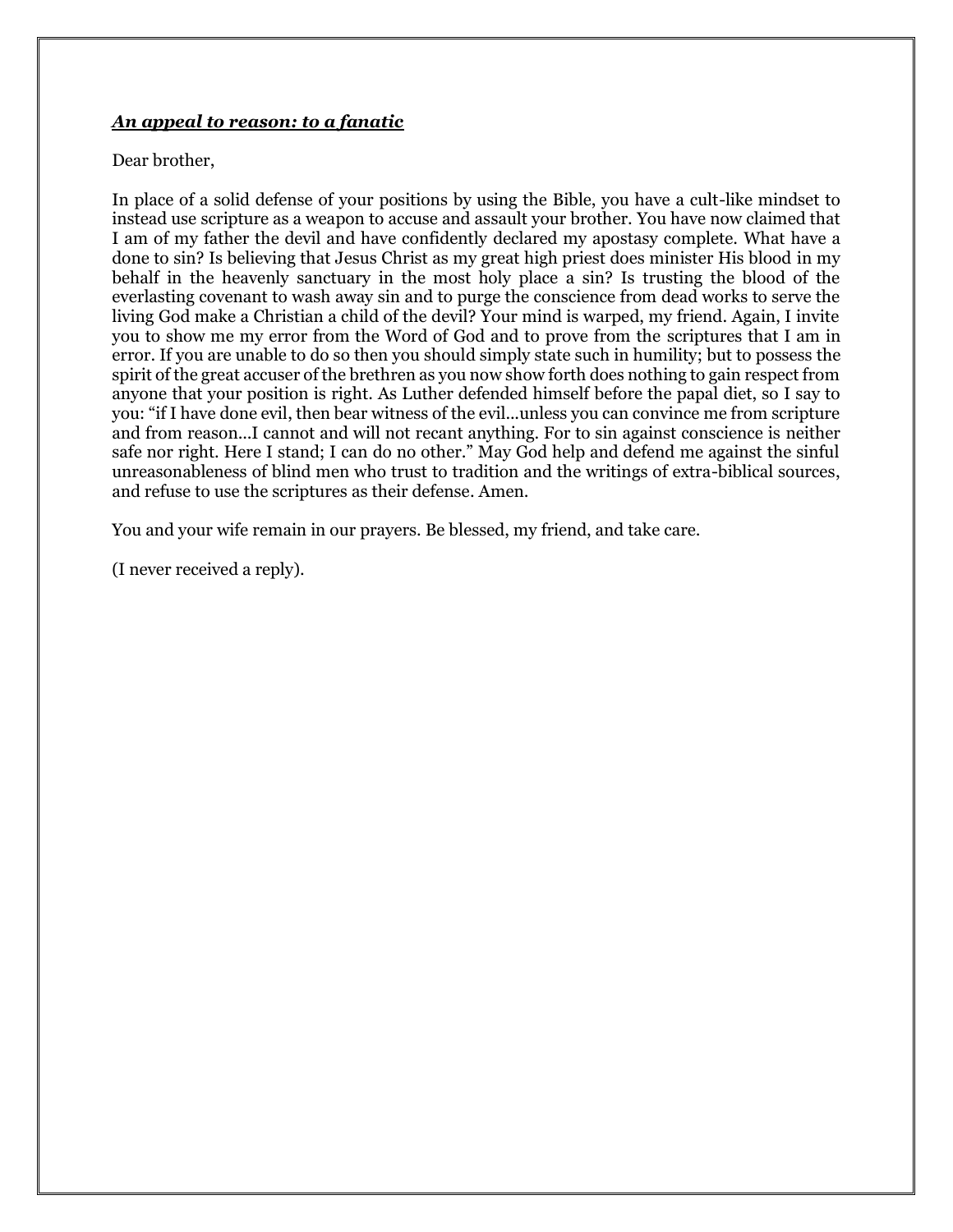# *A judgment of the righteous?*

### Greetings brother,

Thank you for your thoughtful response. I skimmed through it just to get an idea of the arguments and evidence you are presenting and will also go back and take my time on each point to consider your points before responding. I did notice right off the bat that some of the points I raise are never actually addressed by your paper. In particular, you do not deal with how Moses, Enoch, Elijah, and those resurrected at Christ's resurrection can all be taken to heaven prior to their books being opened and cases decided and their sins blotted out in 1844. That's a big one for me. In my opinion, that contradicts the whole theory right there. Either God is consistent or He is not. You also do not touch the backbone of my study which is comparing all verses in the Bible where "within the veil" is used. If you do this, it is conclusive that Paul is speaking of Christ entering the most holy place. Everything else unlocks once you simply allow the Bible to speak for itself, and it becomes no longer necessary to do so many theological gymnastics in order to defend a doctrine that is not clear in scripture.

Quickly I will say (in order to correct the idea that I somehow do not believe in a judgment for the righteous) that I wholeheartedly believe that there is some phase of decision making and judgment for God's people, since Paul clearly tells us this in Romans 14:10 and 2 Corinthians 5:10. *Whether this is a judgment of reward verses a judgment of investigation, however, is an open question.* And when this judgment takes place is also an open question. Because Paul also indicates that Christ judges the "quick (living) and dead, at His appearing and His kingdom" (2 Timothy 4:1); and in another place states that "it is appointed unto men once to die, but after this the judgment". Hebrews 9:27.

The bottom line is that God's people are declared righteous through Christ when they are justified by faith. **Justification is the act of being legally "declared righteous" because of what Christ did for us in bearing our sins on the cross.** That is Gospel 101 as taught clearly in the book of Romans. Luther understood it, the Christian church throughout the ages over the last 2,000 years understood it, while Adventists apparently do not.

While I go back and study through your paper and consider your points, I will forward to you my replies to other questions and points raised since some are similar. It has been interesting, however, to see how many different responses I have received and how wide a variety of belief SDA's really have. And it has honestly been amusing to see the lengths some will go to justify their positions - either by destroying the clear text and meaning of the Bible, or completely ignoring it altogether - in order to uphold their theories. It has always seemed much less complicated to me to simply allow the Bible to mean what it says and to allow it to speak just as it reads. It is this same spirit of mental and theological gymnastics, and the constant twisting and turning of the Bible and SOP to make it say something that it does not say when taken in context, that finally opened my eyes to Jeff Pippenger's fanaticism. And this same spirit of cult-like fanaticism may also be seen in other churches where the plain words of God are changed around to teach theology that is not plain and clear: the Roman Catholics, Jehovah's Witnesses, and Mormons all do this same thing with the Bible. And all claim also to be right and the only way to heaven. Seventh-day Adventists, I am afraid, may safely be added to this list of cults.

I will be in touch. My email replies to others will be following this. God bless and guide you, my brother.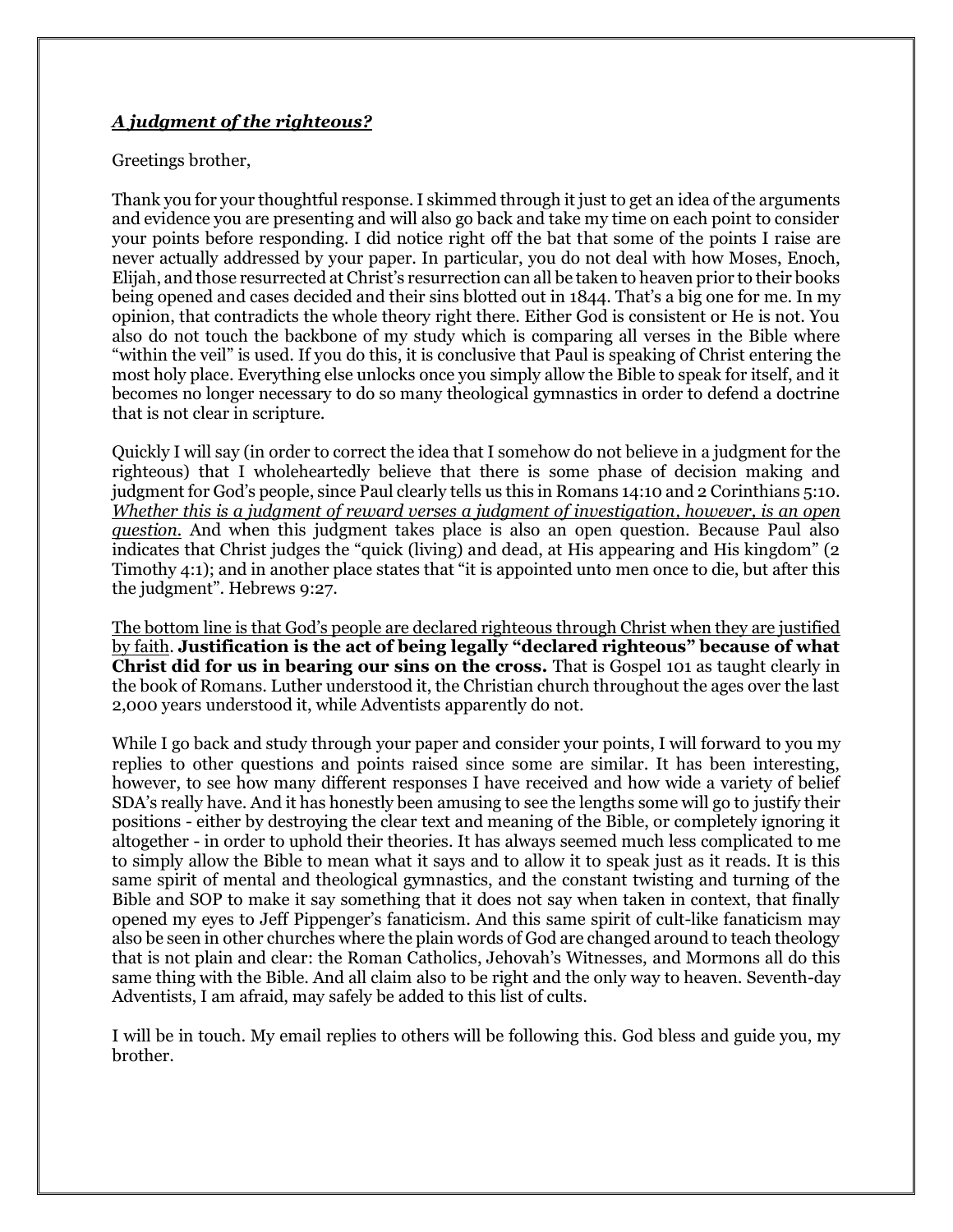# *Moses, Enoch, Elijah, and the special resurrection of the dead in 31 AD:*

Greetings brother,

I received your email which did nothing to answer the questions I posed to you regarding the theological can of worms which SDA's never touch or mention: i.e.: God taking people to heaven prior to their cases coming up in a supposed investigative judgment in 1844 that is supposed to determine their destiny. To answer you directly, yes, I understand that Moses, Enoch, and Elijah were types. That is not my issue. My issue is that they, as well as others (those resurrected at Jesus' resurrection) were taken to heaven prior to the books being opened (as Adventists claim) and their sins being blotted out in a judgment that was supposed to begin in 1844. To the contrary, and in contradiction of SDA doctrine, these people were obviously all saved through faith in Christ who is "the lamb slain from the foundation of the world"! The point I was attempting to make to you is that if God could find them all righteous and forgive their sins and take them all to heaven prior to a supposed investigative judgment in 1844, then what is the point of having an investigative judgment at all for everyone else? Is God that inconsistent? So some have to have their cases investigated and others do not? And what about Ellen White's own words? I quote them below:

"At the time appointed for the Judgment—the close of the 2300 days, in 1844—began the work of investigation and blotting out of sins. All who have ever taken upon themselves the name of Christ must pass its searching scrutiny. Both the living and the dead are to be judged 'out of those things which were written in the books, according to their works."  $-$  {GC88 486.1}

She says ALL who have taken upon themselves the name of Christ must pass the judgment that began in 1844. This includes all those who have ever lived since the days of Adam.

"As the books of record are opened in the judgment, the lives of all who have believed on Jesus come in review before God. Beginning with those who first lived upon the earth, our Advocate presents the cases of each successive generation, and closes with the living. Every name is mentioned, every case closely investigated. Names are accepted, names rejected."  $-$  {GC 483.1}

Ellen White states clearly that the investigative judgment of the righteous dead - beginning with those who first lived on earth - began in 1844. And she goes on to say that it is impossible for sins to be blotted out until after their cases come up in the judgment.

"The work of the investigative Judgment and the blotting out of sins is to be accomplished before the second advent of the Lord. Since the dead are to be judged out of the things written in the books, *it is impossible that the sins of men should be blotted out until after the Judgment at which their cases are to be investigated*. When the investigative judgment closes, Christ will come, and His reward will be with Him to give to every man as his work shall be." –  ${GC 485.2}$ 

Her words are as plain as day:

- Investigative judgment begins in 1844 at close of 2300 days
- This judgment is for the righteous
- It begins with the righteous dead starting with Adam and Eve and concludes with the righteous living
- Sins cannot be blotted out until after their cases come up in the judgment and their books of record are investigated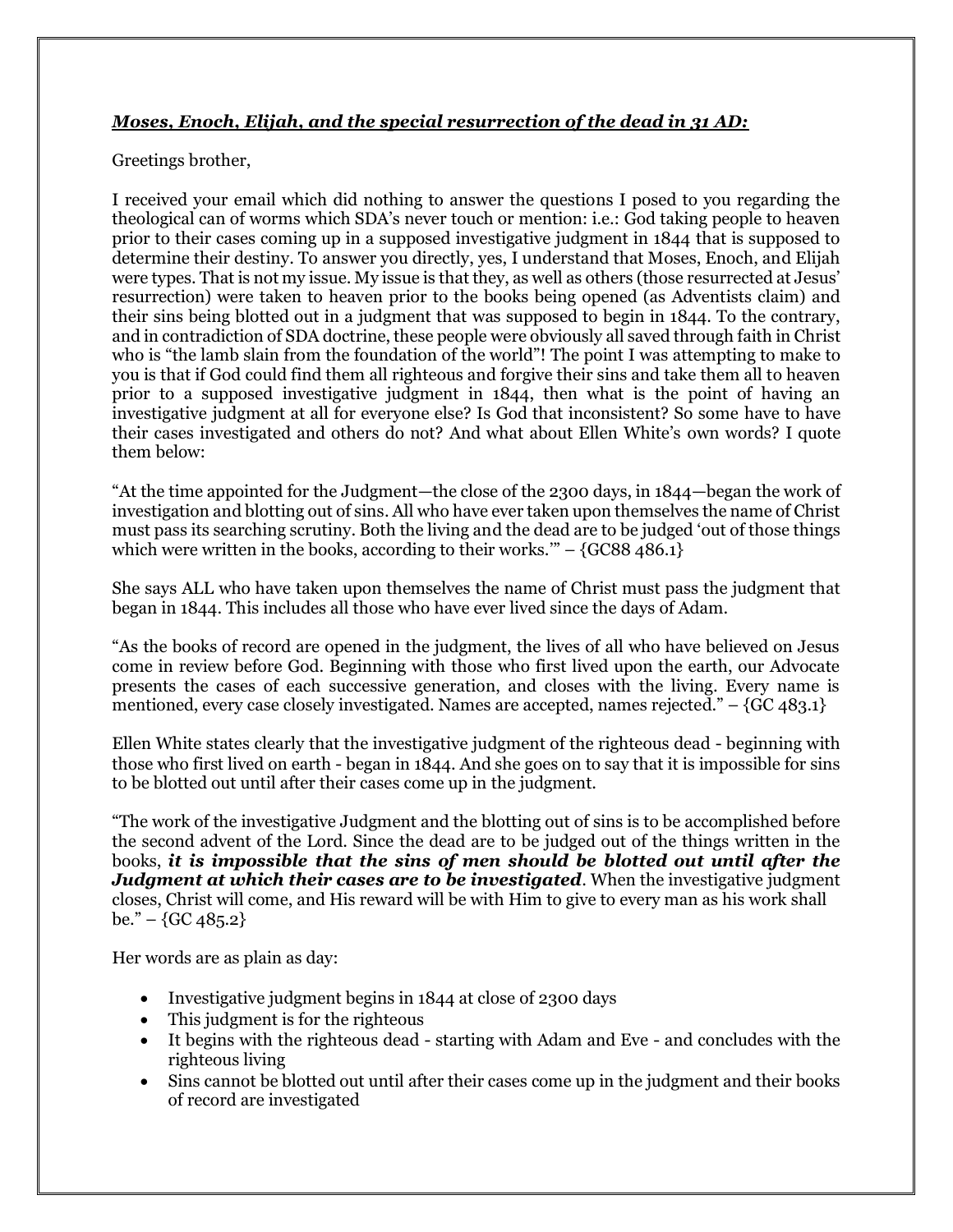Once the saints pass the searching scrutiny of the judgment, their sins are blotted out, their names retained in the book of life, and then Christ comes to bring His reward: to resurrect the righteous and to translate the living saints and take them to heaven

And yet in the face this "inspired testimony" from Ellen White, according to the Bible a multitude of people are already found righteous enough to be taken to heaven prior to 1844! Perhaps this is because the Word of God teaches that "the Lord knoweth them that are His"! 2 Timothy 2:19.

So who is right? The Bible prophets, or the SDA prophet Ellen White? *Because it cannot be both in this case no matter how one tries to spin it, reconcile it, reason it away, harmonize it, twist and turn it, deceive oneself, or do mental gymnastics.* Moses, Enoch, Elijah, and a multitude of unnamed saints - representing all generations since the days of Adam to the time of Christ - can all be saved, and have their sins blotted out and taken to heaven prior to the cross; but since the time that Christ gave His life on Calvary and provided the omnipotent gift of the Holy Spirit to overcome sin, not one has been able to stand in Christ's perfect righteousness as they? and now need an investigative judgment that begins in 1844? And yet – according to the prophetess Ellen White – multitudes prior to the cross also need this investigative judgment so God can know who to take to heaven, but certain others did not need this same work of investigation? How does this make any sense at all? Where is the logic or consistency?

I just cannot do this any longer, brother. The intellectual dishonesty and/or blindness by the SDA church has become too much. I am tired of the mental games and word games people play in order to justify and attempt to prove something that is unreasonable and contradictory. It should at least make sense and be consistent. I do not blame you for this since you are a product of SDA theology as I was. I just wish people could deal with these issues honestly and without viewing every point of doctrine through the myopic lense of Ellen White. Because - whether you know it or not, and whether you realize it or not - this is exactly what you are doing. You and others are unable to separate your thinking process from what the church terms "the spirit of prophecy" (the writings of Ellen White). It has become the governing principle in Bible interpretation - especially among "present truth" brethren. And that is why you cannot understand my questions on this point, and how this one issue alone absolutely destroys the theory of an investigative judgment for the righteous dead commencing in 1844. God does not need this judgment because it has already been demonstrated conclusively that He was able to take people to heaven long before 1844. These are the facts and the plain testimony of the scriptures - which is the Word of the living God - whether you, or I, or anyone else for that matter, wishes to face these facts or not.

I wish you nothing but the best, brother, I sincerely do. Whether we ever see eye-to-eye on these issues in this life I highly doubt, and that is ok. I respect your liberty of conscience to believe as you do, and I believe that you can be saved in God's kingdom without having to believe exactly as I do. Other SDA's, however, do not believe this about people like me, and are bigoted and narrowminded to think that people must be saved through a correct understanding of theology and prophecy, rather than being saved through Christ Jesus, His blood, His intercession, and His righteousness. It is a sad fact of history that Seventh-day Adventism has produced some of the wildest fanaticism in the history of Christianity – from Millerism and the Great Disappointment, to the "holy flesh" movement, to so-called modern day prophets such as Ellen White and Victor Houteff, down to our day to people like David Koresh and the Branch Davidians, and Jeff Pippenger and his cult of prophecy.

To those fanatics who accuse me of apostasy from the truth, I wish to point out the greatest irony of all: that when you boil it all down and just read the Bible for what it says - I believe with all my heart that Jesus Christ is the Son of God, my Savior from sin, and that He intercedes for me as my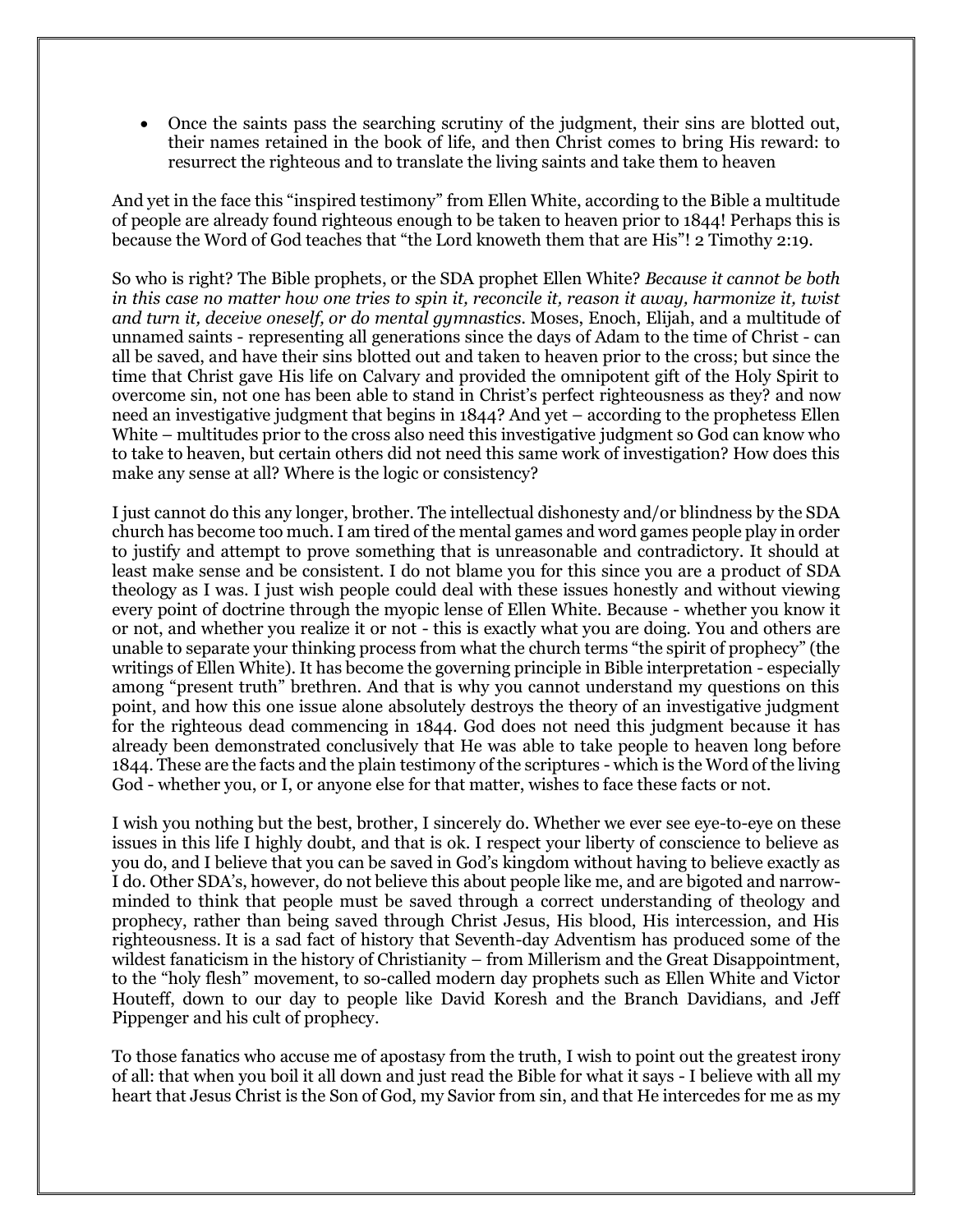Great High Priest in the most holy place of the heavenly sanctuary, where He offers His blood in atonement to pardon and blot out my sins. And is this not the whole crux of what SDA's term "present truth"?? And yet I am condemned to hellfire by bigots and spiritual charlatans because I simply believe what the apostle Paul wrote the Hebrew believers in his day: that this very atonement has been offered to all since Christ offered up His life on the cross and ascended to heaven to present his sacrifice in our behalf before His Father, "now to appear in the presence of God for us". Hebrews 9:24.

May God have mercy, and heal the blindness and bigotry of Seventh-day Adventists, and pardon me for ever having a part of this same mindset! I wish I could vomit out my whole experience with Jeff Pippenger and its poisonous miasma of fanaticism. And the saddest part of all is that this man is simply catching the spirit of Ellen White and the early pioneers who had the exact same mindset and theological stand toward the entire Christian world and all sinners in their day! There is no difference at all!! Go and read their writings and see what they actually believed and taught after the disappointment of 1844. It was virtually identical! They taught a shut door on all the churches and on all who rejected the so-called light of the "44 movement"; that only they were being sealed in the most holy place; that Satan had taken possession of the rejecters of the message of that time; that only those in the message and who followed all three steps could be sealed; that any who were not a part of the original movement could not be saved; that they were not to pray for sinners or for those who rejected the message....go back and read it! All SDA fanaticism today has its roots in Adventist fanaticism of the past; and all lay common claim to the possession of the prophetic gift – whether that means the emphasis and teaching of prophecy, or the claim to have a living prophet in their midst.

I am heart-sick and soul-sick over the whole mess. I gave my life in service to the SDA message and movement for over 21 years. My life, my heart, my soul was bound up in this "movement of destiny". And after all of this time of sincerely and honestly standing for what I believed to be right, I feel lied to by a dishonest and corrupt church, and condemned and accused by a blind church membership. I cannot stand it any longer. This is why I finally had to leave. I am tired of the fanaticism that Adventism breeds. It is a curse and a plague akin to what Jehovah's Witnesses do to cut off the ears of those who would otherwise listen to the gospel. I just cannot deal with it anymore. May God help me not to reject any truth that is of divine origin and that can be clearly established from the scriptures; but I cannot do the SDA denominational thing any longer. And the absolute cold-hearted, callous, and blatantly Satanic responses from many of the blind and deluded fanatics of Adventism has turned my heart as steel against SDA insanity. I am now convinced more than ever before that Seventh-day Adventism is a cult. I am open to the Bible, I am open to scripture and reason; but I am not open to anyone telling me I am lost and condemned to hellfire while failing to provide one shred of evidence from the scriptures to support their claims.

God bless, brother, my prayers and regards to you and your young family. May the good Lord help you to not to be one of those people.

Sincerely in Christ Jesus our blessed Savior,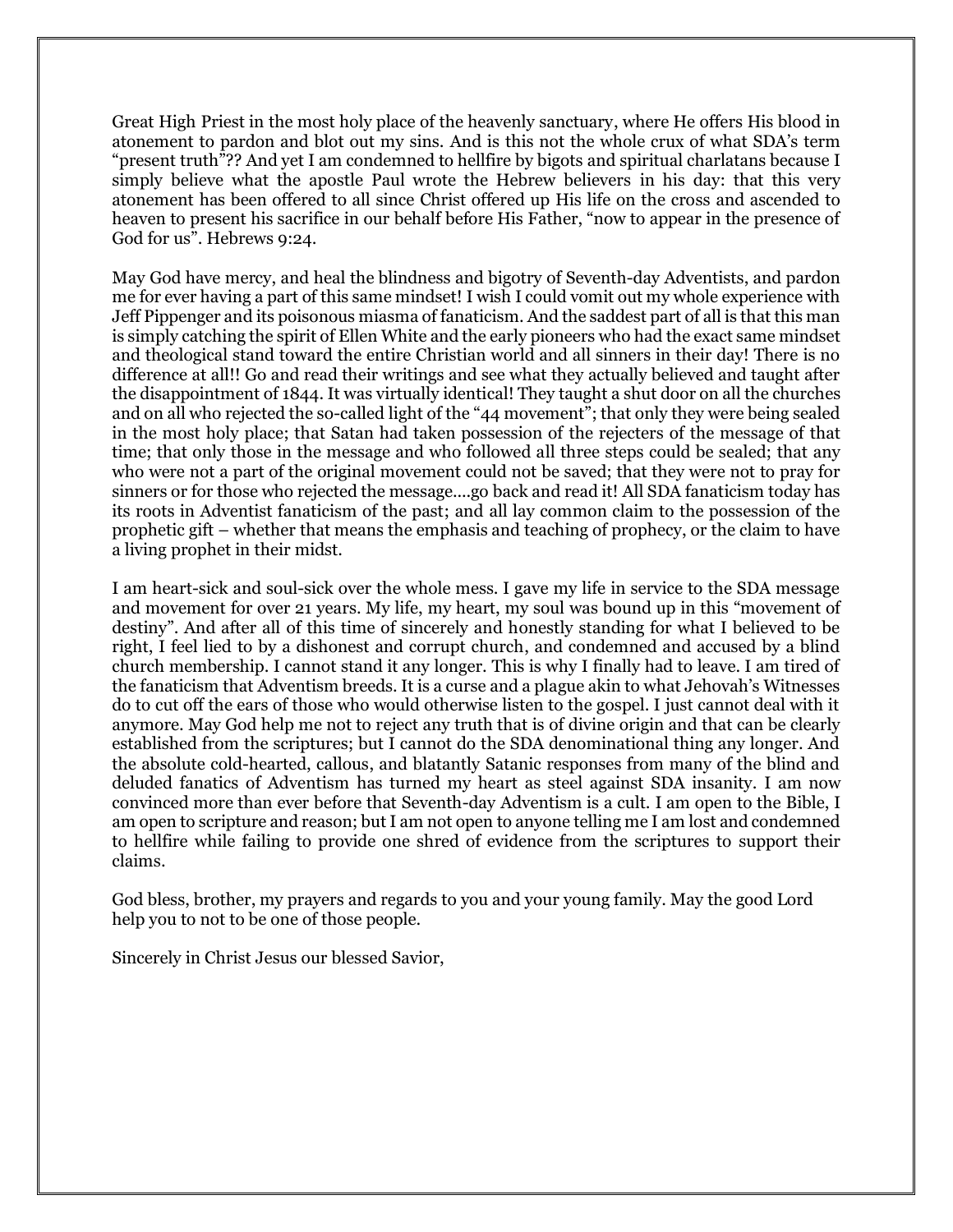# *Questions on timing of God's Judgment:*

Greetings brother,

Thank you for taking the time to respond to my email and study. I read through what you wrote and do not disagree in the least that there is a judgment for the righteous and the wicked, and that these two judgments are separate. It is the time and nature of the judgment that is in question. SDA's claim that this judgment began in 1844, but I have yet to see any scripture proof of this. The New Testament authors point to different times and/or events which mark judgment periods:

Judgment for house of God begins in Peter's day:

"For the time IS COME that judgment must begin at the house of God: and if it first begin at us, what shall the end be of them that obey not the gospel of God?" 1 Peter 4:17

Appointed for men once to die and then the judgment:

"And as it is appointed unto men once to die, but AFTER THIS the judgment." Hebrews 9:27

Judgment for living and dead to take place at Christ's coming:

"I charge thee therefore before God, and the Lord Jesus Christ, who shall judge the quick and the dead AT HIS APPEARING and his kingdom." 2 Timothy 4:1

So who is right? And where in the Bible does it say that judgment for the righteous begins in 1844 after the 2300 days? There is only one scripture in all the Bible that refers to the 2300 days and that is Daniel 8:14. Where in that whole chapter does it speak of judgment for the saints?

In the multitude of responses I have received from around the world, not one has been able to show this from the Bible.

(This letter also went unanswered).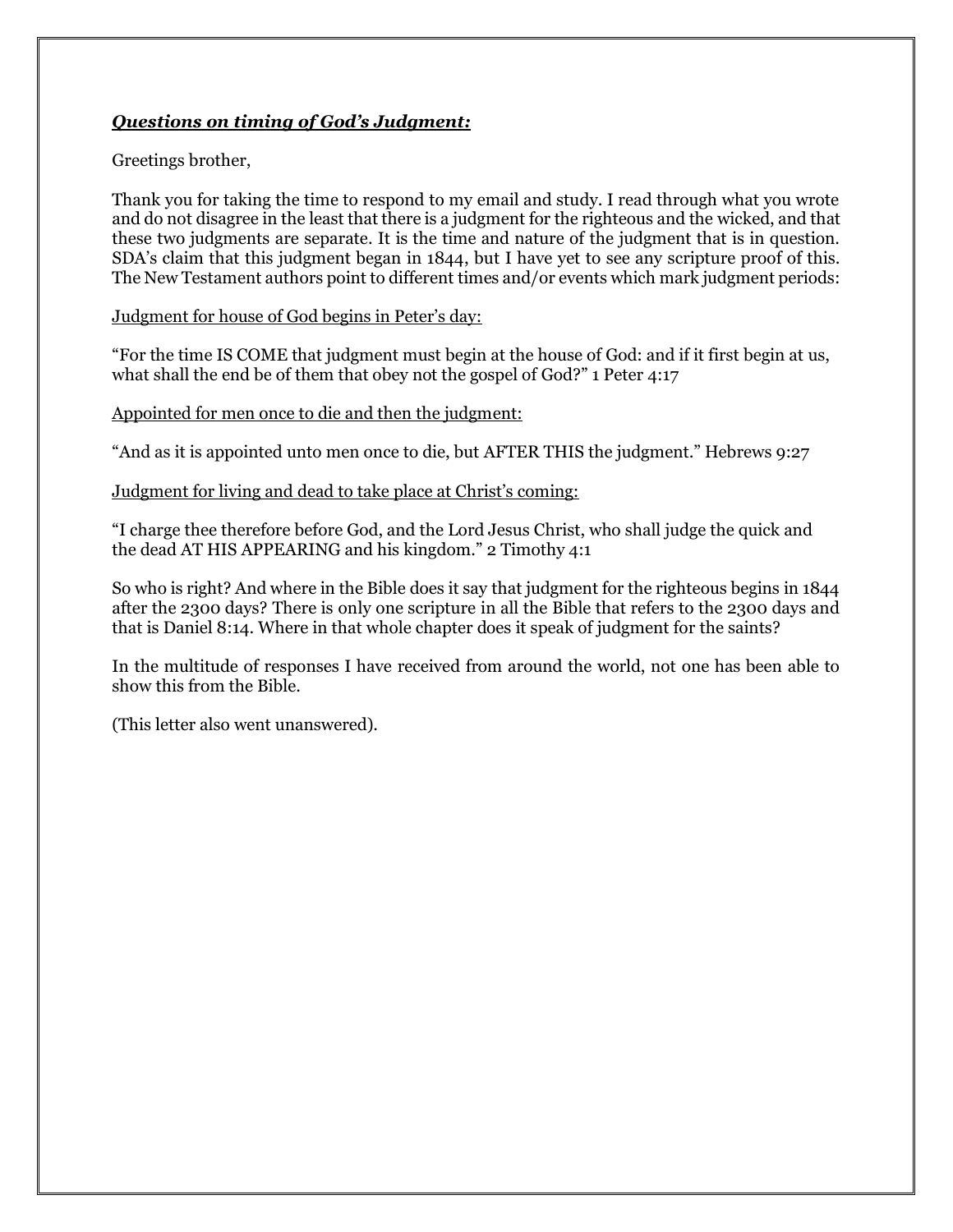# *The scheme of the "judgment hour message":*

Greetings brother,

Thank you for taking the time to respond to my email and study. I am including a response I just wrote to someone else since it also touches some things you mention in your email. I am going to send you L.R. Conradi's study since he actually documents conclusive evidence that Luther in his day did actually preach the first and second angels' messages, thus disproving the SDA claim that Miller and the Adventists were the first to proclaim the judgment-hour message. When one understands that the first angel was speaking of judgment on Babylon, and not on the saints of God, then it all makes perfect sense. The SDA preoccupation with declaring an investigative judgment on the saints, commencing in 1844, has blinded their eyes, and they are unable to recognize that their claims to a corner market on God's truth is invalid.

Continued below (from a previous response to another brother):

I read through what you wrote and do not disagree in the least that there is a judgment for the righteous and the wicked, and that these two judgments are separate. It is the time and nature of the judgment that is in question. SDA's claim that this judgment began in 1844, but I have yet to see any scripture proof of this. The New Testament authors point to different times and/or events which mark judgment periods:

Judgment for house of God begins in Peter's day:

"For the time IS COME that judgment must begin at the house of God: and if it first begin at us, what shall the end be of them that obey not the gospel of God?" 1 Peter 4:17

Appointed for men once to die and then the judgment:

"And as it is appointed unto men once to die, but AFTER THIS the judgment." Hebrews 9:27

Judgment for living and dead to take place at Christ's coming:

"I charge thee therefore before God, and the Lord Jesus Christ, who shall judge the quick and the dead AT HIS APPEARING and his kingdom." 2 Timothy 4:1

So who is right? And where in the Bible does it say that judgment for the righteous begins in 1844 after the 2300 days? There is only one scripture in all the Bible that refers to the 2300 days and that is Daniel 8:14. Where in that whole chapter does it speak of judgment for the saints?

I also agree with you that Moses and Elijah are types, and that the special resurrection of those brought up from the grave at Christ's resurrection are now the 24 elders round about the throne. I have no issue with that at all. My point is that if a supposed investigative judgment for the righteous began in 1844 - and the sins of men could not be blotted out until that time when the books were opened - then how were they able to be resurrected and taken to heaven prior to a final decision being made on their cases? If God could take them to heaven prior to their sins being blotted out, then He can do the same for anyone else who has ever lived. And so it does not matter whether an investigative judgment began or not. Therefore, the whole emphasis that the SDA church and Ellen White places on 1844 is irrelevant. Obviously these people were all saved by God's grace, justified through faith in Christ, and deemed worthy of eternal life without ever having passed a so-called investigative judgment. So how is this doctrine relevant today? And how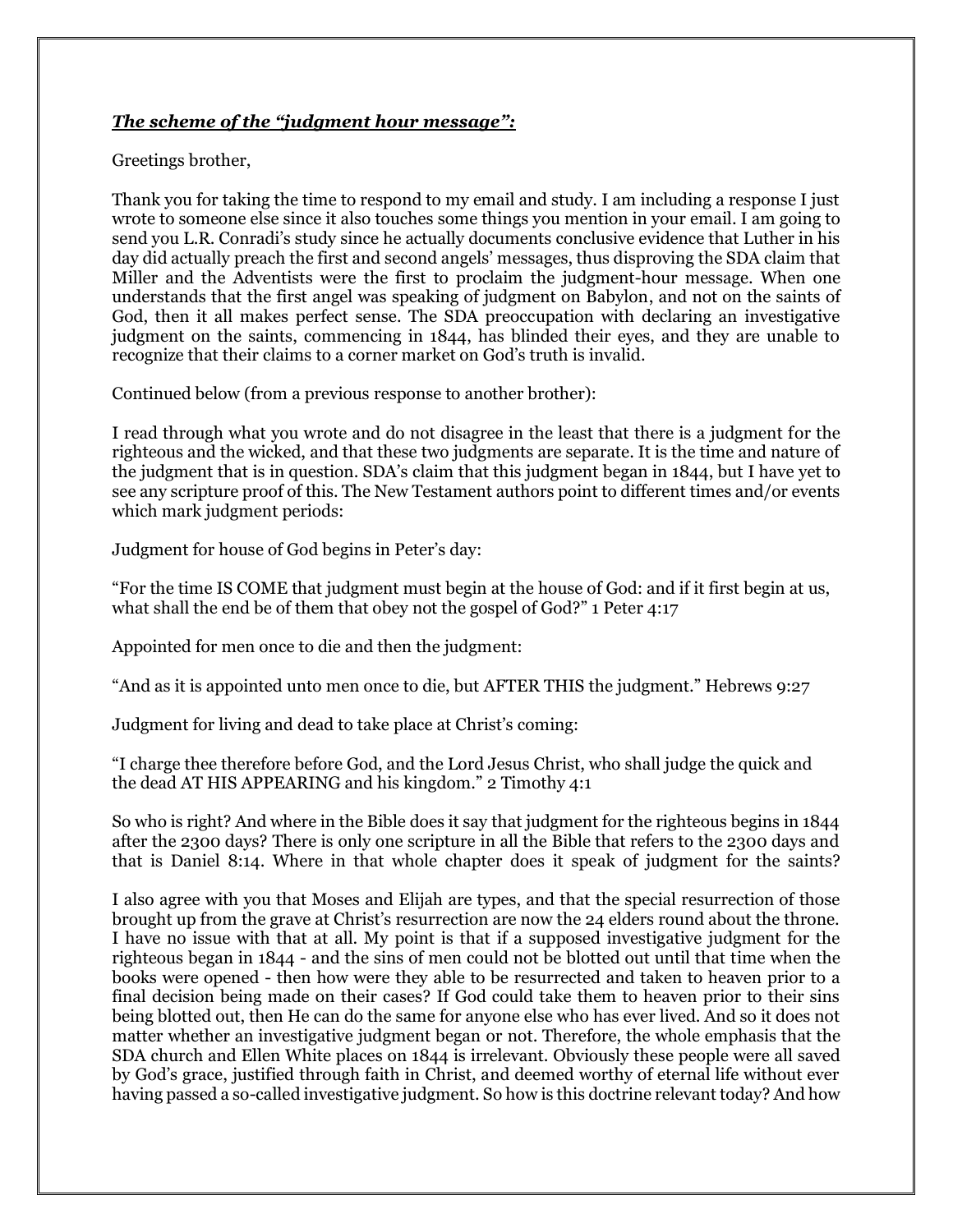can SDA's now claim they have a corner on the market in presenting this as a salvational truth when multitudes of people have already been saved without this knowledge? Yea, people are already in heaven saved who never passed its "searching scrutiny" (to quote Ellen White)!

The whole scheme is a sham. Especially when one understands that Ellen White herself never even believed this doctrine until 7 years after 1844 and taught something completely different during this time, all the while claiming angels and Christ as her instructors!

May God help to open the blind eyes of our brothers and sisters in Adventism!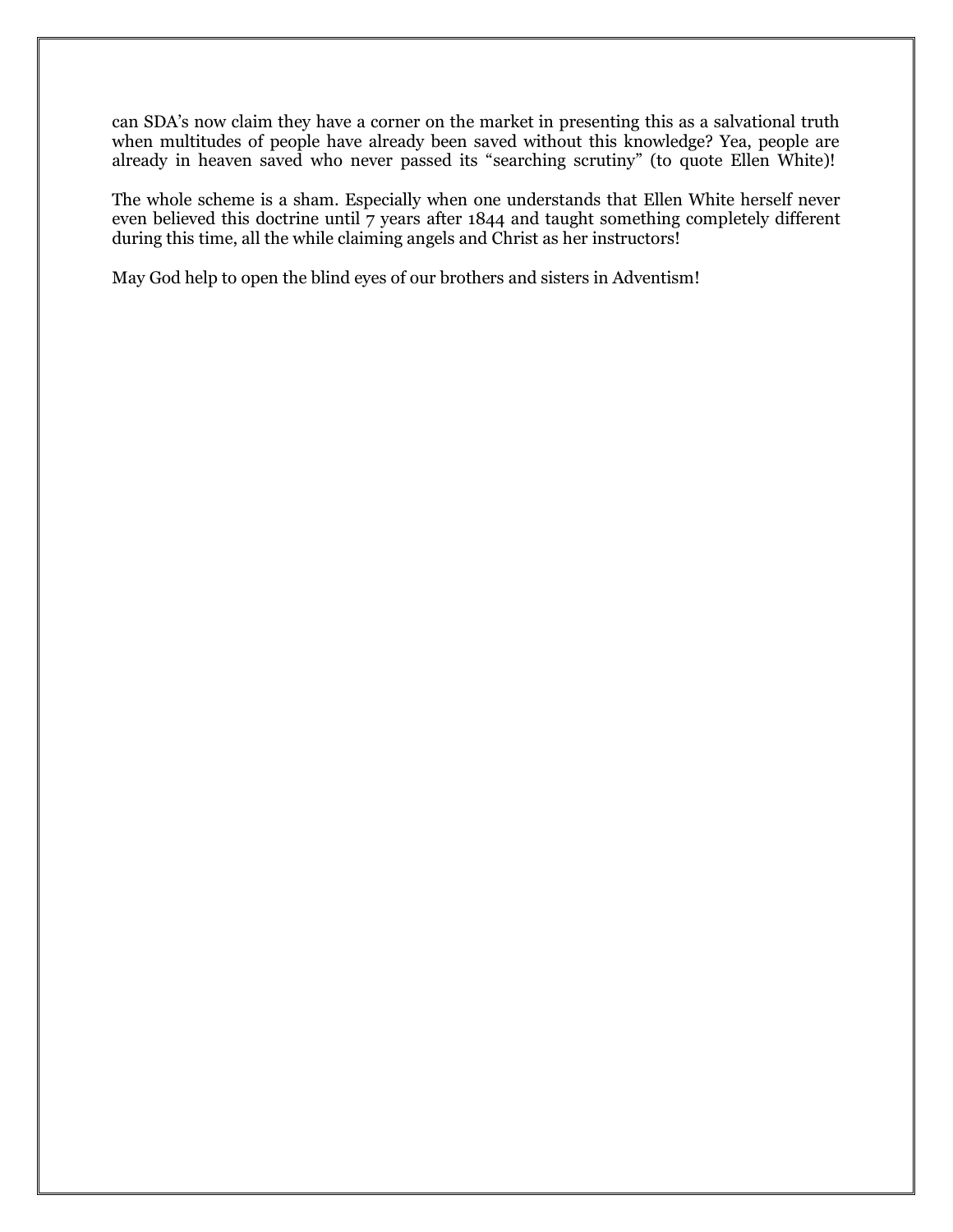### *The true reason why there is a disagreement of faith/SDA theologian states I am correct in the usage of the Greek words in the book of Hebrews:*

Hello sister,

Of course I respect your freedom as a Christian to disagree with me on any and every point; however, it was and is my purpose to prove from the scriptures of truth and the facts of history that those who disagree with me do so based on their belief in Mrs. White's writings and SDA theology, and not because the Bible proves their positions. The plethora of responses I have received - all differing one from another, and in some cases contradicting each other - certainly has not bode well to prove any point conclusively to me, except to show that the Adventist position on 1844 is weak at best, and unprovable from a Bible standpoint.

I will refer to my previous emails and studies sent out to show that, indeed, my positions were proven from scripture. In your response to me you attempted to use Ellen White's writings to show me my error along with selected scripture removed entirely from its context in the chapters selected. I reject the premise that Ellen White's writings clarify the Bible, and instead contend – as the Reformers of old – that it is the Bible, and the Bible alone, which must prove our positions on any doctrinal point. In my original thesis I show every single scripture reference in the Bible and there are twelve of them - to prove that "within the veil" can only refer to the most holy place, whither our forerunner has entered with His blood, and that this took place by the time Paul wrote the Hebrew believers before his death in 64AD. On this point alone not one person who has responded (and I have received replies from around the world) has been able to show me my error from the Word of God. Like you, many of them have attempted to use Ellen White's writings, but cannot show why this position is wrong from the Bible. And the truth is that they cannot; it is simply impossible, based on the simple fact that not one scripture exists in all the word of God that can show that "within the veil" refers to the holy place.

Finally, in response to your attempt to use Ellen White's writings as an authority in doctrinal matters, I simply responded with the facts of history to prove that she herself is an unreliable witness to any Bible doctrine since she taught error from the very beginning in regard to the "shut door". Whether one wishes to acknowledge this uncomfortable fact, it is nevertheless a fact of history that she and the pioneers did so teach. The fact that she later changed her position on this does not detract that she from the very beginning did teach this false doctrine (i.e.: that the world was lost and the door of mercy shut on sinners and all other churches in 1844), and that she claimed that God and Jesus and holy angels showed it to her. Is God a liar? Does God say one thing and change it later, and then advocate for the earlier visions supposedly shown to one His prophets to be later altered with whole sentences and paragraphs removed from later publications? Therefore, it is my contention that the SDA pioneers, along with Ellen White, are unreliable sources when it comes to establishing Bible truth, *and that the Bible itself must be the Christian's foundation and sole rule in matters of faith and practice*.

I am happy to respond further if that is your wish. Otherwise, I have respected your decision to remove you from my email list and am only replying to you out of Christian duty to defend the truth since you continue to contact me by email and to make unfounded charges that my previous replies have "no foundation in the Bible"; and yet you refuse, or are unable, to show me my error from the Word of God. If you have no appetite to do this I can understand; but I do not accept these charges when you have failed to prove your points from scripture, and when I have responded to each of your charges by using the Bible and history to prove my points.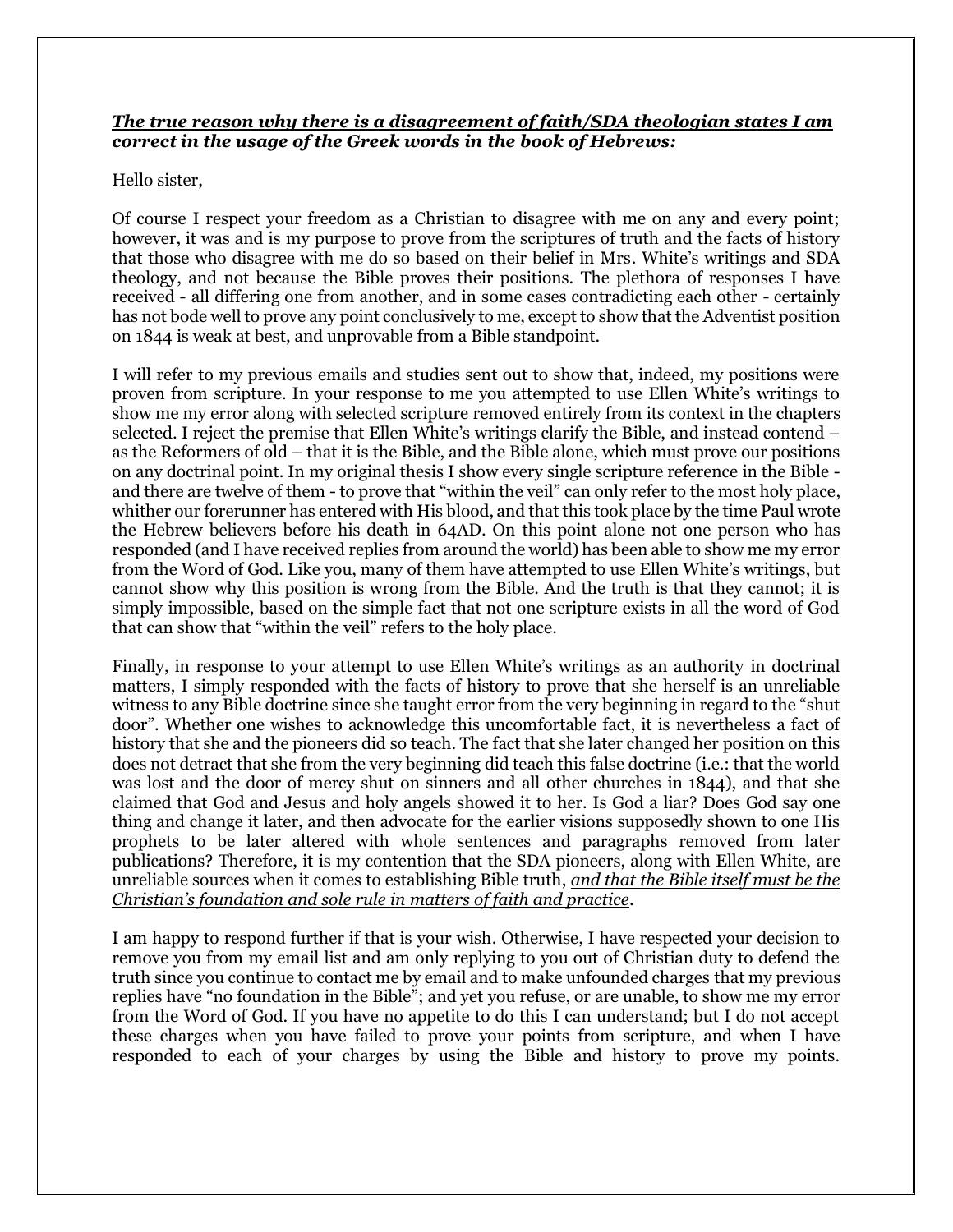One more point:

I was contacted yesterday by a professor of theology and doctor of Biblical languages - a Hebrew and Greek scholar - from the Adventist Theological Seminary in Bucharest, Romania. Although he still upholds 1844 and the SDA interpretation of an investigative judgment, even he acknowledges that I am correct in my understanding of Paul's term of "within the veil" referring to the most holy place, and that the language of the book of Hebrews supports that Christ entered the most holy place at His ascension. The way he reconciles this scriptural fact is by claiming that there is not a bipartite sanctuary in heaven (no two separate compartments of a holy and most holy place), so that Christ was able to enter directly into the presence of God to present His sacrifice. I thought it interesting that this theologian would accept part of Desmond Ford's argument that the earthly tabernacle represented heaven itself and not a literal sanctuary in heaven (a position I do not agree with), while attempting to defend the original Adventist interpretation of Christ entering into a separate work of judgment in 1844 that Ellen White and the pioneers are clear was supposed to also be connected with a literal move by Christ and God the Father into a literal most holy place in heaven.

So you see that SDA's themselves - from lay people to professors of theology - have such a wide array of interpretations on this point that it simply does injustice instead of just allowing the Bible to read plainly and clearly as it should.

However, I at least respect the professor for answering my questions from the Bible and from the Biblical languages instead of using Ellen White quotes.

Blessings to you,

I wish you well.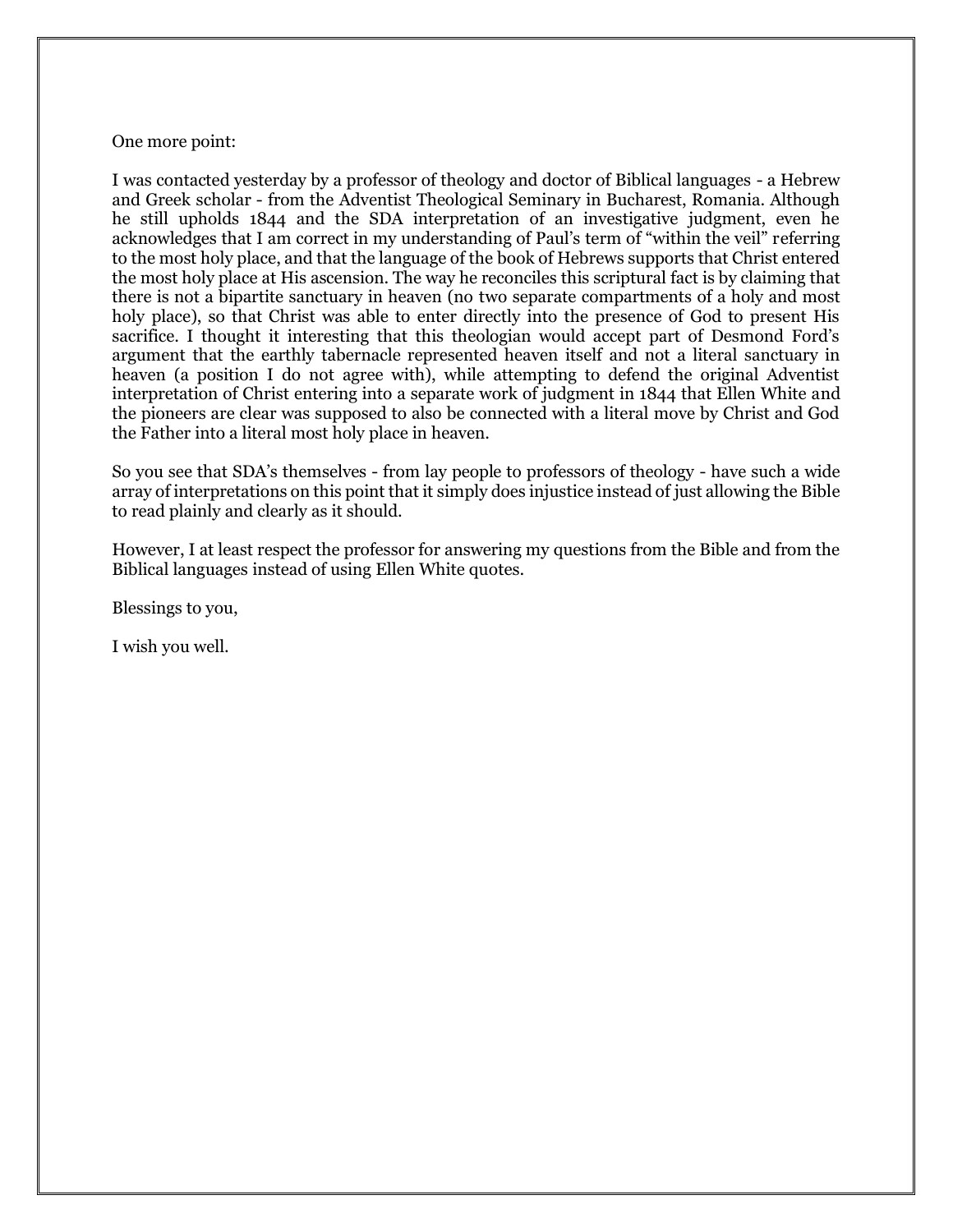### *To an SDA theologian, seminarian, and doctor of Biblical languages:*

Dear Sir,

Thank you for sharing your analysis. I believe you are correct when you say that the language and context of Hebrews supports the position that Christ entered the most holy place in 31AD rather than 1844. Of course this puts the traditional Adventist interpretation of an investigative judgment based on ancient Day of Atonement language thereby in question. It is my contention that when one understands the truth that Paul affirms in his book to the Hebrews - that the Day of Atonement, earthly sanctuary system, and Levitical priesthood stood only in types until the "times of reformation": when Christ would enter the true most holy place before the presence of God, to make full atonement for our sins by presenting His blood - then the rest of the New Testament makes perfect sense.

My main problem and area of concern is the multitude of interpretations that I have heard now from Adventists on this specific topic, for surely all of them cannot be correct since many of them contradict each other. One tells me that Christ only entered the holy place at His ascension and then moved to the most holy in 1844; another says that Christ entered the most holy at His ascension to dedicate the heavenly sanctuary and then went back into the holy place to await the judgment commencing in 1844; still another (your own view) says that there is no two part sanctuary in heaven but that Christ went into heaven itself into the presence of God and that the transition between compartments was all figurative, while the pioneers and Ellen White say the opposite, and that there are literal "holy places" in heaven and that Christ's move was a literal move into a separate compartment; others declare that there is no sanctuary at all; and then another view is that Christ ministered exactly according to the types, while others say this is not so. Can all of this be true at once? For to disagree with any of these views makes one a heretic in the eyes of their proponents! Can this Babel of voices convince me of my error? I should certainly think not when the Bible itself is clear in the book of Hebrews that Christ our forerunner entered "within the veil" to present His blood in atonement before God once it was shed "once for all". See Hebrews 10:10, 12, 19-20. The simplicity and purity of the gospel as held by the apostles of Christ could not be more clear or plain. Christ has brought us into covenant relation to God on an individual basis through His atonement, by virtue of the blood He shed on Calvary and through His high priestly intercession in our behalf. We are declared righteous - "justified" - through faith in the Son of God. This was the faith of the early Church, as well as the gospel of the Reformation which brought the Church out of the Dark Ages of Rome. It is the "everlasting gospel" declared to the world by the first angel flying in the midst of heaven in Revelation 14. And history bears out the truth that Luther even in his day preached the first and second angels' messages by condemning the purple harlot Babylon in his writings and theses. Ludwig Conradi brings out this point clearly in his book, "The Founders of the Seventh-day Adventist Denomination". Conradi, who was a minister and church administrator in Germany for over 50 years, left the SDA denomination and joined the Seventh-day Baptists over these same issues: that is, after rejecting the unscriptural teaching of an investigative judgment commencing in 1844AD, and challenging the authority of Ellen White's writings which are termed "the spirit of prophecy" - a term which also the Mormons use to describe the body of writings which their prophet Joseph Smith penned for their church.

So how may one know which church has the true "spirit of prophecy"? Or whether either one is true or false? "To the law and to the testimony; if they speak not according to this word, it is because there is no light in them." Isaiah 8:20.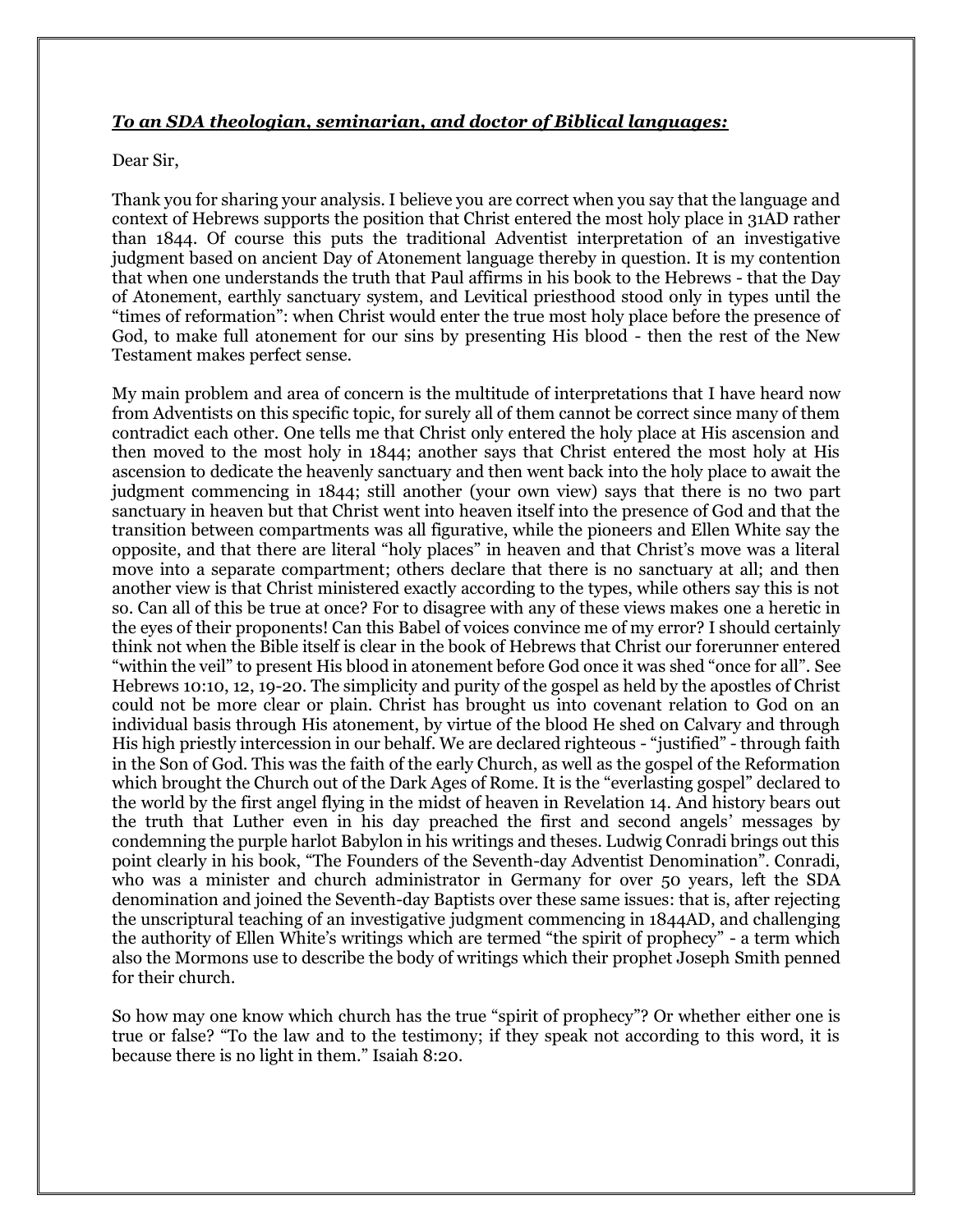I cannot in good conscience support or believe in Mrs. White as an inspired prophetess due to her unbiblical views on what she and the pioneers believed about the "shut door" in  $1844$  and her claims that angels told her these things that she later recanted and changed her mind about. Does God change like that? The scripture declares, "I am the Lord, I change not." Malachi 3:6. Nor her unsubstantiated claims that Christ went to the most holy place in 1844.

Although you and I disagree on the theology surrounding the date of 1844, yet I consider you a Christian brother and wish you nothing but the best in Christ.

God's blessings be with you as you continue to search for truth using the Word of God as your sole interpreter of faith.

Sincerely yours in Christ,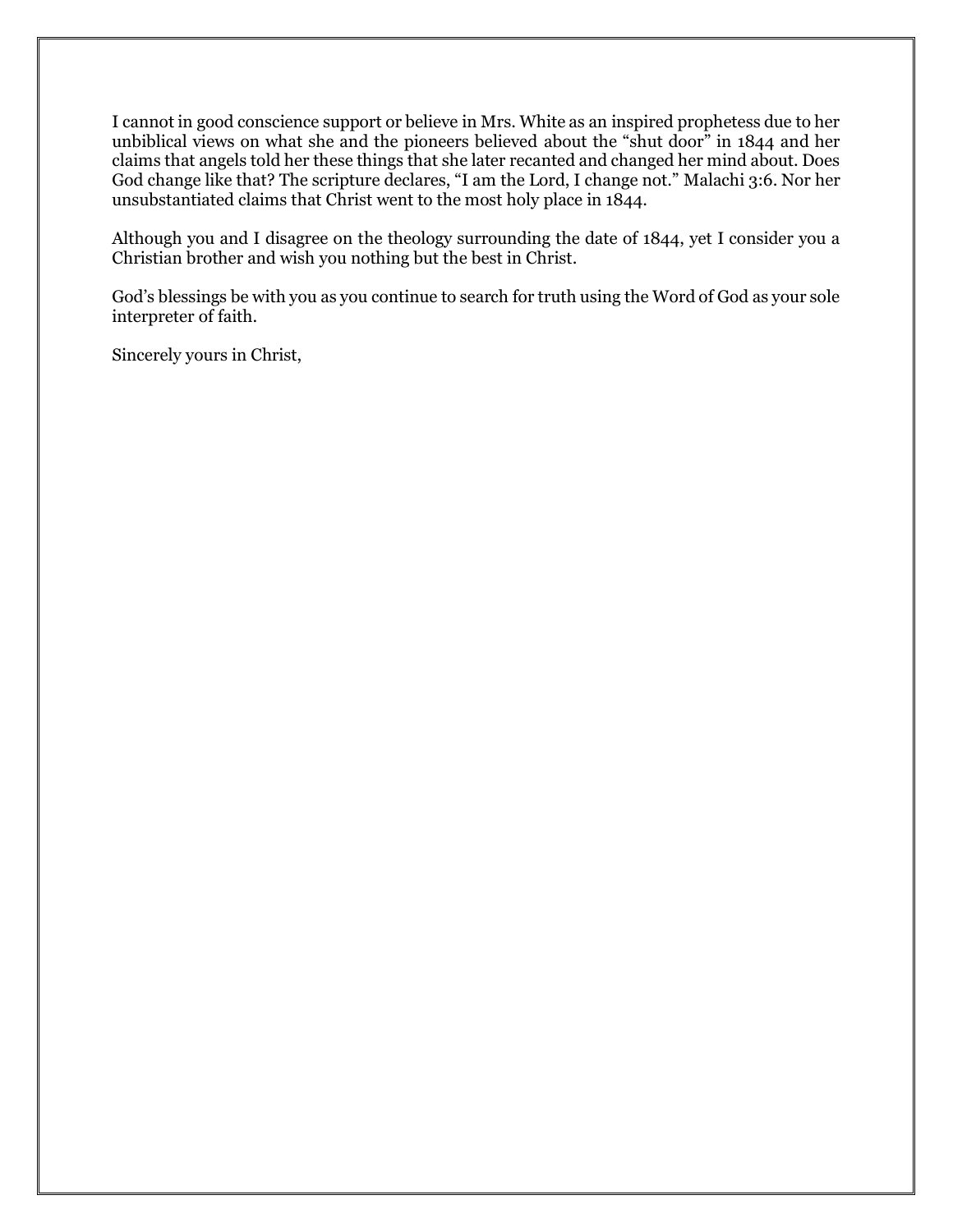# *Discussion on Clifford Goldstein and D.M. Canright:*

Hello brother,

Thank you for your reply and for sharing these books. I read through "1844 Made Simple" and found some of Clifford Goldstein's arguments very interesting - especially his take on the language for the word "cleansed" as used in Daniel 8:14, and his argument that there is a connecting link to Leviticus 16 by way of linguistic association instead of the actual same word used. His other arguments, however, I found to be unbiblical and a far reach by way of argumentation and reasoning rather than clear convincing scripture proof. I was also surprised that when dealing with the book of Hebrews he never once touched on the crux of the argument that is often made against SDA theology on 1844 (including my own argument): that Christ went "within the veil" at His ascension, rather than in 1844, as the writer of Hebrews clearly teaches. This, to me, is the foundation of the Christian message - which also undermines and destroys SDA theology on this specific point - and which not one has been able to successfully disprove from the scriptures. I would be interested to know your thoughts on this, because, to date, not one has been able to answer this charge successfully. And that is a problem for me.

I did not read through the other book you sent, although I did skim over it. The reason being that I do not hold to Canright's positions on Bible doctrine, nor do I support the spirit that he held in regard to his own self-exaltation and pride of opinion. I have read two of his books and disagree strongly with his arguments where he tries to prove Sunday sacredness from scripture, and how he disparages those who supposedly fail to have a higher education and extensive learning. I believe he is very arrogant on those specific points.

I will say, however, that some of the facts he brings out regarding Mrs. White and her earlier visions on the shut door are verifiable, historic facts which cannot be disproved. On those points, as an honest Christian, I do have to agree with him, and I also reject Mrs. White's prophetic ministry since a prophet cannot contradict the Bible and still be a true prophet.

Thank you for your prayers in my behalf; I, too, pray that God will help you to clearly understand the sanctuary truth.

God bless and have a happy Sabbath.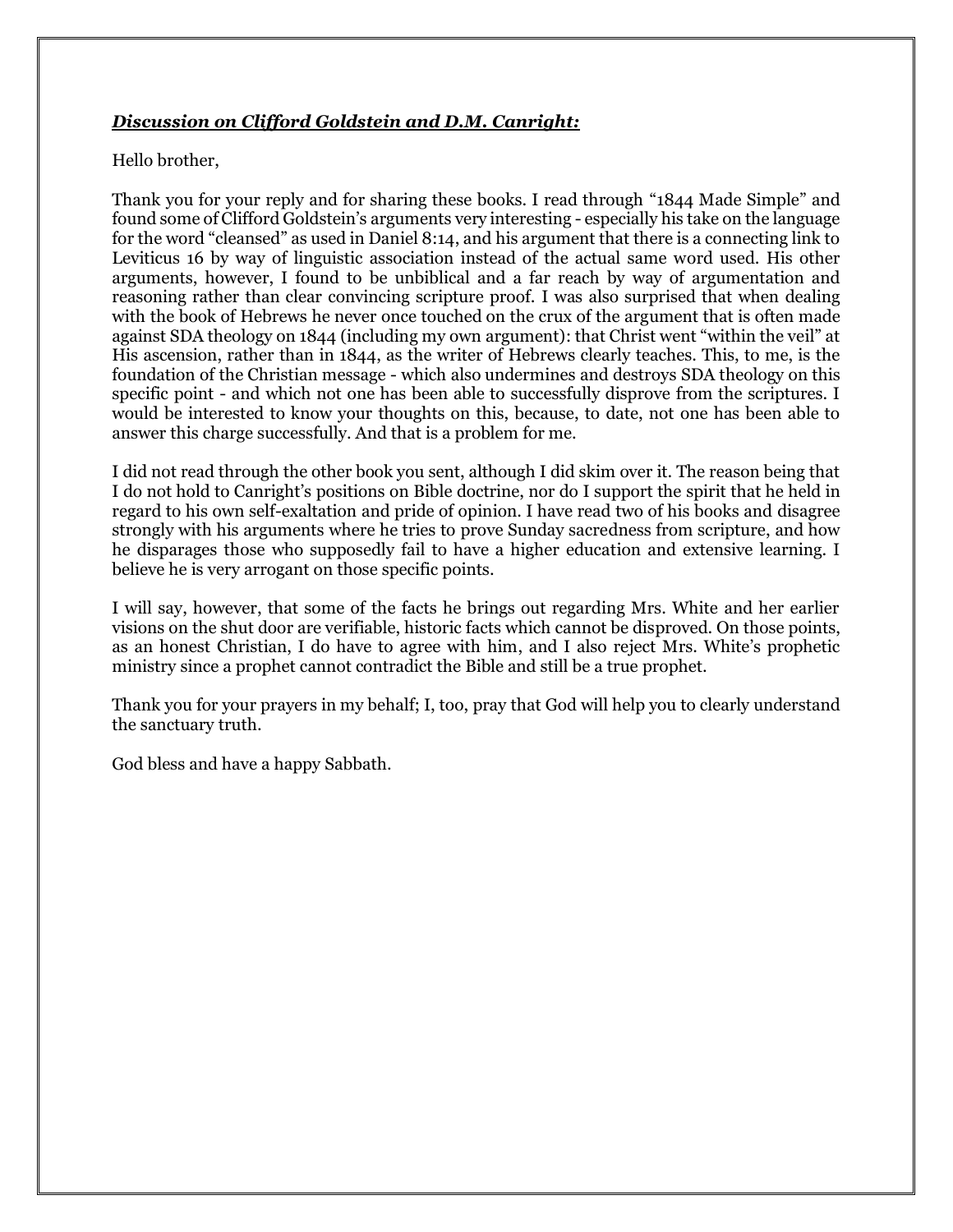### *An extensive dialogue with a brother on many different points in question:*

Hello brother,

Thanks for your response. Of course I have to disagree with you on many of the points you raised, especially your inferences on my intents, since you are entirely ignorant of my intentions and motives as a human who cannot read hearts. I will also take your email point by point below by copying and pasting your comments and then answering each one. Your words will be in red. I have retained all emphasis the same as you originally included in your email.

### Thank you Pastor Richards,

It has been a long time. I do appreciate some of what you have said in your response above, thanks. However, I also believe that there is some gross twisting of the truth, intent, and the timing of the information presented by EG White. I will begin with your first paragraph in your response above:

I'm not sure what you mean when you claim that there is "some gross twisting of the truth, intent, and timing" of information relating to Ellen White. I simply shared quotes directly from her pen that were dated by herself or James White. The intent of her messages are hers alone and explained by her own words.

Your supposition is that Christ entered into the most holy at his ascension. Consider the very text you submitted:

**11** But Christ being come an high priest of good things to come, by a greater and more perfect tabernacle, not made with hands, that is to say, not of this building; **12** neither by the blood of goats and calves, **but by his own blood he entered in once into the holy place**, having obtained eternal redemption *for us*.

It seems clear to me that Christ entered into the Holy Place. Please consider also, my interjected comments in the copy of the other text you submitted.

On this point you are incorrect. In my original study I submit my claims that Christ entered into the most holy place based on Hebrews 6:19-20 and 10:19-20 which says the following:

"Which hope we have as an anchor of the soul, both sure and stedfast, and which entereth into that *within the veil*; Whither the forerunner is for us entered, even Jesus, made an high priest for ever after the order of Melchisedec." Hebrews 6:19-20.

This verse plainly states that Christ went *"within the veil"*. There are 5 texts that exist in the Bible with this exact language (ie: "within the veil"), and each and every one of them - without exception - refers explicitly and solely to the most holy place alone. Additionally, there are 7 texts in the Bible that use the language of "without the veil" or "before the veil", and in all instances – again, without exception – ever and only refer to being outside the most holy place and inside the holy. Paul clearly states that Christ went *"within the veil"* in his day; that is, inside the MOST HOLY PLACE.

"Having therefore, brethren, boldness to enter **into the holiest** by the blood of Jesus, By a new and living way, which he hath consecrated for us, *through the veil*, that is to say, his flesh." Hebrews 10:19-20.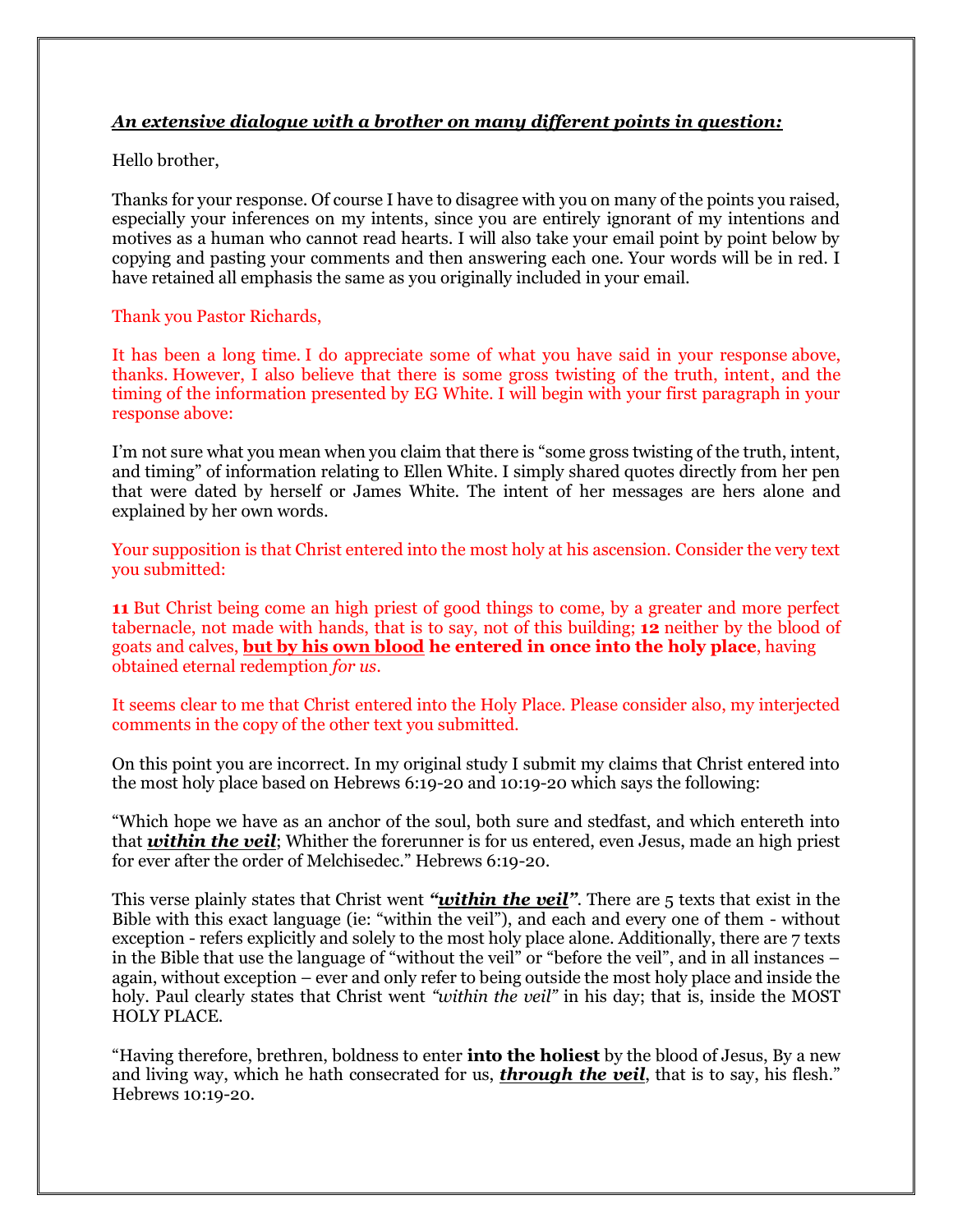Again we have the clear statement that Christ went "*through the veil*" into the HOLIEST. It is as plain as day, my friend, and plain to see by all those who are not blinded by SDA indoctrination or the writings of Ellen White.

To continue on your commentary, however, of your claim that the word "holy place" in Hebrews 9:11-12 means only the first compartment of the sanctuary, I will here quote from a prominent SDA pioneer and scholar on this point:

"Thus when Paul says, as expressed in our common version (Hebrews 8:2), 'A minister of the sanctuary, and of the true tabernacle, which the Lord pitched, and not man,' it is literally in the original, 'a minister of the holy places.' And thus also when we read respecting the heavenly temple, 'The Holy Ghost this signifying, that the way into the holiest of all was not yet made manifest, while as the first tabernacle was yet standing,' it is literally in the Greek, 'the way of the holy places.' Hebrews 9:8. *So also where we read of the greater and more perfect tabernacle, in verse 12, that Christ 'entered in once into the holy place,' it is also literally 'holy places.'* Again, in verse 24, we read in our common version the same thing, literally rendered, 'the holy places made with hands, which are the figures of the true,' which last word is plural in the original, showing that there are holy places in the heavenly temple. And again in Hebrews 10:19, the term 'holiest' is not, in the original 'holy of holies,' as in chap. 9:3, but simply 'holy places.' These passages form a most convincing argument that there must be two holy places in the heavenly temple. A fourth argument is found in the fact that each of the two holy places of the heavenly temple is definitely set forth in the description of that building not made with hands." – *J.N. Andrews, "The Judgment, It's Events, and Their Order", page 66 (emphasis supplied).*

So while I may disagree with Andrews on some of the material contained in his book, he is correct in stating that the Greek word, *"ta hagia"*, in Hebrews is actually a plural word that can be translated as "holy places"; and is sometimes also translated as "holy place", "sanctuary", and "holiest of all" depending on the context. This is why many versions differ on the text you commented on and actually translate Hebrews 9:12 as "most holy place", since it is nearly universally understood that Jesus Christ had to enter heaven into the presence of God to present His shed blood before His Father to make full atonement for sin. That God's throne was and is in the most holy place in the Old Testament type is indisputable. It is ironic, therefore, that SDA's work so hard to teach people around the world how important this type is - explaining it in graphs, pictures, prophecy lectures, and even constructing mini models of the earthy sanctuary - showing the ark of the covenant in the most holy place as God's throne, and then claim that in the antitype, in heaven itself, God the Father is not in the most holy place at all but was instead in the holy place for over 1800 years!! They do this by claiming that God's throne is moveable and has wheels; therefore (they claim), God moves His throne from the holy to the most holy in 1844 to fulfill the judgment scene of Daniel 7, and the cleansing of the sanctuary in Daniel 8:14!! But where in the type is God's throne in the holy place for 359 days of the Jewish year, then only to move into the most holy place on the day of atonement on the 10th day of the 7th month?? You cannot have it both ways. Either the type is exact or it is not. If it is exact then the Father's throne always was and still is in the most holy place of the heavenly sanctuary and is where Christ entered into, "within the veil", to present His blood in atonement after His ascension to heaven. And this would thus fulfill the prophet's words exactly, that the Messiah, within 70 weeks, would "make reconciliation (literally in the original "atonement") for inquity". See Daniel 9:24. And, by contrast, if the type is not to be exactly fulfilled and can be altered at a whim to fit our peculiar theology, then how is Desmond Ford's theology not true where he teaches that the earthly tabernacle simply represented heaven itself? Even a prominent theologian at a seminary in Romania contacted me and said my use of the Hebrew words was correct (he is a Hebrew scholar who still upholds 1844 and Ellen White's ministry), and who also claims that there is no "bipartite"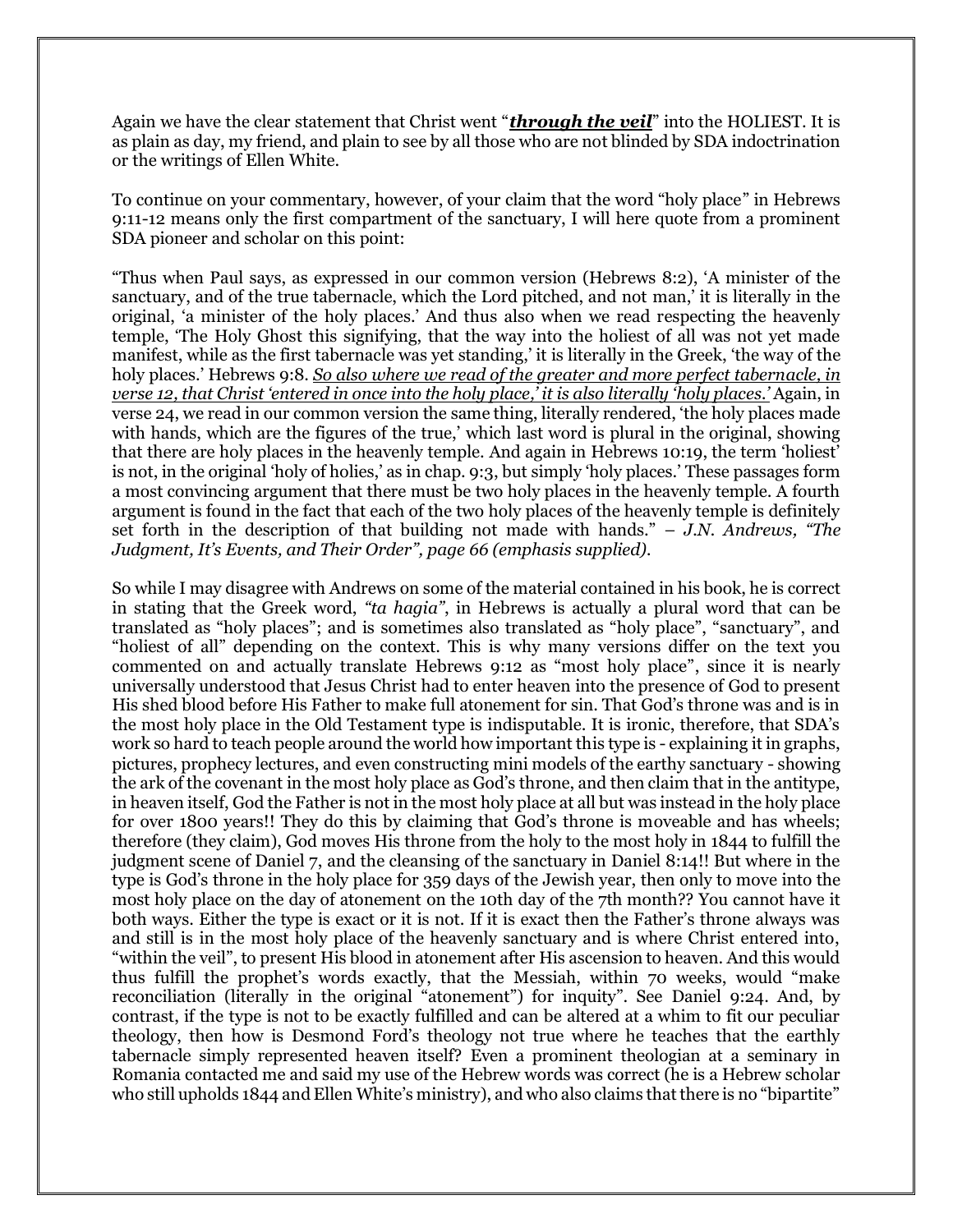sanctuary in heaven (meaning no heavenly sanctuary with two distinct compartments). So either way you have it, whether taking the earthly tabernacle as a type to be interpreted literally, or a type to be understood figuratively, you cannot show in either case that Christ went into the holy place to make atonement with His blood since God's throne is in the most holy place. So on this point, sir, you are incorrect.

I will continue:

**23** *It was* therefore necessary that the patterns of things in the heavens should be purified with these; **(sacrifices of animals)** but the heavenly things themselves with better sacrifices than these. **24** For Christ is not entered into the holy places made with hands, *which are* the figures of the true; but into heaven itself, now to appear in the presence of God for us: **(Appearing in the presence of God does not necessarily mean Christ went into the most holy. The presence of God can easily be met in the Holy place). 25** *nor* yet that he should offer himself often, as the high priest entereth into the holy place every year with blood of others; **26** *for then* must he often have suffered since the foundation of the world: (so, to me, Christ only once but now once in the end of the world hath he appeared to put away sin by the sacrifice of himself. **(While there indeed was forgiveness in the old testament... it was only by faith as you said in a coming redeemer. If Christ failed all their forgiveness would have been wiped out... was it true and full forgiveness then?) 27** And as it is appointed unto men once to die, but after this the judgment: **28** so Christ was once offered to bear the sins of many; and unto them that look for him shall he appear the second time without sin unto salvation.

The cross of Christ looked back in time and sealed the forgives [sic] of all those who put their faith in him and then reached forward into the future to the end of the world, offering forgives [sic] to all who accept him.

Of course I agree with you that the cross of Christ is the central focus of human history, and that forgiveness of sin has always been offered through Christ and accepted by faith by those who looked forward to the cross, just as we look backward to the cross by faith for salvation. This is why Jesus is called "the lamb slain from the foundation of the world". Revelation 13:8. Yet your other statement above that "the presence of God could easily be met in the holy place" is without merit, foundation, or proof from the scriptures. Please show me where in the Bible it states that God's presence (that is, His literal presence; i.e.: the "shekinah glory"), or throne for that matter, were found in the holy place??

#### And finally...:

**19** Having therefore, brethren, boldness to enter into the holiest by the blood of Jesus, **(it seems to me that this text is saying WE are the ones who enter into the Holies of holies and ''come boldy before the throne of God") 20** by a new and living way, which he hath consecrated for us, through the veil, that is to say, his flesh; **(Jesus, at this time, consecrated the way for us by the sacrifice of His flesh)**.

With all due respect, brother, and courteously I say to you, that you are substituting your own opinions for what the Bible plainly teaches. What "seems" to you to be teaching that it is only "we" who enter the most holy place (and I am assuming that you are referring to the "we" as those only who recognize Christ supposedly entering into the most holy place since 1844, which would only be Adventists and no other people in the world) plainly contradicts the fact that Paul wrote this book before his martyrdom in 64 AD, which means that this access to heaven "through the veil, that is to say, his flesh" was accessible by faith to every Christian believer who ever read his epistle.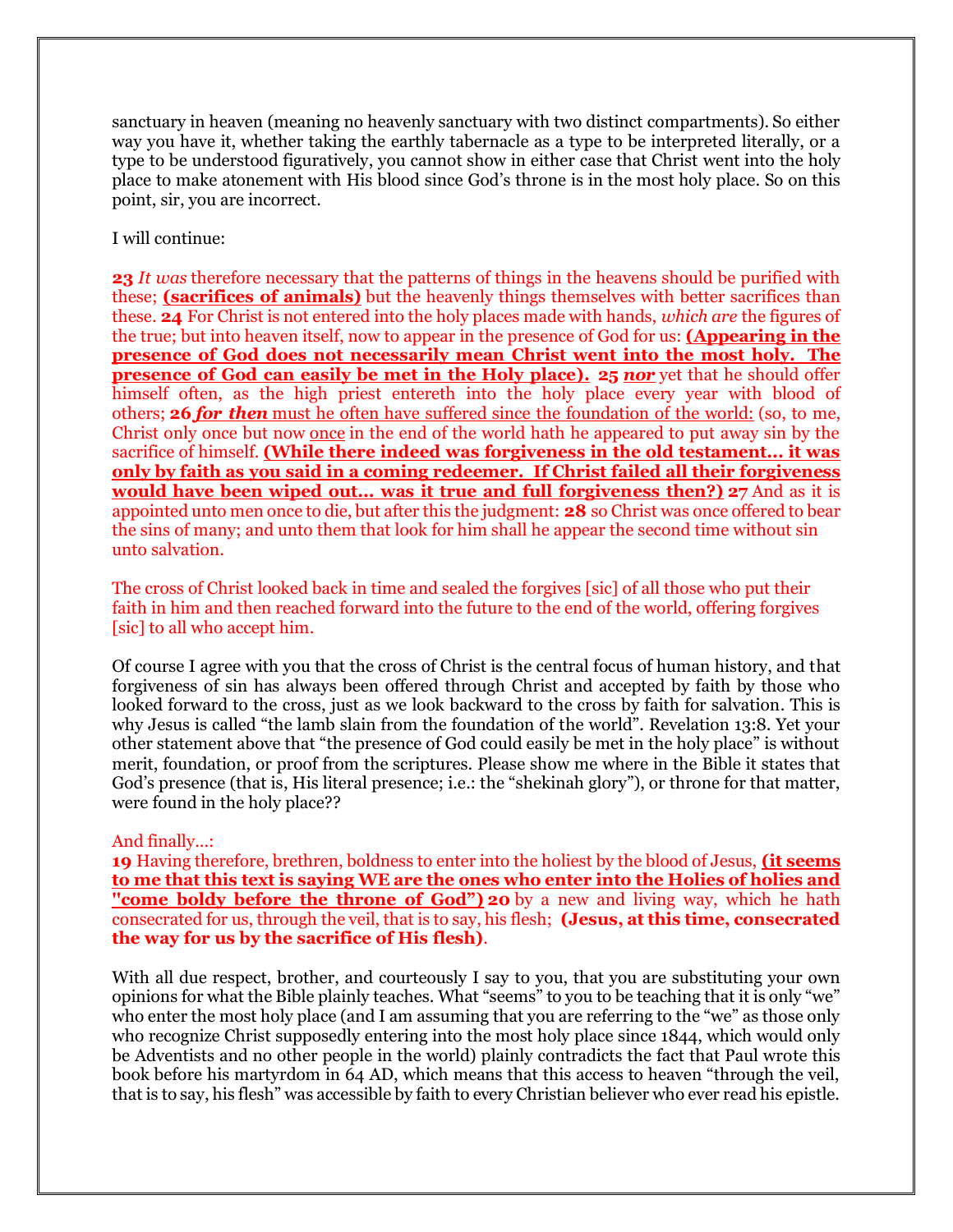Honestly, it never ceases to amaze me how SDA theology (remnant theology) can make the plainest truths dark and mysterious to the Christian world at large, and only understandable by SDA's themselves who, of course, have the special key of the "Spirit of Prophecy" (Ellen White's writings) to unlock what the Bible ACTUALLY means. I cannot disagree with you more fully, or in stronger terms, my brother.

Moving on now to your next paragraph regarding the "shut door theory" promulgated and taught by Ellen White through supposed vision, before later changing her views and then dishonestly hiding her former visions from the public at large:

I read the booklet 'A word to the little flock' and nowhere does it contain the small phrase interjected as you quoted: " **[those who gave up their faith in the 1844 movement]** This is the sort of thing that is interjected by many critics of EG white who want to discount her ministry. I do believe that there was a closed door to those who opposed the 1844 movement. The entire vision, to me was given to Mrs. white as a *vision of events to happen even in our own future.* There indeed will come a time where the final close of probation happens and then the door will indeed be shut and that prayers then for the wicked will not be effectual.

Two points here: first, the comment in brackets was placed there by D.M. Canright to clarify this quote. It was not done in any sneaky fashion or in a dishonest way. That's why the comment is in brackets. It is clearly marked as the commenter's own words and not by the author of the quote itself. Secondly, it is 100%, absolutely, positively, factually accurate to clarify her quote as referring to those who rejected the 1844 movement. Just go back and read her original vision and subsequent testimonies, for this is exactly what she meant. I will here quote from Ellen White herself to prove this point. This is taken from her altered visions which were published later in 1851 in the book "Christian Experience and Teachings", after removing the more objectionable portions published in 1846 in "Word to the Little Flock":

"It was not long after the passing of the time, in 1844, that my first vision was given me. I was visiting Mrs. Haines at Portland, a dear sister in Christ, whose heart was knit with mine; five of us, all women, were kneeling quietly at the family altar. While we were praying, the power of God came upon me as I had never felt it before. I seemed to be surrounded with light, and to be rising higher and higher from the earth. I turned to look for the advent people in the world, but could not find them, when a voice said to me, 'Look again, and look a little higher.' At this, I raised my eyes, and saw a straight and narrow path, cast up high above the world. On this path the advent people were traveling to the city which was at the farther end of the path. They had a bright light set up behind them at the beginning of the path, which an angel told me was the 'midnight cry.' [See Matthew 25:6.] This light shone all along the path, and gave light for their feet, so that they might not stumble. If they kept their eyes fixed on Jesus, who was just before them, leading them to the city, they were safe. But soon some grew weary, and said the city was a great way off, and they expected to have entered it before. Then Jesus would encourage them by raising His glorious right arm, and from His arm came a light which waved over the advent band, and they shouted 'Alleluia!' Others rashly denied the light behind them, and said that it was not God that had led them out so far. The light behind them went out, leaving their feet in perfect darkness, and they stumbled and lost sight of the mark and of Jesus, and fell off the path down into the dark and wicked world below." – *Christian Experience and Teachings, page 57.*

It is as plain as day that she is making reference to those who were part of the 1844 movement who later denied that God was in it. She refers to the "advent band", the "midnight cry", etc. How you can deny these plain facts I do not know. To say that she was speaking of future events is either disingenuous or ignorant of early Adventist history. In sharing her original unedited vision,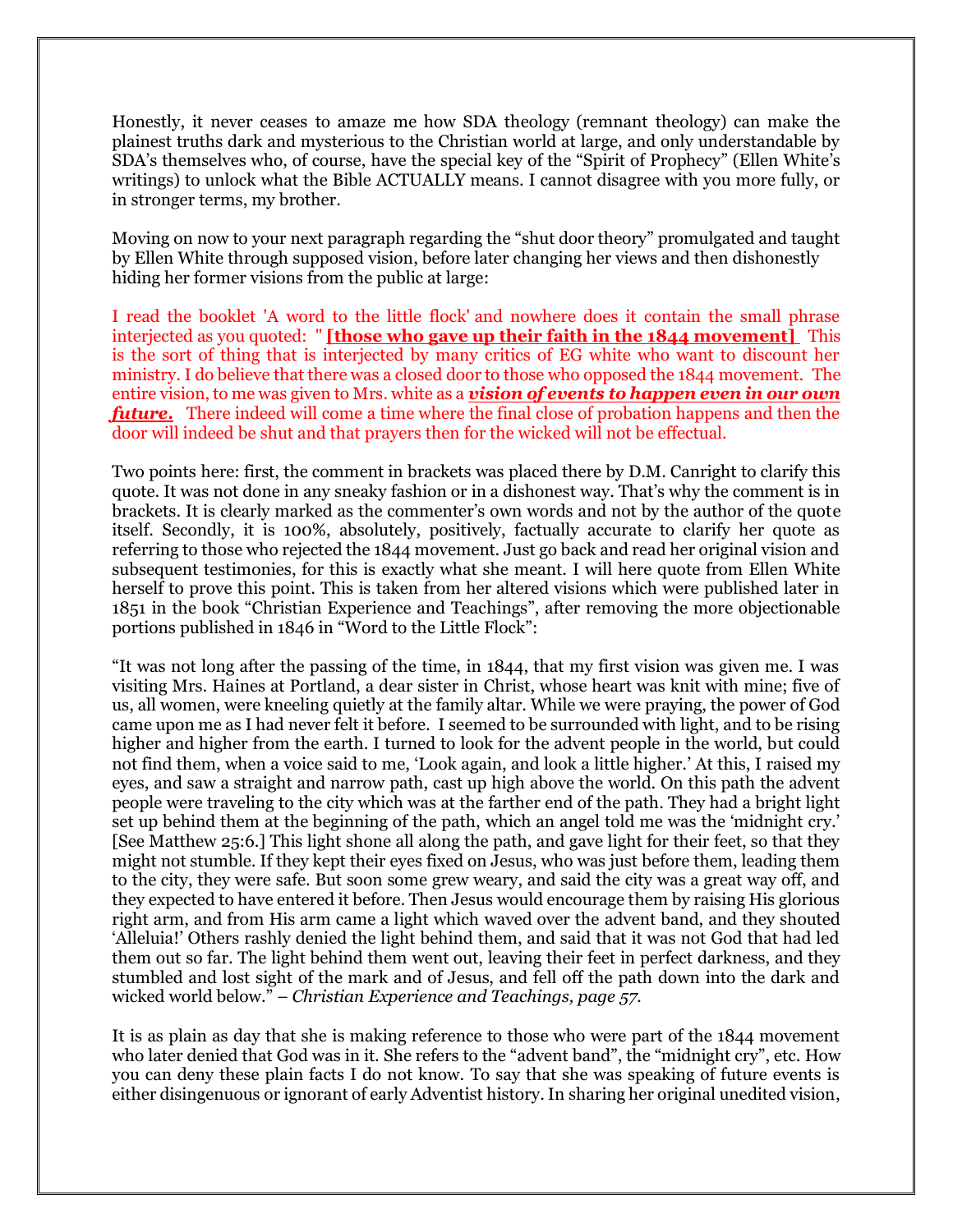it is plainly shown that she later altered it - along with the collusion of her husband, and later the church - in order to falsely claim that she had never taught a "shut door" on the world by vision. The facts prove otherwise, and show her to be just what she is: a false prophet and a liar.

To me.. that whole signed testimony you quoted by L.S Burdick is suspect. However, let's say that all the early pioneers indeed believed that the final close of probation happened in 1844. **So what?** not that I believe that... Remember, it was shown that God even had his hand over some important facts in william millers own study and presentation that led to the misrepresentation of the event in 1844. **So what?** This supposed error only shows me that no one is perfect and even mrs White was able to MISS INTERPRET the visions she saw. This in no way invalidates her entire ministry at the start. There are **so many** other 'visions' she saw as a prophet (meaning messenger, counselor etc and not predictions ...tho some of those happened also) that indeed did come to pass and God showed her ahead of what was going on behind closed doors etc. and that her messages and counsel arrived just in time. Ellens ministry met the conditions of a true prophet many many times.. unless you are going to take the stance that those writings were manufactured.

The testimony of L.S. Burdick is only one of dozens of witnesses who testified to the fact that Ellen White taught from vision that the world and sinners were lost in 1844. In my former correspondence I shared with you quotes from the pioneers themselves showing that this was a common theme and understanding for them. The issue at hand is not whether they taught error by mistake and later corrected their views; the issue is that Ellen White also taught this error while claiming that God showed this error to her. She then later changed her views along with the other pioneers and hid these earlier visions or altered them to make them say something different altogether. The scripture is plain on this point:

"And if thou say in thine heart, How shall we know the word which the LORD hath not spoken? When a prophet speaketh in the name of the LORD, if the thing follow not, nor come to pass, that is the thing which the LORD hath not spoken, but the prophet hath spoken it presumptuously: thou shalt not be afraid of him." Deuteronomy 18:21-23.

"To the law and to the testimony: if they speak not according to this word, it is because there is no light in them." Isaiah 8:20.

These scriptures are not conditional. They do not say that a prophet can be mistaken some of the time, or teach some error and some truth. The plain fact that Ellen White taught error on this point at the earliest stages of her ministry, and in her very first vision (which was later altered to try and cover this error up), forever disqualifies her from owning the title of "true prophet". *Period.* And while you claim that she had many true prophecies, I can also show you many false and factually erroneous ones too: statements that the Ellen White Estate has had to do damage control over – from her scientifically inaccurate explanation of the planetary systems with the wrong number of moons around Jupiter and Saturn; to claiming there is life on Saturn; the absurd claim of amalgamation of man and beast both before and after the flood, thus giving rise to certain races of men today; to fanatical time-setting that she herself was involved in up until 1851 along with Joseph Bates. And there is much more! Her later denouncing of Pentecostal and charismatic worship practices ignores the fact that she herself was involved in the grossest fanaticism herself in those early days. Witnesses (see the Israel Dammon court case as quoted in the local newspaper of her day) state that she was involved in crawling on the floor, was worshipped and prayed to as "the Imitation of Christ", and "prophesied" that people would go to hell if they did not believe her visions and were not baptized that very night. It is telling that many of the pioneers themselves who worked closest with her in labor eventually lost confidence in her so-called prophetic gift: Uriah Smith, J.H. Kellogg, A.T. Jones, E.J. Waggoner, W.W. Prescott, A.G. Daniells, A.F.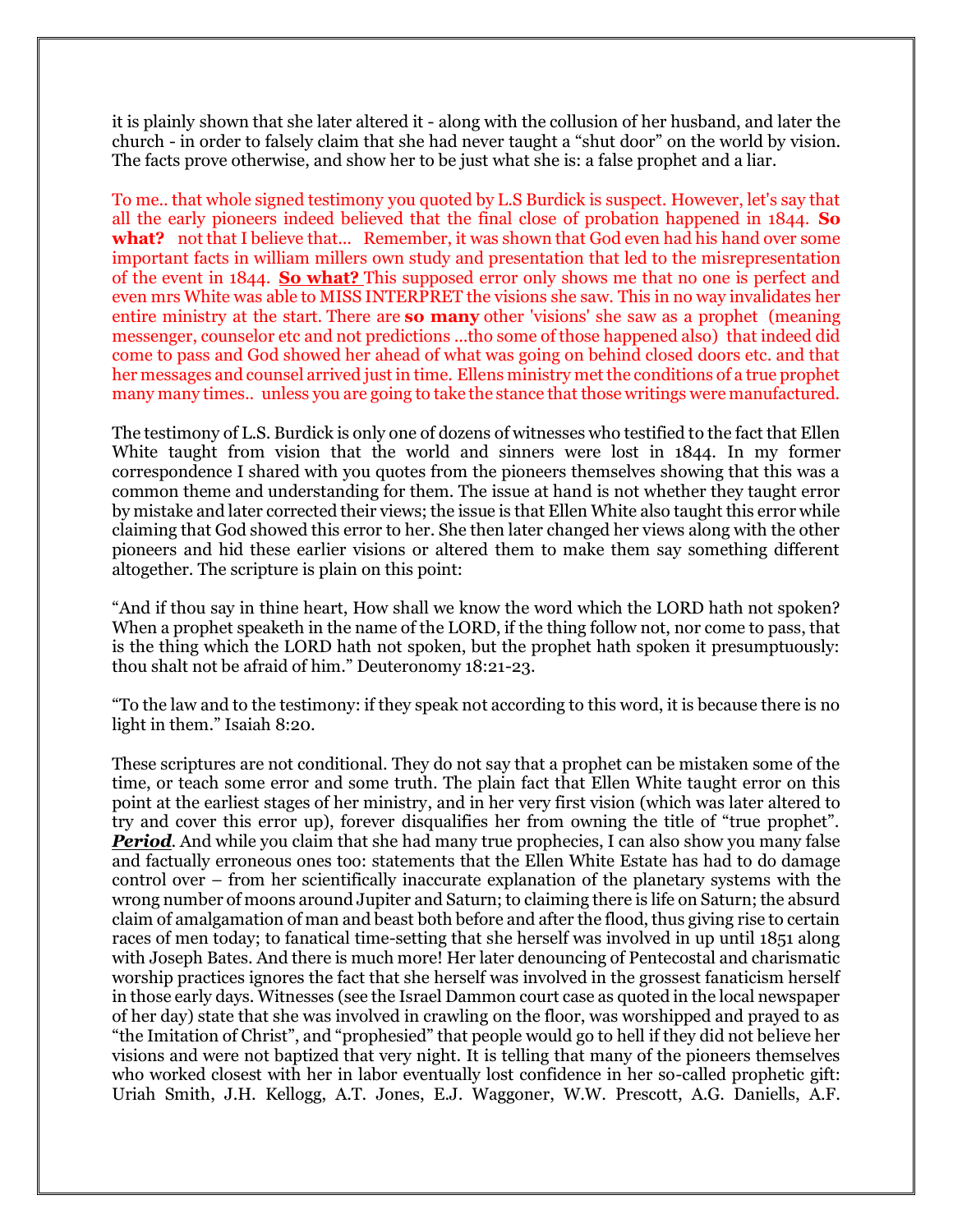Ballenger, D.M. Canright, L.R. Conradi and many others. Here are a few more, as detailed by Canright in his book, "The Life of Mrs. E.G. White, Her Claims Refuted":

"J.B. Cook and T.M. Preble, the pioneers who started the movement, both renounced it; O.R.L. Crozier, Ann Arbor, Mich., has renounced the Sabbath; Elder B.F. Snook; Elder W.H. Brinkerhoof, of Iowa, has renounced the faith; Elder Moses Hull, the ablest speaker they ever had, and Elder Shortridge, a minister of much talent, has also gone the same way; Elders Hall and Stephenson, at the time very prominent in the work, went to the Age-to-Come party; C.B. Reynolds, of New York, Elder H.C. Blanchard, Avilla, Mo., renounced the doctrine; ditto T.J. Butler, of the same state; Elder L.L. Howard, Maine, H.F. Haynes, New Hampshire, left them; Nathan Fuller, Wellsville, N.Y., became a libertine; M.B. Czechowski; H.F. Case, Elder Cranmer and Philip Strong, all of Michigan, left them…

"Elder J.B. Frisbie, their pioneer and most efficient preacher for years in Michigan, finally left them. Dr. Lee, of Minnesota, who inaugurated the work among the Swedes, now opposes them. Elder A.B. Oyen, missionary to Europe, and editor of their Danish paper, has renounced the faith. Living right at the head of the work for many years, he had the best of opportunity to know all about its workings. Elder D.B. Oviatt, for many years president of the Pennsylvania Conference, renounced the faith, and is now a Baptist minister…

"So Elder Rosquist and Elder Whitelaw, both of Minnesota, left them and gone to the Baptists. Other ministers of the West have also gone over to the Baptists. C.A. Russell, Otsego, Mich., an excellent man, once preached that doctrine with me, but is now a Methodist. H.E. Carver, H.C. Blanchard, J.W. Cassady, A.C. Long, Jacob Brinkerhoof, J.C. Day, H.W. Ball, Goodenough, Bunch, and others, once members of that church, have written against it. Elder Hiram Edson and Elder S.W. Rhodes, noted pioneers in the work. The sad example of SDA leading ministers who have been guilty of adultery, proves that their church has nothing to boast of over other churches in the purity of its ministers and members." – *Canright.*

Now, your quote from the 9 SDA ministers shows clearly that there indeed was some confusion and even likely misinterpretation of God's messages ... The part that is left out of your quote follows right after in the text where the individual who feared he could never be saved was ministered to and pulled into the arms of Jesus in salvation.

Yes, and how do you think these men got confused over who could be saved after 1844?? From the false visions and testimonies of Ellen White, who told her people not even to pray for sinners who rejected the message!!

The next long quote you put in your response was from James white... and, again, his commentary shows that the early advent believers indeed thought that the world was coming to an end and that mercy was forever closed. However, as I brought out in my other comments above, the supposed visionary support from Ellen White is given out of context and out of time, but rather is to be used for their immediate generation and our future. Your comment about truth being progressive is right on and appreciated. And that is clearly what happened. The ministry of the Seventh Day Adventist Church is surrounded by innumerable evidences of Gods direction. Also, the ministry of many other denominations after the generation that rejected the 1844 movement is also full of evidence of Gods working and support as Jesus said.. ''I have other sheep, not of this fold''.

Contrary to what you claim, Ellen White's visionary support is not taken out of context or out of time; but rather it was universally understood in its proper context by her own contemporaries as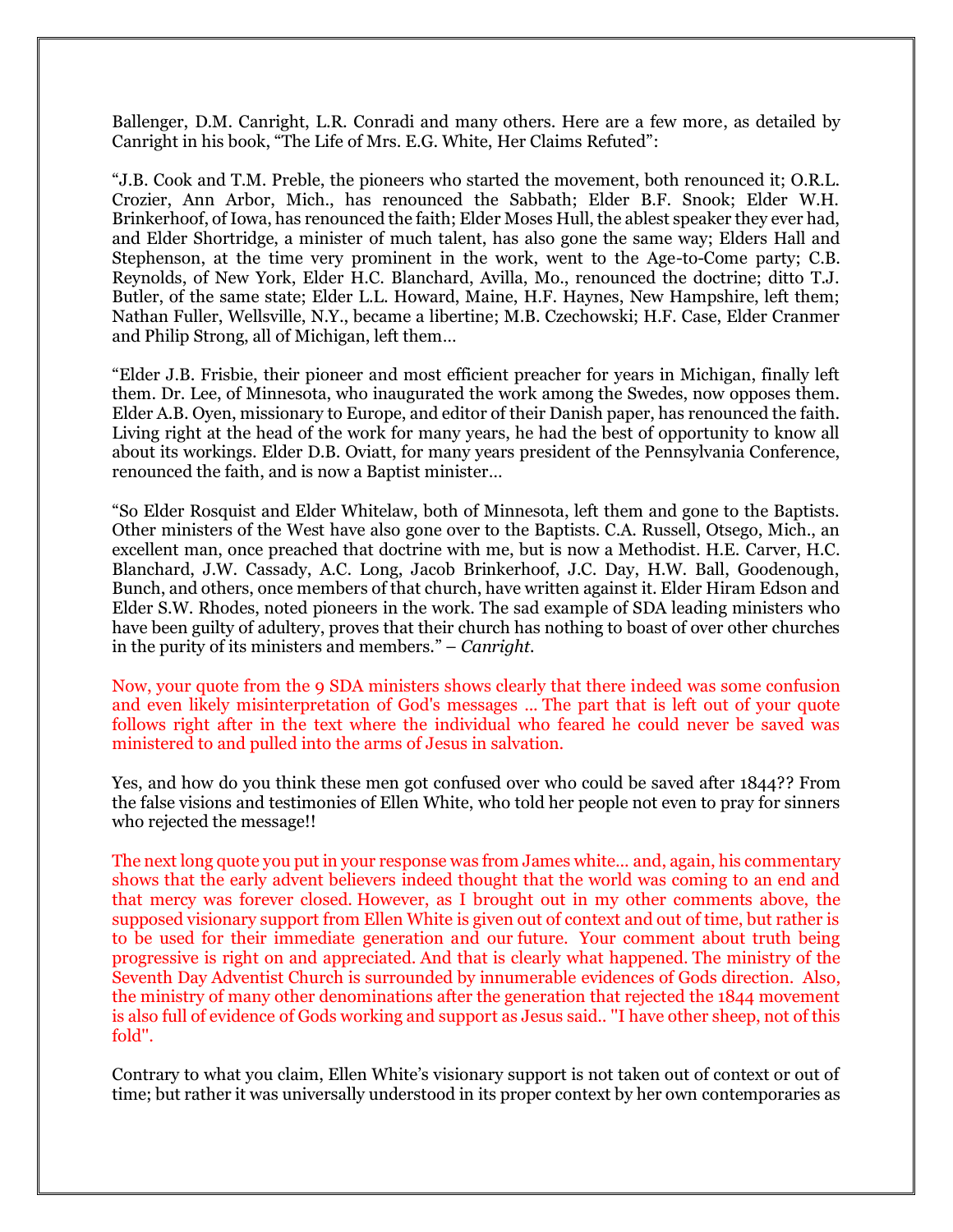speaking to their own time and circumstances; which is exactly why James White and every other pioneer in her day - including the 9 ministers mentioned - all acted in that way: they were directly acting on Ellen White's "visionary" counsel. To claim otherwise is either dishonest or blind. What you accuse me of (taking Ellen White's counsel out of context) would better be leveled at her own husband James, if indeed he was acting and writing out of sorts from his wife's own counsel. But of course this is not the case at all. He printed and published her visions, and wrote out his views that were in harmony with her own. What proof can you furnish from history that Ellen White did not wish to be understood literally? Or that her visions of a shut door on the world in 1844 did not actually mean what she said? The burden of proof is on you, not me. I contend that she meant just what she said: that the world was lost, that sinners were not to be prayed for, and that the whole world was left in darkness in 1844. She then changed her mind nearly 7 years after the fact, and these statements were later removed and republished under the false pretense that she had never said these things at all. Again, all hallmarks of a false prophet, against which none can successfully defend, except it be by outright blind denial of the facts of history and the sworn testimony of those who surrounded her.

The SDA Church would have us all believe that the multitudes of those who saw her in vision and heard her speak with their own ears were all liars and that only Ellen White was telling the truth about her detractors. But nothing could be further from the truth. Even Jesus Christ Himself laid down a principle in the scriptures that "in the mouth of two or three witnesses every word may be established". Matthew 18:16; Deuteronomy 15. The indisputable facts of history prove that, contrary to her own claims of inspiration and the heroic efforts and attempts by SDA apologists to change and reinterpret history, Ellen White was indeed a false prophet.

And now regarding your commentary about all EG Whites other works..It is evident in history that while the idea of plagiarism was a potential problem.. it is also true that there were no real heavy laws with penalties etc etc for using other literary works. It was not a crime to use others work in support of your own message.

Regarding the charges of plagiarism, again, you are simply wrong and incorrect on the facts. While the copyright laws may have been different in the late 1800's, the principles of plagiarism - ie: "literary theft" - was something which secular authors and authorities even in her day recognized as wrong, and as incompatible with the principles of Christian honesty. For your own benefit, I will include a link to an article found in the Healdsburg Enterprise, printed March 20, 1889, which also made this same claim and directly accused Mrs. Ellen G. White of being a plagiarist and literary thief. Below the link I will include only a small portion of the article mentioned.

#### <https://www.nonegw.org/egw77.shtml>

"Webster defines Plagiarist as follows: 'One that purloins the writings of another and puts them off as his own.' Plagiarism, according to the same authority, is: 'The act of purloining another man's literary works, or *introducing passages from another man's writings and putting them off as one's own*; literary theft. (Swift)' Italics our own…

"We desire in this article to compare a few extracts from the following books: 'History of the Sabbath,' (Andrews); 'Life of Wm. Miller,' (White); 'History of the Waldenses,' (Wylie); 'The Sanctuary', (Smith); and 'History of the Reformation' (D'Aubigne), with corresponding extracts from Mrs. White's 'Great Controversy,' [*Spirit of Prophecy*] Vol. IV, in order to see if Mrs. White has 'introduced passages from another man's writings and put them off as her own.' **If she has done this, then, according to Webster, Mrs. White is a plagiarist, a literary thief.** (Emphasis supplied)…" – *Healdsburg Enterprise, March 20, 1889.*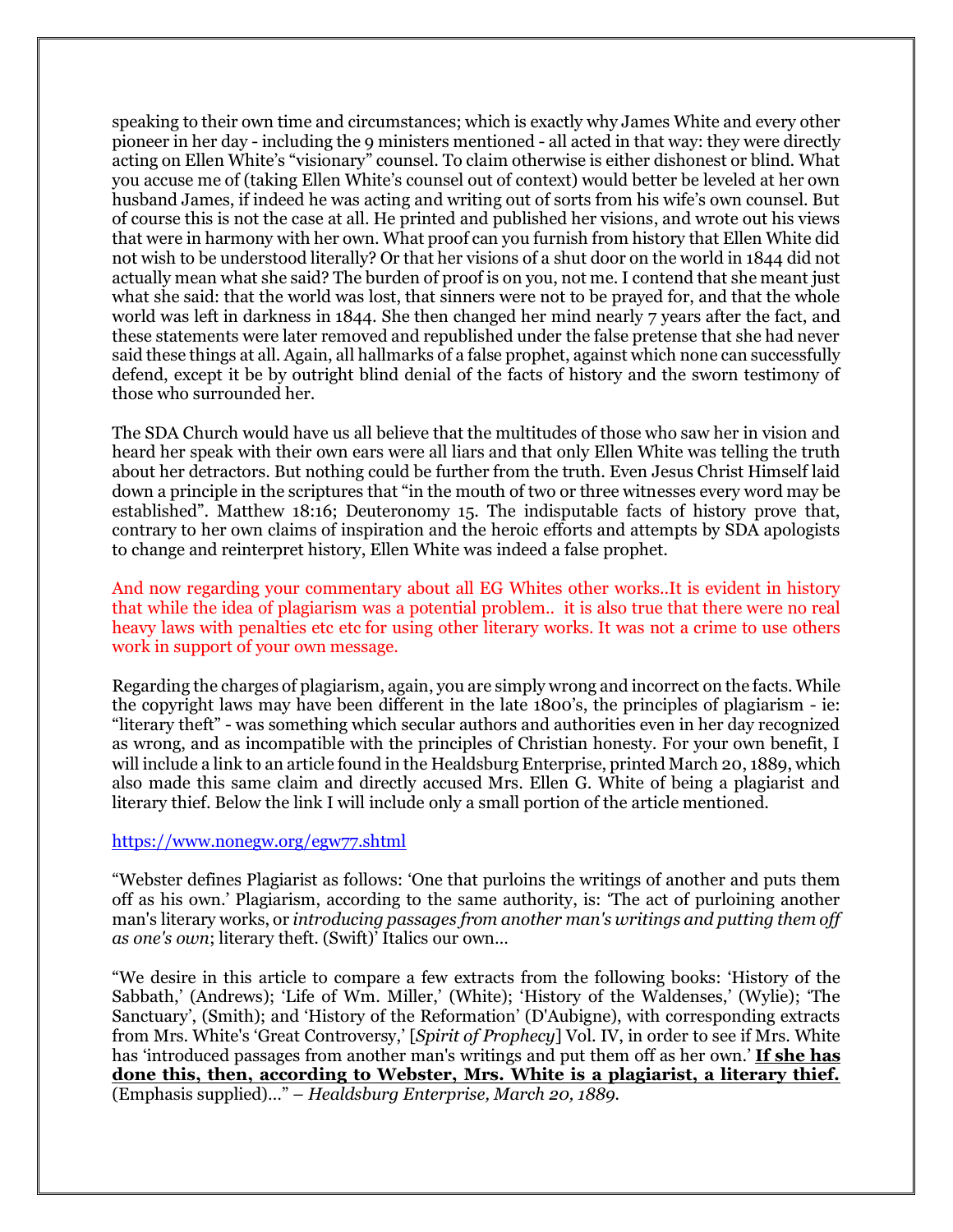The article then continues on to show, in great length, each passage that Ellen White copied from the aforementioned books and included in her book "Great Controversy" without ever giving any credit to the aforementioned works. In fact, this became such a problem and byword to the public that the Church had to republish her book in 1911 after much editing in order to include proper credits to the works that she had originally stolen from. And, unfortunately, "Great Controversy" was not the only book filled with stolen material. Her book, "Sketches from the Life of Paul", was eventually taken out of circulation due to claims she had stolen her material from the publishers Conybeare and Howson; and even her famous "health reform vision" of 1863 and subsequent written health and dietary counsels were taken directly from L.B. Coles book, "Philosophy of Health", published in 1851 – *12 years before Ellen White's supposed vision from God.*

The article concludes:

"Eld. Healy would have the Committee believe that she is not a reading woman! And also asked them to believe that the *historic facts and even the quotations are given her in vision* without depending on the ordinary sources of information!!...Now we ask, would not any literary critic judging from the quotations adduced and a comparison of the passages indicated from the quotations indicated, conclude that Mrs. White in writing her 'Great Controversy,' Vol. IV had before her the open books and from them took both ideas and words? We ask the candid reader if we have sustained our position. Does she not stand convicted of 'introducing passages from another man's writings and putting them as her own'? If so, we have proved the point at issue, and, according to Webster, *Mrs. White is a plagiarist, a literary thief*." (Emphasis supplied). *– [Ibid].*

And so you see that even the secular authorities of her day proved her to be a plagiarist – i.e.: a "literary thief".

Finally..Ellen White had a dedicated and talented team to help her in her writings, but this does not mean that they are the ones who wrote them. Ellen White herself would send out her work for review and revision and then would re-read and then pass any of the revisions or even additions that were done to her work. She was a research author and indeed found other literary works that supported the overall message in words that were true to the visions that she saw.

Yes, Ellen White did indeed have a team of literary assistants, who were termed "copyists" for her works. The fact that they also did help to re-write her books, inserting their own thoughts and ideas into various passages, is again indisputable. Marian Davis and Fannie Bolton plainly stated that they did this, and the Ellen G. White Estate acknowledges these facts. This is obviously a sensitive topic for Adventists who wish to remain true and faithful to what they term "the spirit of prophecy"; for, to them, to question Mrs. White's inspiration in the least is to cast doubt on her ministry as a whole and to call into question other doctrines which she advocated as true. **The little known and unacknowledged fact is that the lynchpin to SDA "truth" is a consistent belief and faith in Ellen White's writings as an inspired guide to understanding the scriptures.** However, many very honest men who were true and faithful to the SDA message and mission, were willing to look this issue plainly in its face, though it caused much wrestling of soul and conscience to be willing to follow where their conclusions and research eventually led them. I will again share a link below to just one article written on this issue (though there are many, many articles on this topic put out by the SDA church itself). This was written by Dr. Fred Veltman, Former Chairman of the Religion Department of Pacific Union College, who was asked by the SDA church in 1982 to examine the charges of plagiarism against Ellen White brought forth by Walter Rea in his book, "The White Lie". His conclusions were surprising to say the least, and not at all what the church expected. Dr. Veltman showed in his research that Ellen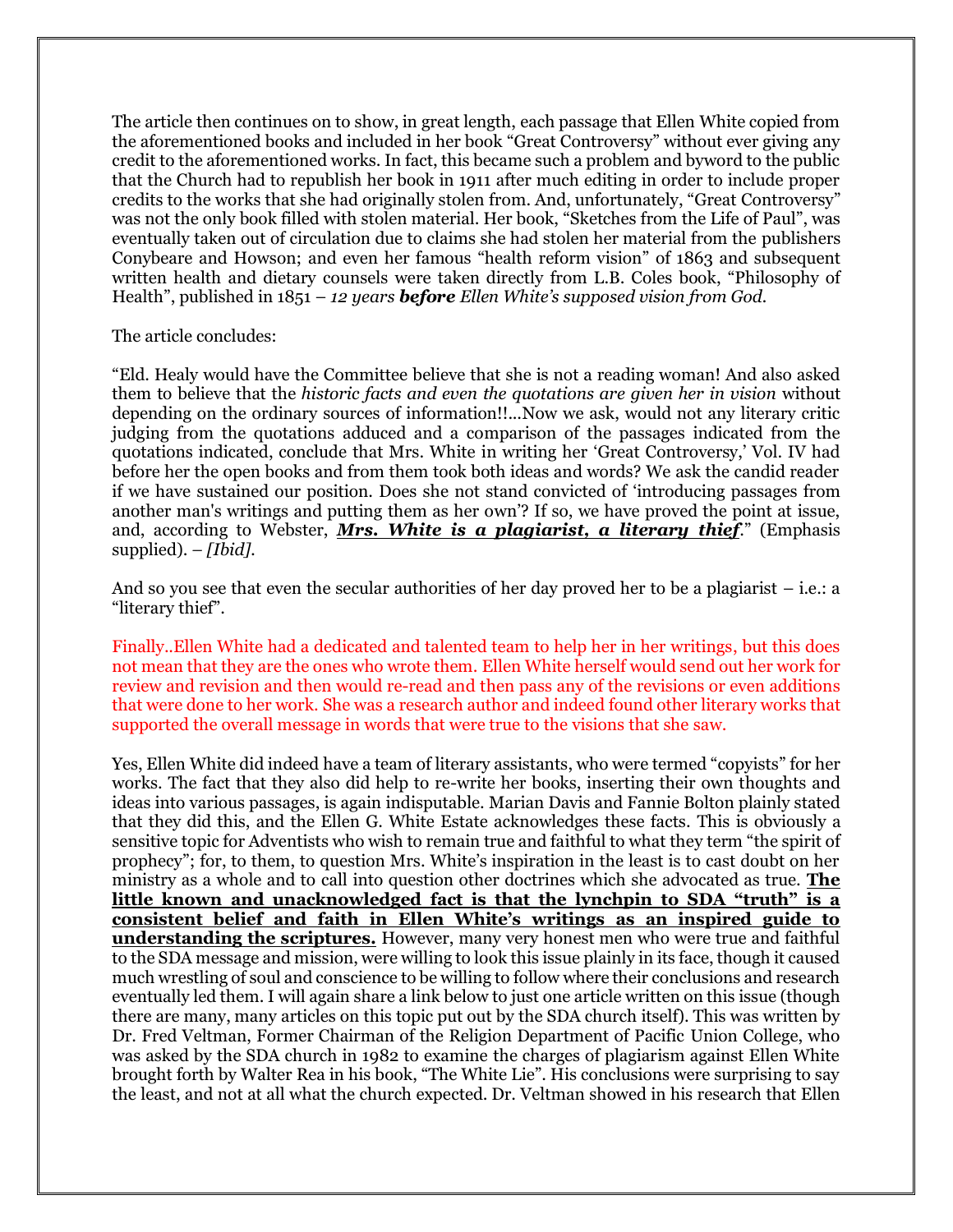White used up to 23 different sources in order to compile and write her book "Desire of Ages", and that up to 31% of this book was directly taken from these works in either direct quotes or paraphrases without giving proper credit to those sources (again, this is called "plagiarism" according to Webster). Although he himself remained a believer in Mrs. White's prophetic gift, he went on to say:

"I must admit at the start that in my judgment this is the most serious problem to be faced in connection with Ellen White's literary dependency. It strikes at the heart of her honesty, her integrity, and therefore her trustworthiness." *– Dr. Fred Veltman, Ministry Magazine, December 1990.*

### [http://www.truthorfables.com/Desire\\_of\\_Ages\\_Veltman.htm](http://www.truthorfables.com/Desire_of_Ages_Veltman.htm)

Pastor Richards..I feel that you are, for some reason, using some faulty, out of context sources in supporting your exit from Ellen White as an inspired prophet of God. What is the real reason you are throwing her whole ministry out like the baby with the bath water?

I am not sure what you are insinuating by your comment above. Do you mean to say that it is your belief that the evidences I have provided are not the real reason I have lost faith in Ellen White? Because, if so, again *you are wrong*. The evidences and proofs I have included for you are the exact reason why I have rejected her ministry. It is because she does not pass the Bible test of being a true prophet. I find it interesting that so many who have responded cannot see this. Instead, I have been accused of cherishing some secret sin as the real reason I have rejected Ellen White's counsel, or some other sort of nonsense like this. No, my brother, I tell you the facts just as I have written them. The abundant evidence from historical data and facts, combined with the unfortunate fact that Ellen White contradicts the Bible when it comes to Christ's high priestly work and ministry in heaven, compels me to deny her inspiration. I choose to instead uphold *the Bible, and the Bible alone,* as the standard and test of all doctrine and the basis of all reform. It is my prayer that you will choose to do the same.

You are denying the light behind you, pastor, and I plead for you to re-examine all the positive evidences that Mrs. Whites Ministry was and is of God. I can't believe it is too late even though you took the initial step many years ago to leave the organized SDA church and now you are leaving also the light revealed in Mrs. Whites ministry.

Unfortunately, I have no such evidences as you suggest; otherwise I would love to have the simplicity of faith to believe. But I cannot. Has Mrs. White written many beautiful things? Yes, as any Christian author might. But to believe in her as an inspired prophetess of God with an infallible message of truth, I cannot. There is too much evidence against her. I leave you with one final piece of history. This is a link to a newspaper account including sworn courtroom testimony of witnesses for both the prosecution and defense in the case and trial of Elder Israel Dammon, an associate of Ellen White (then Harmon). Please read without prejudice her account, and then compare that with the sworn witness testimony of both her friends and enemies in court (including the sheriff who made the arrest) and see who is telling the truth. I cannot and will not, as a Christian, have anything to do with this sort of dishonesty (or perhaps self-deception) on her part whatsoever. Facts don't lie.

<https://www.nonegw.org/israel.htm>

[https://www.nonegw.org/israel\\_news.shtml](https://www.nonegw.org/israel_news.shtml)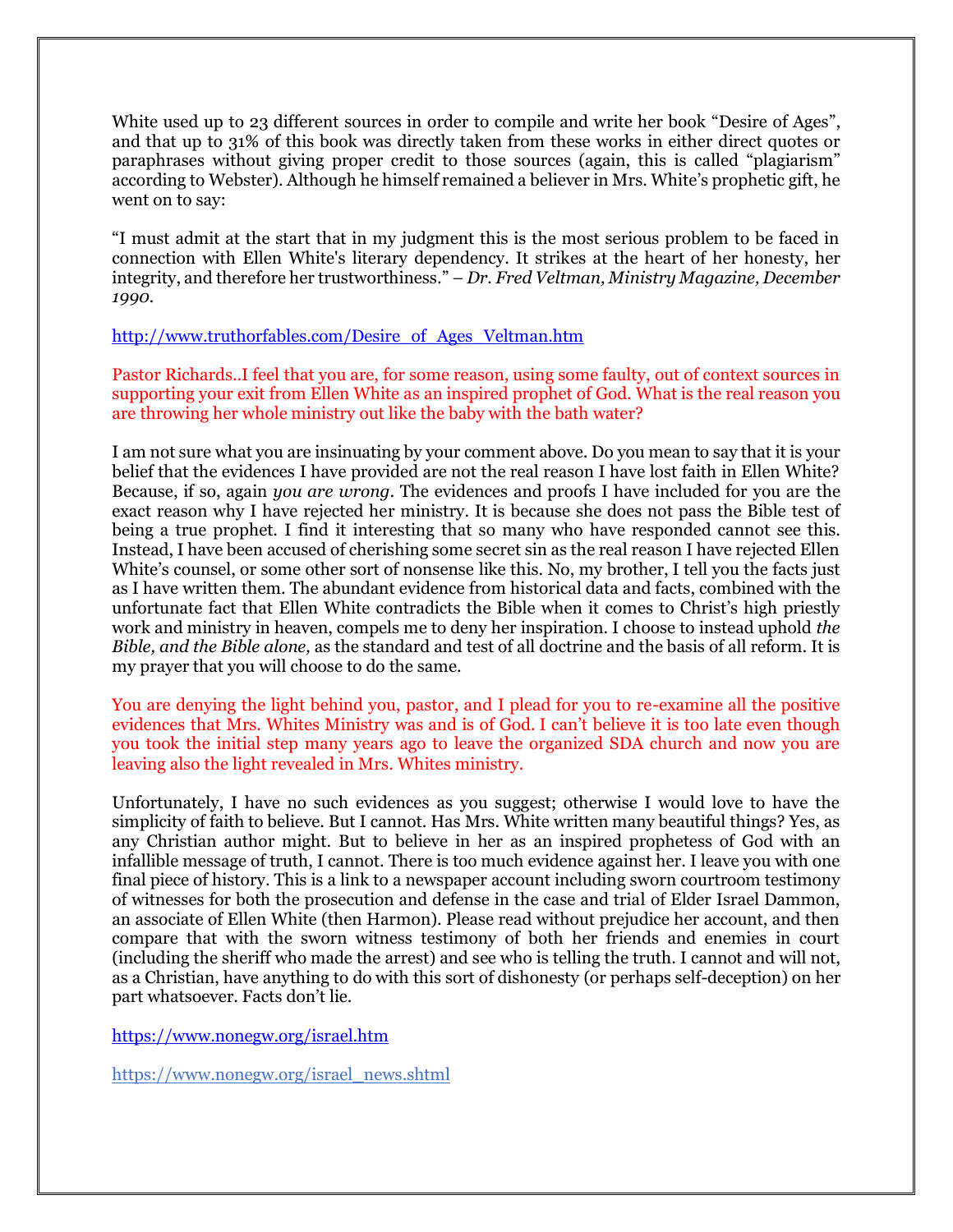### God Bless in your ongoing ministry and may His spirit guide you into all truth.

Thank you, brother. I also wish the same for you. Remember, however, that the Spirit of truth can and will only guide us into the scriptures of truth, and not into outside sources. John 16:13; 17:17.

Your brother in Christ,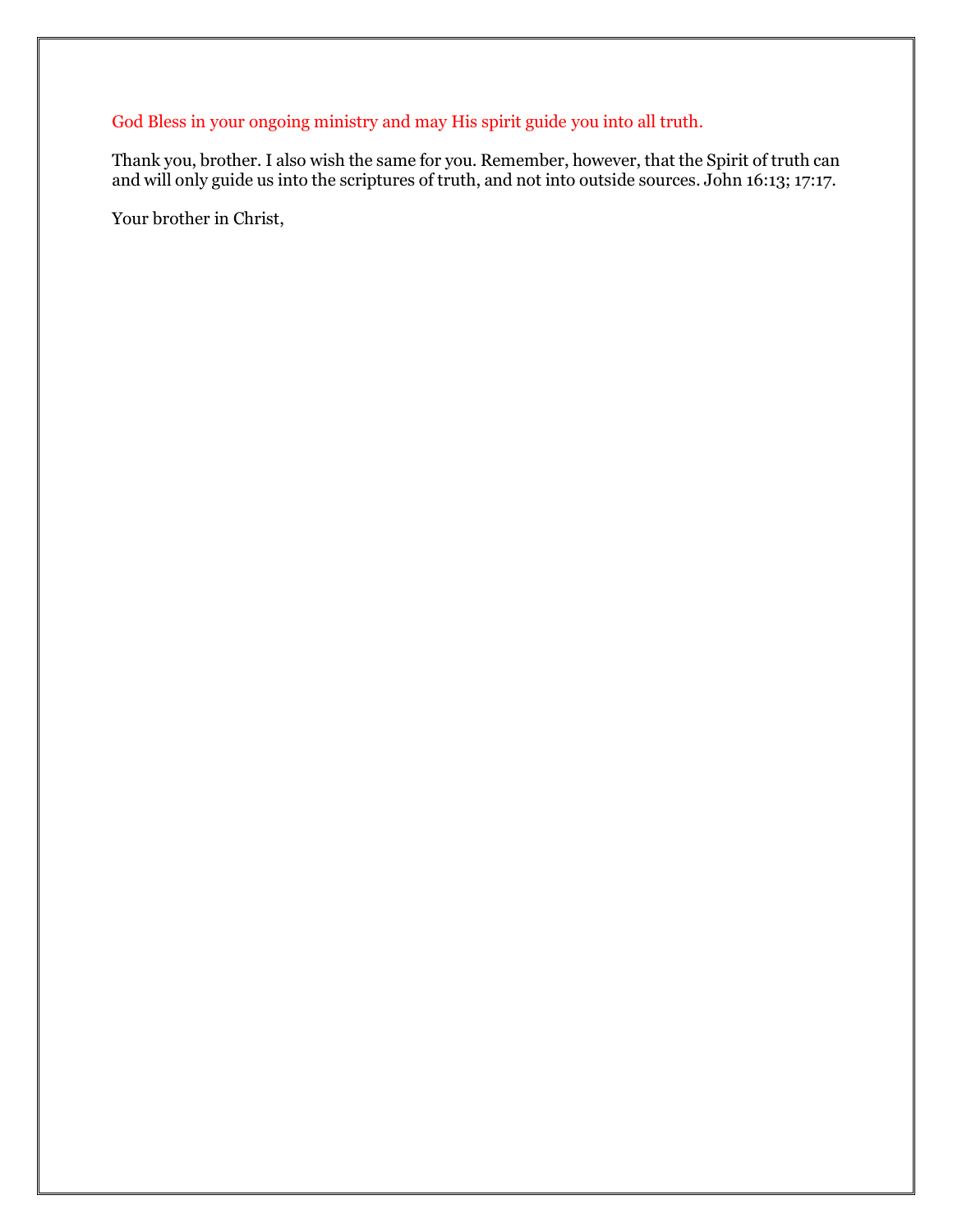# *God is consistent with His own principles/the blotting out of sin:*

Hello sister,

Good to hear from you as always and thank you for sharing your thoughts. I appreciate your honesty and questions, although I obviously disagree with some of your conclusions.

The first thing I will comment on is your statement regarding the burning of your heart while studying present truth. I, too, was greatly blessed during those years of studying and preaching various scripture truths; however, I will say that it is the Bible, and not any feelings on our part, that establishes what truth is. The Mormons are very adamant and persuasive in encouraging their converts to pray and ask God for a "burning in the bosom" or a "witness of the Spirit" that the Book of Mormon is true, and as a result (in addition, of course, to their very aggressive missionary work and proselytizing) they are also one of the fastest growing churches in the world.

Continuing on the main issue at hand: that it is the Bible which must establish truth on each and every point of faith for the Christian; it is because of this reason - and this reason alone - why I am compelled to deny an investigative judgment commencing in 1844. The scriptures are abundantly clear and explicitly plain upon this point: that Jesus Christ did indeed enter the most holy place at His ascension, and not in 1844 as SDAs claim. The three-fold witness and account of the rending of the veil of the temple from top to bottom at the death of Jesus on the cross - as recorded in the synoptic gospels of Matthew, Mark, and Luke - should be evidence enough that the way into the holiest of all was opened to mankind through the death of God's Only Begotten Son on the cross of Calvary; and indeed the book of Hebrews tells us this plainly and clearly enough:

"But this man, after he had offered one sacrifice for sins forever, sat down on the right hand of God; From henceforth expecting till his enemies be made his footstool. For by one offering he hath perfected forever them that are sanctified...Having therefore, brethren*, boldness to enter into the holiest by the blood of Jesus*, By a new and living way, which he hath consecrated for us, *through the veil*, that is to say, his flesh; And having an high priest over the house of God; Let us draw near with a true heart in full assurance of faith." Hebrews 10:12–14, 19-22.

Again, in simply looking at what the scripture says above, and not using any of our own human reasoning, opinions, feelings, or preconceived ideas (which we are all, unfortunately, prone to do), it is as plain as day that Jesus Christ went "*through the veil","into the holiest"* to stand as our high priest in the presence of God, and that He did this by the time Paul wrote his epistle to the Hebrews before his death in 64 AD, and not in 1844 AD as SDA's claim.

I will here also address your other comment where you suggest that Christ may have gone into the most holy place but we have not…?? My dear sister, there is a serious fallacy in this comment of yours for several reasons which I will here briefly mention. First, if you did indeed seriously and actually believe this: that is, that Christ went into the most holy place at His ascension (which the Bible does abundantly prove), then you could no longer be a Seventh-day Adventist and would have to join me in my faith, for this is the exact reason why I left! It is because the official theology of the SDA church - along with the supposed visions of Ellen White - all teach the opposite of what you just said. They teach that Christ did not enter the most holy place at His ascension, but rather that Jesus had to tarry in the holy place for over 1,810 years until 1844, and this is taught as "the central pillar" of Adventist doctrine - the proverbially "glue" that binds the rest of the whole scheme together; while the Bible teaches that Jesus our Savior entered the "holiest of all" into the very presence of God "for us" at His ascension, and not in 1844! *It is impossible that both of these*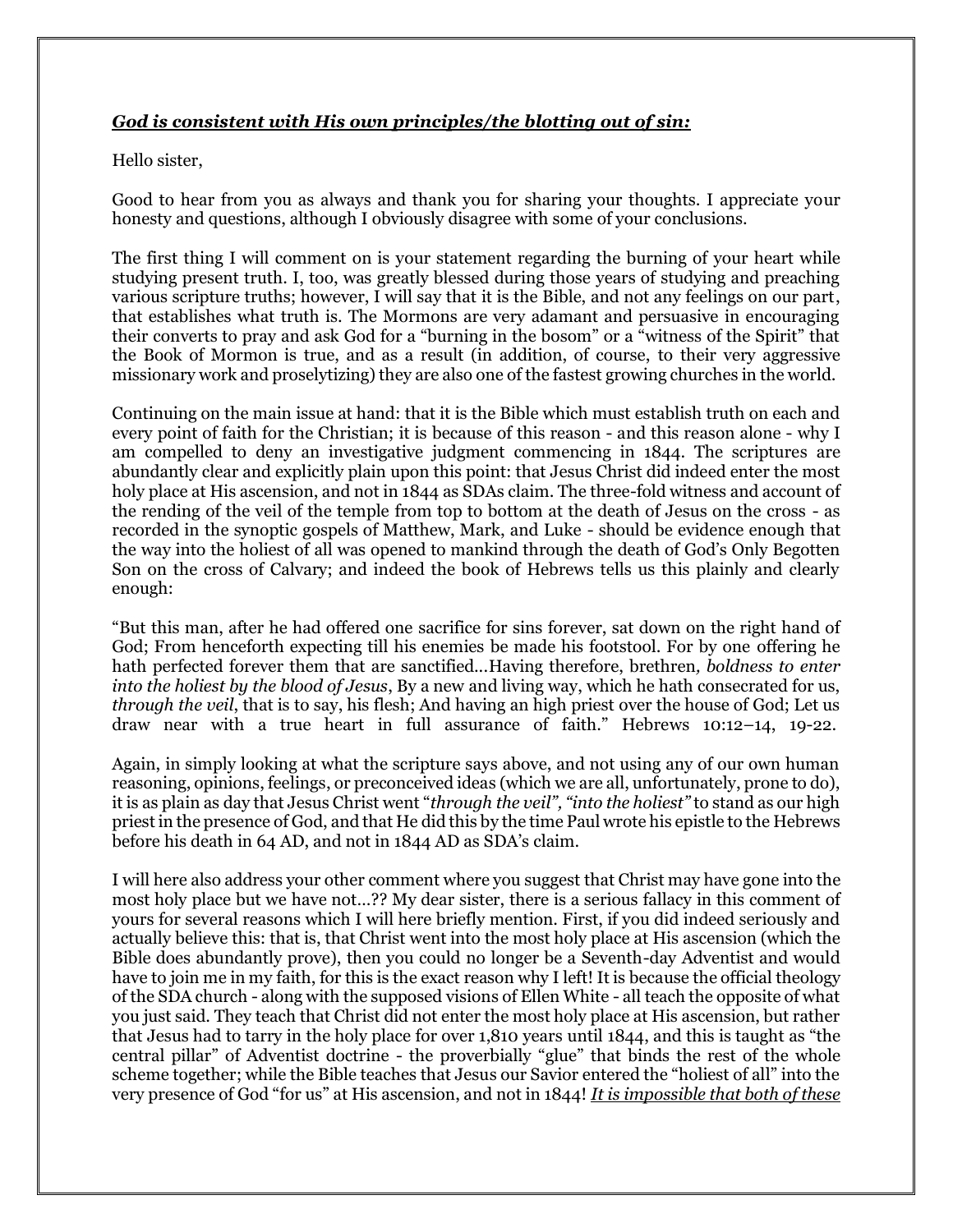*positions can be correct.* **Either the Bible is correct, or the SDA church and Ellen White are correct, but it cannot be both.** *I choose God's Word to establish my faith, and not the traditions of men.*

Continuing to my second point, your comment that only Jesus could enter the most holy place but not us could not be further from the truth, and I will state why. Again, alluding to the scripture above, Paul states plainly:

"Having therefore, BRETHREN, BOLDNESS TO ENTER INTO THE HOLIEST BY THE BLOOD OF JESUS, By a new and living way, which he hath consecrated FOR US, *through the veil*, that is to say, his flesh; And having an high priest over the house of God; LET US DRAW NEAR WITH A TRUE HEART IN FULL ASSURANCE OF FAITH, having our hearts sprinkled from an evil conscience, and our bodies washed with pure water." Hebrews [10:19-22.](x-apple-data-detectors://1/)

To the un-blinded eye, this is clearly speaking to: 1) the "brethren"; 2) to "us"; 3) to the "house of God"; 4) to those who have had their "hearts sprinkled from an evil conscience" and their "bodies washed with pure water"; etc. In other words, there is absolutely nothing in the text to suggest that the most holy place experience which Jesus entered into at His ascension was limited alone to Himself. To the contrary, the whole purpose of Christ presenting Himself in the presence of God was *for us*, *in our behalf*, and to grant us access to the very throne of God! Please read the following statements to show this fact, and to prove that Christ wishes for us to be with Him where He is (John 14:3):

"Even when we were dead in sins, hath quickened us together with Christ, (by grace ye are saved;) And *hath raised us up together*, and made us *sit together in heavenly places in Christ Jesus*." Ephesians 2:5-6.

"If ye then be risen with Christ, seek those things which are above, where Christ sitteth on the right hand of God. Set your affection on things above, not on things on the earth. For ye are dead, and *your life is hid with Christ in God*." Colossians 3:1-3.

"Seeing then that we have a great high priest, that is passed into the heavens, Jesus the Son of God, let us hold fast our profession. For we have not an high priest which cannot be touched with the feeling of our infirmities; but was in all points tempted like as we are, yet without sin. *Let us therefore come boldly unto the throne of grace*, that *we* may obtain mercy, and find grace to help in time of need." Hebrews [4:14-16.](x-apple-data-detectors://4/)

"Therefore being justified by faith, we have peace with God through our Lord Jesus Christ: By whom also *we have access by faith* into this grace wherein we stand, and rejoice in hope of the glory of God." Romans 5:1-2.

"For through him *we both have access by one Spirit unto the Father*." Ephesians 2:18.

"In whom we have boldness and *access with confidence by the faith of him*." Ephesians 3:12

"Having therefore, brethren, *boldness to enter into the holiest by the blood of Jesus*, By a new and living way, which he hath consecrated for us, *through the veil*, that is to say, his flesh; And having an high priest over the house of God; *Let us draw near with a true heart in full assurance of faith*, having our hearts sprinkled from an evil conscience, and our bodies washed with pure water. Let us hold fast the profession of our faith without wavering; (for he is faithful that promised;)." Hebrews [10:19-23.](x-apple-data-detectors://8/)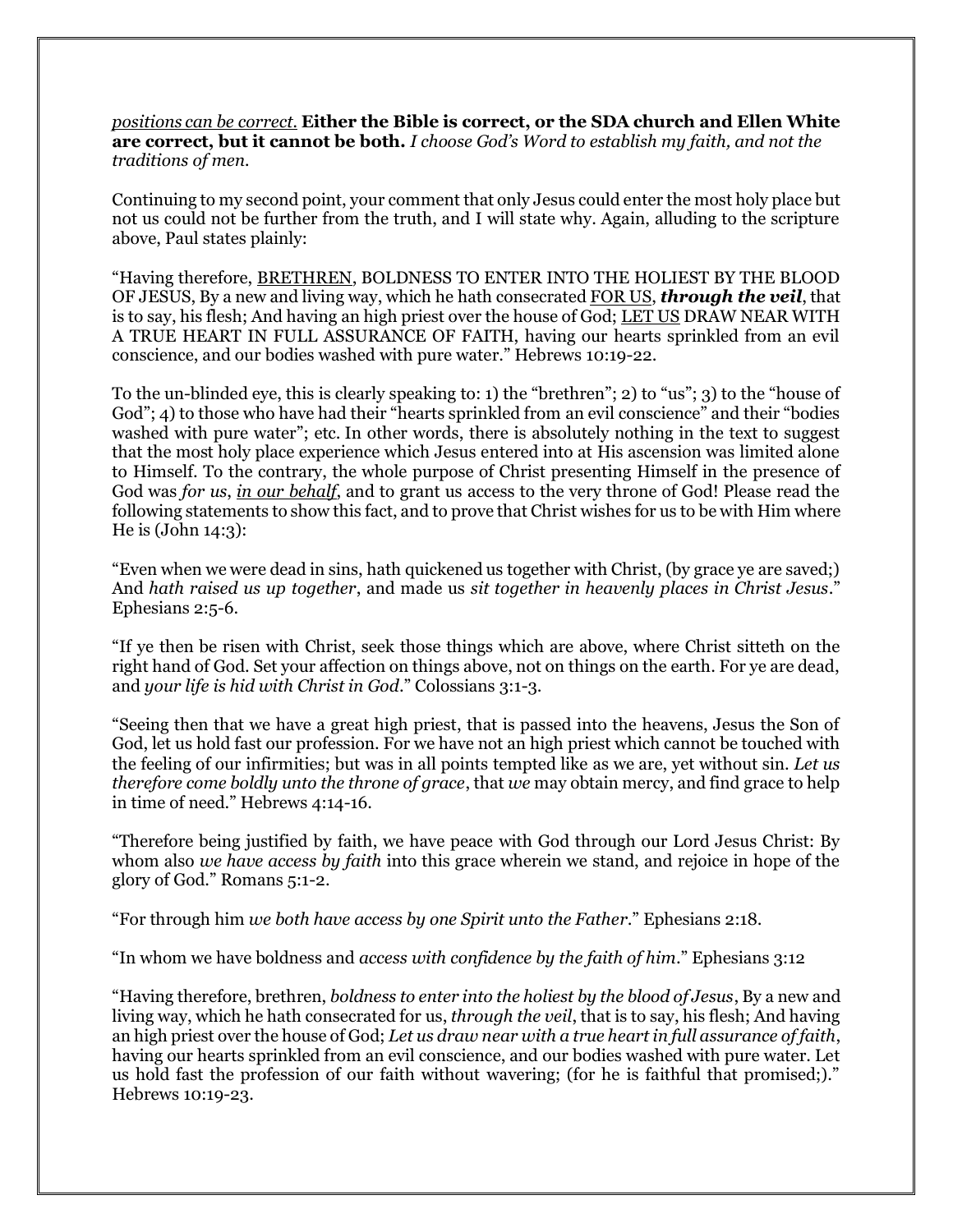These are only a few of the many promises in scripture that assure the Christian *that we now have direct access to God* - to the throne of grace - through the sacrifice and mediation of Jesus Christ. Wonderful assurance for every believer in Christ!

Continuing on to your email and comments; yes, it is true that the SDA church does lay out doctrine in an orderly way - some of it truth, and some of it error - and this is one aspect that attracts many to study with Adventists and to overlook their errors. Specifically, there are many suppositions made in regard to an investigative judgment in 1844 (which the Bible never anywhere specifically teaches); therefore, much of SDA theology and Bible prophecy is made to fit into that assumption. For example, the judgment scene of Daniel  $\tau$  is overlaid in a "repetition" and enlargement" model on top of Daniel 8:14 and the mention of the "cleansing of the sanctuary" - thus attempting to prove that this is one and the same event. But this cannot be. A simple unbiased reading of the text in Daniel 7 proves conclusively that it is not the saints, but rather the little horn power and fourth beast which is brought into judgment; whereby his "dominion is taken away" and his body is "given to the burning flame". The saints are not judged at all in this chapter as SDA theology claims (for indeed Adventists claim that the life record at that time is closely investigated, and every sin examined to see if it has been confessed and forsaken), but rather the saints are vindicated from the accusations of Satan through the little horn power, and the saints are given the kingdom! What a contrast in theology is this! On the one hand, the Bible speaks of the judging of the Papacy and the beast being cast into the lake of fire, and then the vindication of God's people from the long years of persecution by the papal little horn (Daniel 7:8- 12, 21-22, 25-27); and on the other, SDA theology and the visions of Ellen White teach that it is not the beast being judged but God's people, where their sins are brought into remembrance before God and their lives closely scrutinized to see if they are worthy of eternal life! Again, the Bible teaches that this is a judgment on the Satanic little horn power; while Ellen White teaches that this is a judgment on God's people whom Christ has sanctified, and that God is now remembering all of their sins in order to find out who really belongs to Him! The contrast could not be more complete. And all of this in the face of the scriptures which clearly state the following:

"The Lord knoweth them that are His." 2 Timothy 2:19.

And again:

"Whereof the Holy Ghost also is a witness to us: for after that he had said before, This is the covenant that I will make with them after those days, saith the Lord, I will put my laws into their hearts, and in their minds will I write them; **AND THEIR SINS AND THEIR INIQUITIES WILL I REMEMBER NO MORE.** Now where remission of these is, there is no more offering for sin." Hebrews [10:15-18.](x-apple-data-detectors://9/)

And then follows in the very next verses the reason why this can be:

"Having therefore, brethren, boldness to enter into the holiest by the blood of Jesus, By a new and living way, which he hath consecrated for us, through the veil, that is to say, his flesh; And having an high priest over the house of God; Let us draw near with a true heart in full assurance of faith, having our hearts sprinkled from an evil conscience, and our bodies washed with pure water." Hebrews [10:19-22.](x-apple-data-detectors://10/)

The Old Testament sanctuary, or earthly tabernacle, was simply a type of what Christ would do in accomplishing our salvation, and it was only to stand until Type met antitype in the death of God's Son on the cross for our atonement. The book of Hebrews is clear that Christ is of a better and higher order of priesthood - after the order of Melchizedek - and does not fit in exactly to the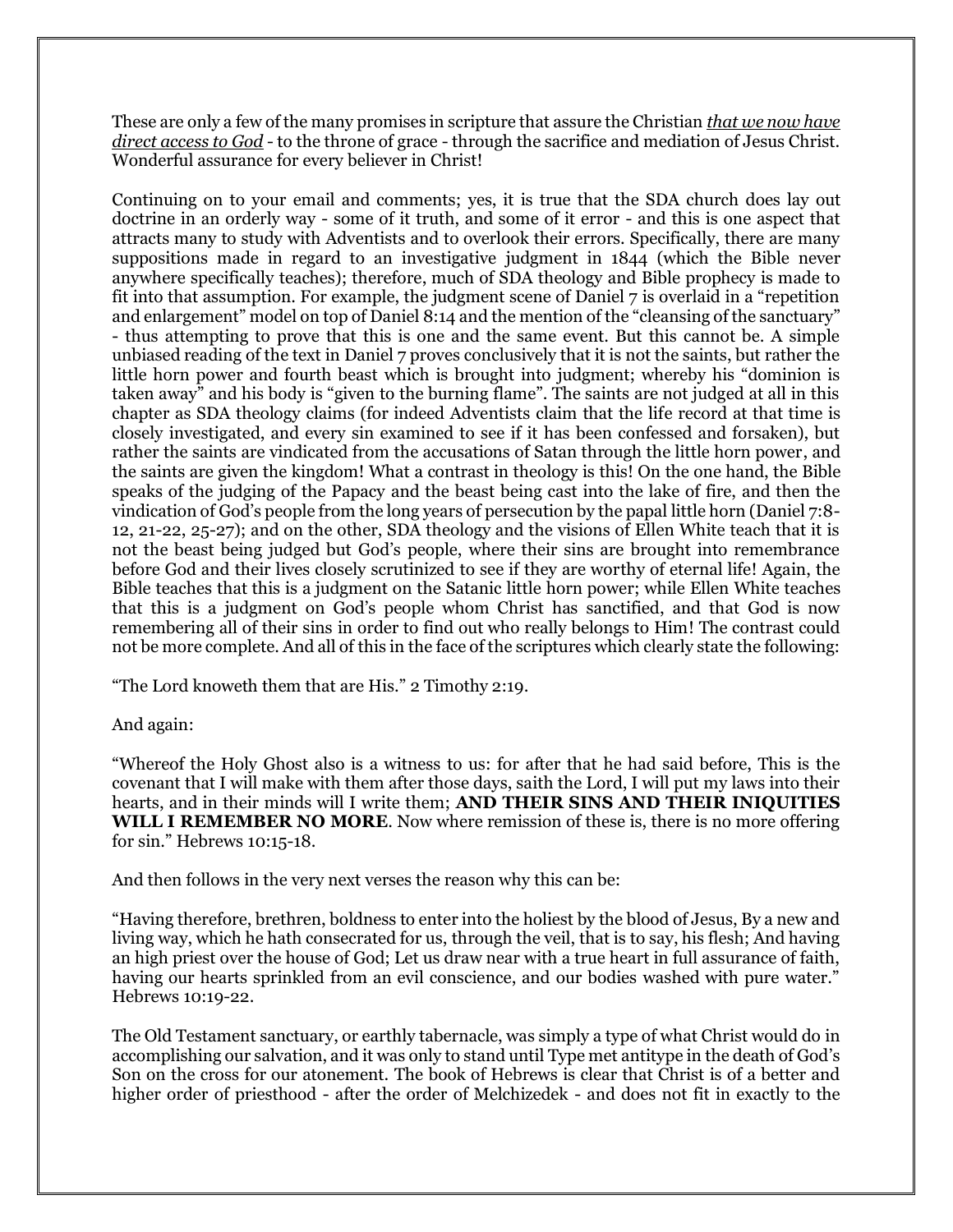Levitical types. That is to say, that the particulars of the earthly sanctuary system taught spiritual truths, but not every particular was a binding creed upon each action and movement of God and Christ in heaven. For example, there are not seven Holy Spirits bound to the holy place of a heavenly sanctuary (see Revelation 4:5); and neither was Christ constrained to remain quarantined in the holy place for 1,810 years until 1844. The claim to the contrary is unprovable from the Bible; especially given the fact that there are explicit scriptures which state the opposite: that Christ did go directly to the presence of God "into the holiest" at His ascension.

Even so, yet the three compartments of the earthly system still do represent eternal truths of which you mentioned: justification, sanctification, and glorification. But the sanctuary system is simply an illustration of truth; a type, and not the reality. The "weak and beggarly elements" (Galatians 4:9) of the gospel in symbols - as represented in the Jewish system - could but faintly represent the heavenly truth of the atonement and the completeness of the offering of Christ for sin which God provided to the human race. The fact that Jesus fulfilled all of the Old Testament types in His death, burial, resurrection, and high priestly ministry in heaven - where He intercedes in our behalf and presents His blood in atonement before His Father - is the true substance of the matter. This subject could go on in depth and yet never hope to reach the length, and breadth, and depth, and height, of this overwhelmingly profound subject of redemption and the infinite love of God toward His children!

Continuing, you asked a question also regarding how God's forgiveness can allow for the backslider or for those who turn away from Christ after once believing. In other words, you are asking how God can atone for sin and seemingly blot those sins from the books of record, while trying to reconcile the fact that some can and do fall away and perish in their sins. Perhaps the following scriptures can help to shed light on this mystery:

"For all have sinned, and come short of the glory of God; Being justified freely by his grace through the redemption that is in Christ Jesus: Whom God hath set forth to be a propitiation through faith in his blood, to declare his righteousness **FOR THE REMISSION OF SINS THAT ARE PAST**, through the forbearance of God; To declare, I say, at this time his righteousness: that he might be just, and the justifier of him which believeth in Jesus." Romans 3:23-26

"But if the wicked will turn from all his sins that he hath committed, and keep all my statutes, and do that which is lawful and right, he shall surely live, he shall not die. **All his transgressions that he hath committed, they shall not be mentioned unto him** [in the original Hebrew: "shall not be remembered"]: in his righteousness that he hath done he shall live. Have I any pleasure at all that the wicked should die? saith the Lord GOD: and not that he should return from his ways, and live? But when the righteous turneth away from his righteousness, and committeth iniquity, and doeth according to all the abominations that the wicked man doeth, shall he live? All his righteousness that he hath done **shall not be mentioned** [in the original: "shall not be remembered"]: IN HIS TRESPASS WHICH HE HATH TRESPASSED, and IN HIS SIN WHICH HE HATH SINNED, in **THEM** shall he die." Ezekiel 18:21-24.

"When a righteous man turneth away from his righteousness, and committeth iniquity, and dieth in them; *for his iniquity that he hath done shall he die*." Ezekiel 18:26.

"Who is a God like unto thee, that pardoneth iniquity, and passeth by the transgression of the remnant of his heritage? he retaineth not his anger for ever, because he delighteth in mercy. He will turn again, he will have compassion upon us; he will subdue our iniquities; and thou wilt cast all their sins into the depths of the sea." Micah [7:18-19.](x-apple-data-detectors://11/)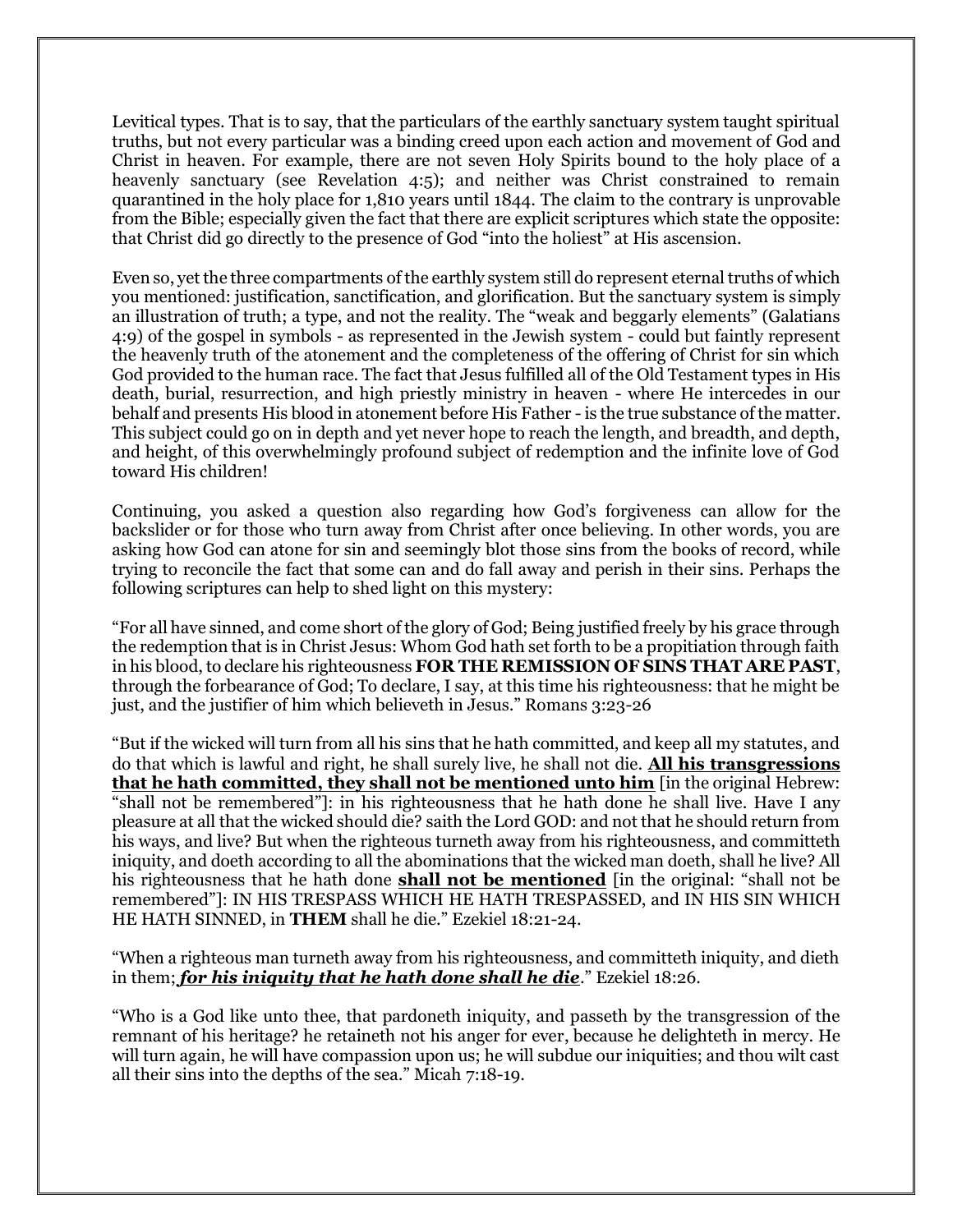"Whereof the Holy Ghost also is a witness to us: for after that he had said before, This is the covenant that I will make with them after those days, saith the Lord, I will put my laws into their hearts, and in their minds will I write them; **And their sins and iniquities will I remember no more**." Hebrews [10:15-17.](x-apple-data-detectors://12/)

"Remember these, O Jacob and Israel; for thou art my servant: I have formed thee; thou art my servant: O Israel, thou shalt not be forgotten of me. *I have blotted out, as a thick cloud, thy transgressions, and, as a cloud, thy sins: return unto me; for I have redeemed thee*." Isaiah 44:22.

"Repent ye therefore, and be converted, that your sins may be blotted out, *when* [in the original Greek: "so that"] the times of refreshing shall come from the presence of the Lord." Acts [3:19.](x-apple-data-detectors://13/)

"And ye are complete in him, which is the head of all principality and power: In whom also ye are circumcised with the circumcision made without hands, in putting off the body of the sins of the flesh by the circumcision of Christ: Buried with him in baptism, wherein also ye are risen with him through the faith of the operation of God, who hath raised him from the dead. And you, being dead in your sins and the uncircumcision of your flesh, hath he quickened together with him, having forgiven you all trespasses; Blotting out the handwriting of ordinances that was against us, which was contrary to us, and took it out of the way, nailing it to his cross." Colossians [2:10-14.](x-apple-data-detectors://14/)

"If we confess our sins, he is faithful and just to forgive us our sins, and to cleanse us from all unrighteousness." 1 John 1:9.

From the scriptures quoted above, it would seem that the believer in Christ has remission, or forgiveness, of sins which are in the past; that those sins are cast into the sea and removed from God's remembrance, having been blotted out by confession and repentance by the blood of the cross; and that if one falls away, it is for those sins which he or she has committed in transgression that they die for, and not for those which are past. But I speak by permission and not by commandment, for this is only supposition on my part and based on how I read what the Bible says. But I think there will be more evidence to support this position as we continue and as I address your last point.

Finally, to speak to your belief that God is not bound by His own rules, and that claim supposedly proving that Enoch, Elijah, Moses, and all the saints resurrected in Christ's day, could be taken to heaven without first having their sins blotted out in a supposed investigative judgment; I deny this supposition, and instead present to you that this is actually proof of the points I raised above: that God does, indeed, blot out the sins of believers once confessed and forsaken. This is consistent with showing how God can take people to heaven prior to 1844 - it is because there is no investigative judgment or courtroom setting in 1844 at all! The Bible states that men are judged after their death (Hebrews 9:27), at the second coming of Christ (2 Timothy 4:1), and after the millennium (Revelation [20:11-15\)](x-apple-data-detectors://16/); but nowhere does the Bible teach of a judgment in 1844. How does Daniel 8:14 teach an investigative judgment?? Where in that verse, or in the context of the chapter, or in the language of the Hebrew, is anything shown or spoken of regarding a judgment on God's people?? It is dealing plainly with the justifying, or "setting right", of God's sanctuary and church from the trampling down of the little horn - cleansing it from the errors of paganism and papalism; and has nothing to do with investigating and judging the saints. I plead with someone - anyone - to show me otherwise conclusively from scripture alone. It is simply not there!